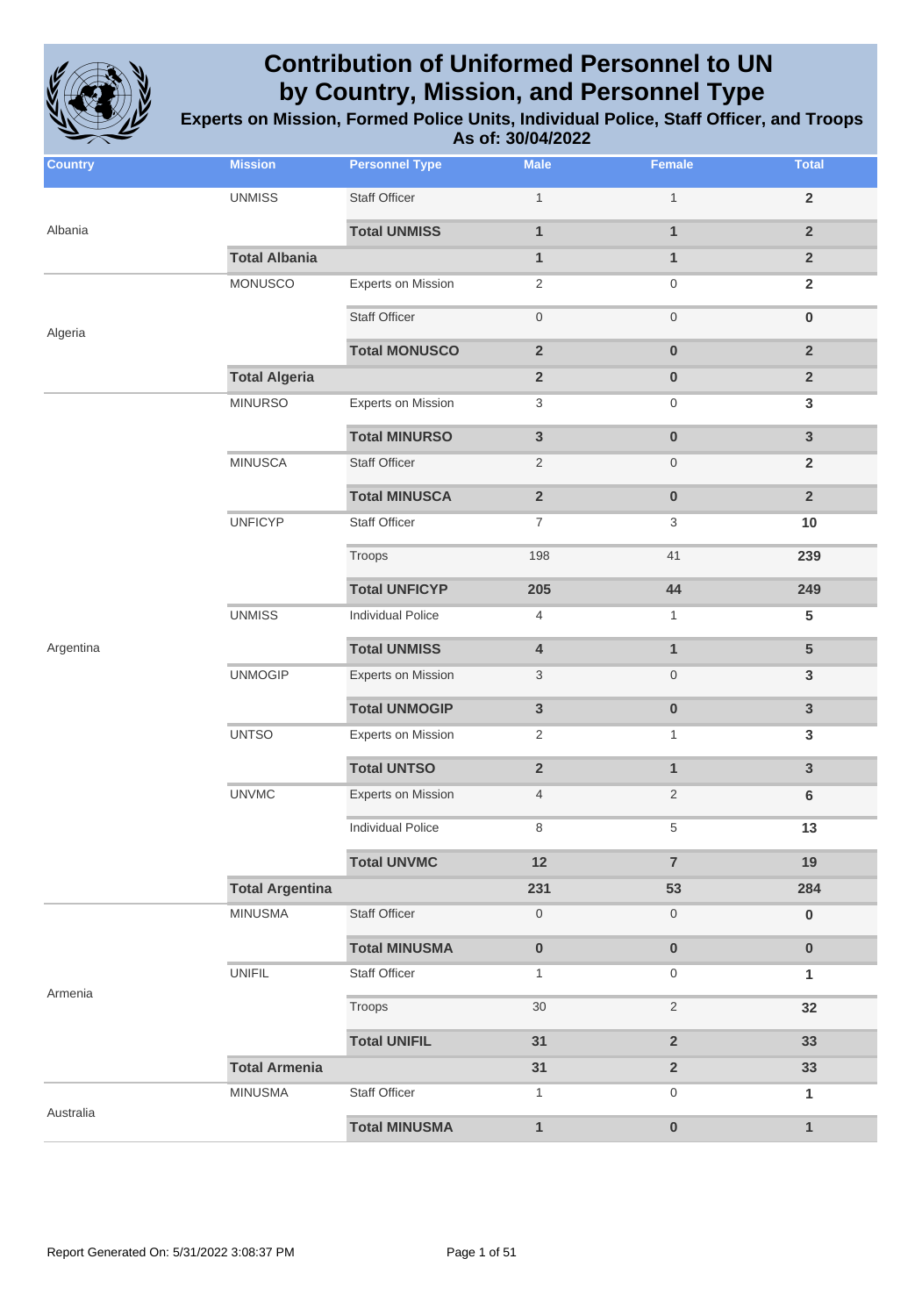

| <b>Country</b> | <b>Mission</b>          | <b>Personnel Type</b>      | <b>Male</b>             | <b>Female</b>           | <b>Total</b>            |
|----------------|-------------------------|----------------------------|-------------------------|-------------------------|-------------------------|
|                | <b>UNMISS</b>           | Experts on Mission         | $\mathbf{1}$            | $\mathsf{O}\xspace$     | $\mathbf{1}$            |
|                |                         | <b>Staff Officer</b>       | 9                       | $\overline{4}$          | 13                      |
| Australia      |                         | <b>Total UNMISS</b>        | 10                      | 4                       | 14                      |
|                | <b>UNTSO</b>            | <b>Experts on Mission</b>  | $\boldsymbol{7}$        | 5                       | 12                      |
|                |                         | <b>Total UNTSO</b>         | $\overline{7}$          | $5\phantom{1}$          | 12                      |
|                | <b>Total Australia</b>  |                            | 18                      | $\boldsymbol{9}$        | 27                      |
|                | <b>MINURSO</b>          | <b>Experts on Mission</b>  | $\overline{2}$          | $\overline{2}$          | 4                       |
|                |                         | <b>Total MINURSO</b>       | $\overline{\mathbf{2}}$ | $\overline{\mathbf{2}}$ | $\overline{\mathbf{4}}$ |
|                | <b>MINUSMA</b>          | <b>Staff Officer</b>       | $\overline{2}$          | $\boldsymbol{0}$        | $\overline{2}$          |
|                |                         | <b>Total MINUSMA</b>       | $\overline{\mathbf{2}}$ | $\pmb{0}$               | $\overline{2}$          |
|                | <b>UNFICYP</b>          | <b>Staff Officer</b>       | 3                       | 0                       | $\mathbf{3}$            |
|                |                         | <b>Total UNFICYP</b>       | $\mathbf{3}$            | $\pmb{0}$               | $\overline{3}$          |
|                | <b>UNIFIL</b>           | <b>Staff Officer</b>       | $\overline{7}$          | $\boldsymbol{0}$        | $\overline{7}$          |
| Austria        |                         | Troops                     | 154                     | $\boldsymbol{9}$        | 163                     |
|                |                         | <b>Total UNIFIL</b>        | 161                     | $\boldsymbol{9}$        | 170                     |
|                | <b>UNMIK</b>            | Experts on Mission         | $\mathbf{1}$            | $\boldsymbol{0}$        | $\mathbf{1}$            |
|                |                         | <b>Individual Police</b>   | 0                       | $\mathbf{1}$            | 1                       |
|                |                         | <b>Total UNMIK</b>         | $\mathbf{1}$            | $\mathbf{1}$            | $\overline{2}$          |
|                | <b>UNTSO</b>            | Experts on Mission         | $\overline{4}$          | $\boldsymbol{0}$        | $\overline{\mathbf{4}}$ |
|                |                         | <b>Total UNTSO</b>         | 4                       | $\pmb{0}$               | $\overline{\mathbf{4}}$ |
|                | <b>Total Austria</b>    |                            | 173                     | 12                      | 185                     |
|                | <b>UNMISS</b>           | <b>Experts on Mission</b>  | 2                       | 0                       | $\overline{\mathbf{2}}$ |
| Azerbaijan     |                         | <b>Total UNMISS</b>        | $\overline{\mathbf{2}}$ | $\pmb{0}$               | $\overline{2}$          |
|                | <b>Total Azerbaijan</b> |                            | $\overline{\mathbf{2}}$ | $\pmb{0}$               | $\overline{2}$          |
|                | <b>MINURSO</b>          | Experts on Mission         | $\overline{4}$          | $\mathbf{1}$            | $5\phantom{.0}$         |
|                |                         | Troops                     | 12                      | 8                       | 20                      |
|                |                         | <b>Total MINURSO</b>       | 16                      | $\boldsymbol{9}$        | 25                      |
|                | <b>MINUSCA</b>          | <b>Experts on Mission</b>  | 11                      | $\boldsymbol{0}$        | 11                      |
|                |                         | <b>Individual Police</b>   | $\overline{2}$          | $\mathsf{O}\xspace$     | $\overline{\mathbf{2}}$ |
| Bangladesh     |                         | <b>Staff Officer</b>       | 28                      | 8                       | 36                      |
|                |                         | Troops                     | 1237                    | 96                      | 1333                    |
|                |                         | <b>Total MINUSCA</b>       | 1278                    | 104                     | 1382                    |
|                | <b>MINUSMA</b>          | <b>Formed Police Units</b> | 221                     | 59                      | 280                     |
|                |                         | Individual Police          | $\mathbf{1}$            | $\mathbf{1}$            | $\mathbf 2$             |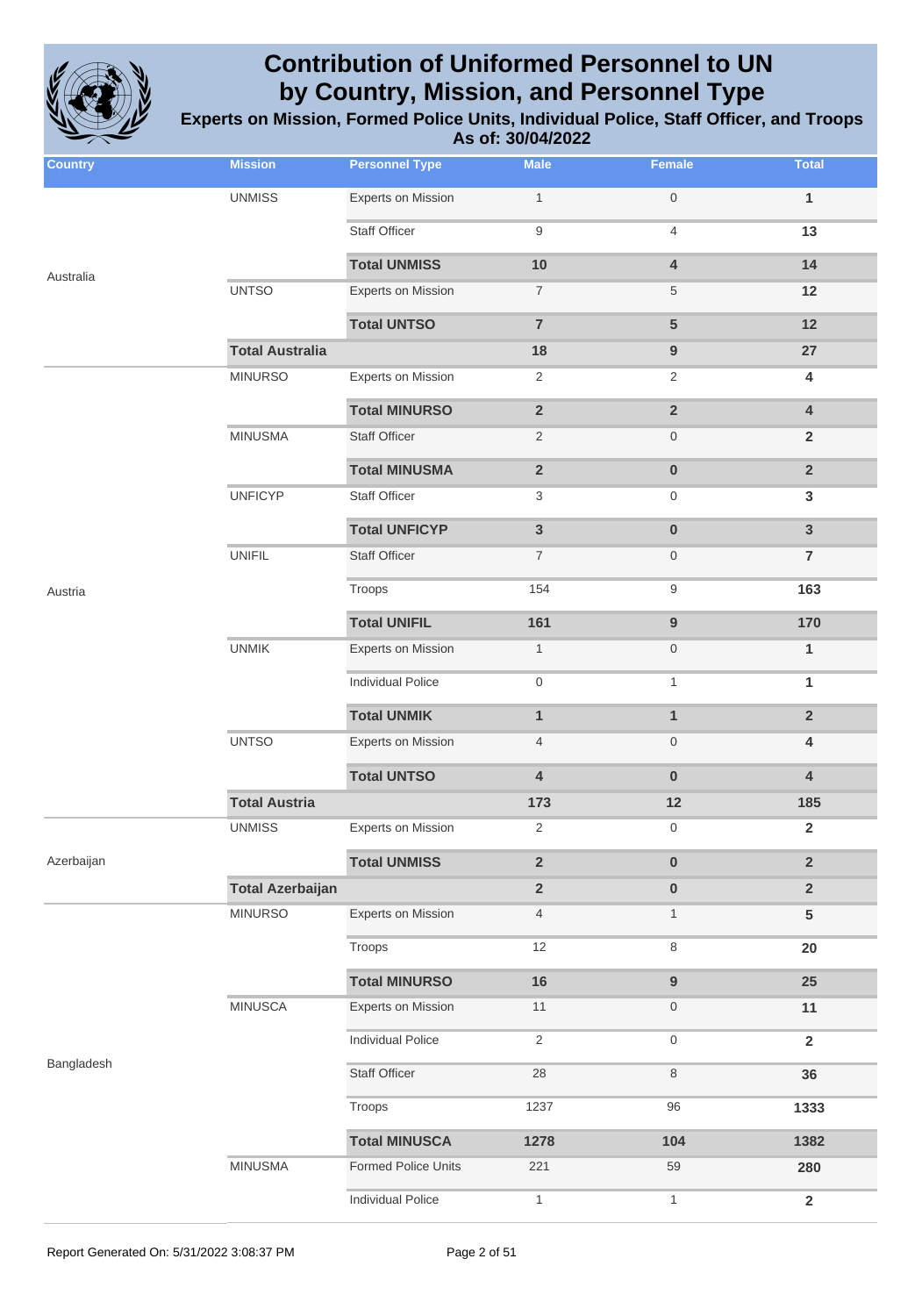

| <b>Country</b> | <b>Mission</b>                    | <b>Personnel Type</b>      | <b>Male</b>              | Female                    | <b>Total</b>    |
|----------------|-----------------------------------|----------------------------|--------------------------|---------------------------|-----------------|
|                | <b>MINUSMA</b>                    | <b>Staff Officer</b>       | 42                       | $\sqrt{2}$                | 44              |
|                |                                   | Troops                     | 1035                     | 44                        | 1079            |
|                |                                   | <b>Total MINUSMA</b>       | 1299                     | 106                       | 1405            |
|                | <b>MONUSCO</b>                    | <b>Experts on Mission</b>  | $\,6$                    | $\mathbf{1}$              | $\overline{7}$  |
|                |                                   | <b>Formed Police Units</b> | 101                      | 79                        | 180             |
|                |                                   | <b>Individual Police</b>   | $\overline{\mathcal{I}}$ | $\ensuremath{\mathsf{3}}$ | $10$            |
|                |                                   | Staff Officer              | 19                       | $\boldsymbol{7}$          | 26              |
|                |                                   | Troops                     | 1540                     | 62                        | 1602            |
|                |                                   | <b>Total MONUSCO</b>       | 1673                     | 152                       | 1825            |
|                | <b>UNIFIL</b>                     | <b>Staff Officer</b>       | 5                        | $\boldsymbol{0}$          | $5\phantom{.0}$ |
|                |                                   | Troops                     | 113                      | $\mathsf{O}\xspace$       | 113             |
|                |                                   | <b>Total UNIFIL</b>        | 118                      | $\pmb{0}$                 | 118             |
| Bangladesh     | <b>UNISFA</b>                     | <b>Experts on Mission</b>  | $\,$ 5 $\,$              | $\boldsymbol{0}$          | $5\phantom{.0}$ |
|                |                                   | <b>Staff Officer</b>       | $\,8\,$                  | $\mathsf{O}\xspace$       | 8               |
|                |                                   | Troops                     | 266                      | $\,$ 5 $\,$               | 271             |
|                |                                   | <b>Total UNISFA</b>        | 279                      | $\overline{5}$            | 284             |
|                | <b>UNMHA</b>                      | <b>Experts on Mission</b>  | $\mathbf{1}$             | $\boldsymbol{0}$          | $\mathbf{1}$    |
|                |                                   | <b>Total UNMHA</b>         | $\mathbf{1}$             | $\pmb{0}$                 | $\mathbf{1}$    |
|                | <b>UNMISS</b>                     | <b>Experts on Mission</b>  | 8                        | $\overline{2}$            | 10              |
|                |                                   | <b>Individual Police</b>   | 21                       | $\,$ 5 $\,$               | 26              |
|                |                                   | <b>Staff Officer</b>       | 26                       | $\boldsymbol{9}$          | 35              |
|                |                                   | Troops                     | 1494                     | 88                        | 1582            |
|                |                                   | <b>Total UNMISS</b>        | 1549                     | 104                       | 1653            |
|                | <b>Total</b><br><b>Bangladesh</b> |                            | 6213                     | 480                       | 6693            |
|                | <b>UNIFIL</b>                     | Staff Officer              | $\mathbf{1}$             | $\mathsf{O}\xspace$       | 1               |
| <b>Belarus</b> |                                   | Troops                     | $\overline{4}$           | $\mathbf{1}$              | $5\phantom{.0}$ |
|                |                                   | <b>Total UNIFIL</b>        | 5                        | $\mathbf{1}$              | $6\phantom{1}$  |
|                | <b>Total Belarus</b>              |                            | ${\bf 5}$                | $\mathbf{1}$              | $\bf 6$         |
|                | <b>MINUSMA</b>                    | Staff Officer              | 3                        | $\mathbf 0$               | $\mathbf{3}$    |
|                |                                   | Troops                     | 47                       | $\ensuremath{\mathsf{3}}$ | 50              |
| Belgium        |                                   | <b>Total MINUSMA</b>       | 50                       | $\mathbf{3}$              | 53              |
|                | MONUSCO                           | <b>Experts on Mission</b>  | $\boldsymbol{0}$         | $\boldsymbol{0}$          | $\bf{0}$        |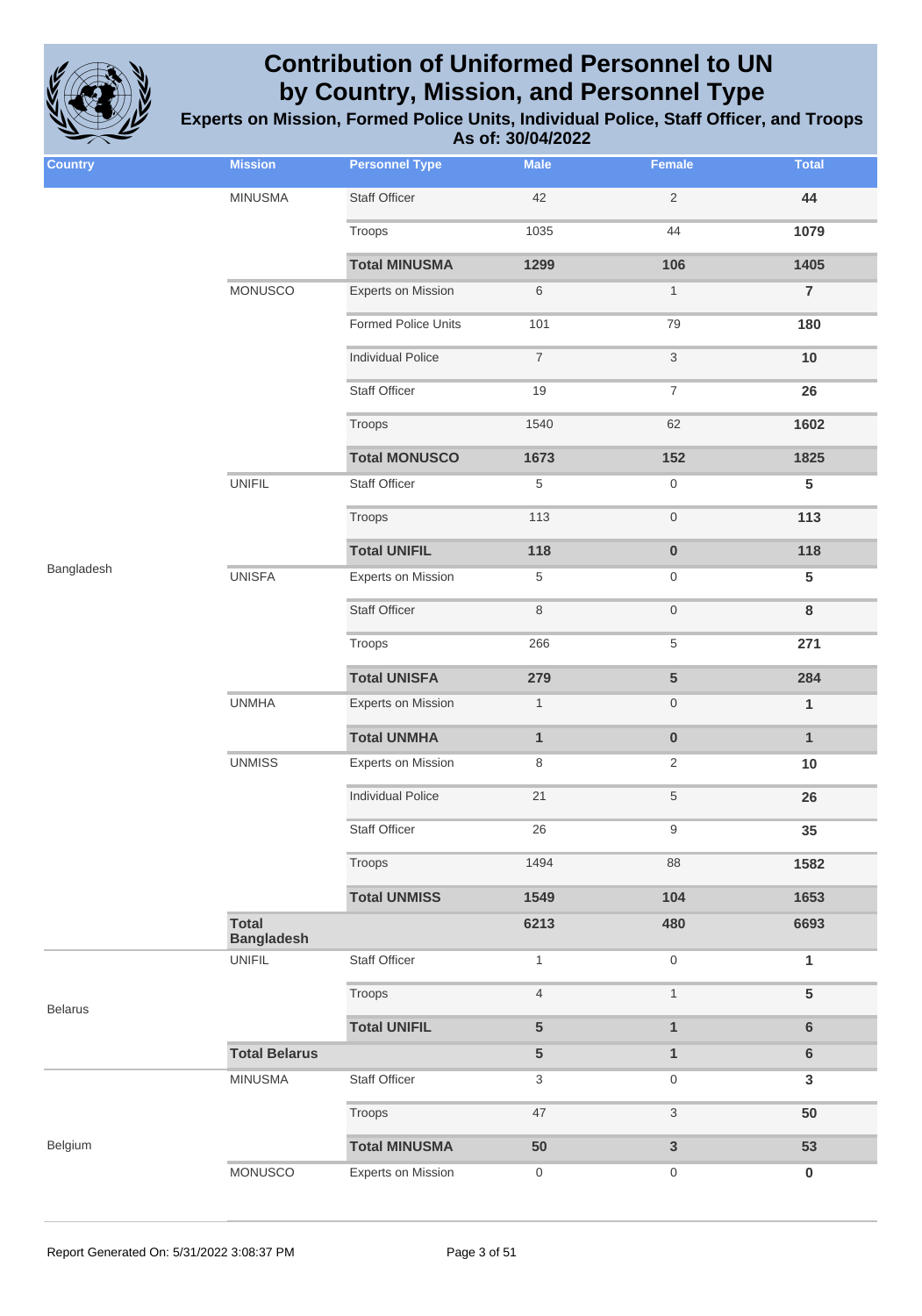

| <b>Country</b> | <b>Mission</b>       | <b>Personnel Type</b>     | <b>Male</b>             | Female                    | <b>Total</b>            |
|----------------|----------------------|---------------------------|-------------------------|---------------------------|-------------------------|
|                | <b>MONUSCO</b>       | <b>Staff Officer</b>      | $\mathbf{1}$            | $\mathbf 0$               | $\mathbf{1}$            |
|                |                      | <b>Total MONUSCO</b>      | $\mathbf{1}$            | $\bf{0}$                  | $\mathbf{1}$            |
| Belgium        | <b>UNTSO</b>         | <b>Experts on Mission</b> | $\mathbf{1}$            | $\boldsymbol{0}$          | 1                       |
|                |                      | <b>Total UNTSO</b>        | $\mathbf{1}$            | $\mathbf 0$               | $\mathbf{1}$            |
|                | <b>Total Belgium</b> |                           | 52                      | $\mathbf{3}$              | 55                      |
|                | <b>BINUH</b>         | <b>Individual Police</b>  | $\overline{2}$          | $\mathbf 0$               | $\overline{2}$          |
|                |                      | <b>Total BINUH</b>        | $\mathbf 2$             | $\pmb{0}$                 | $\overline{2}$          |
|                | <b>MINUSCA</b>       | <b>Experts on Mission</b> | $\mathbf{1}$            | 3                         | 4                       |
|                |                      | <b>Individual Police</b>  | 38                      | $\sqrt{5}$                | 43                      |
|                |                      | Staff Officer             | $\sqrt{2}$              | $\boldsymbol{0}$          | $\overline{2}$          |
|                |                      | <b>Total MINUSCA</b>      | 41                      | $\bf 8$                   | 49                      |
|                | <b>MINUSMA</b>       | Formed Police Units       | 125                     | $\,8\,$                   | 133                     |
|                |                      | <b>Individual Police</b>  | 26                      | $\boldsymbol{0}$          | 26                      |
|                |                      | <b>Staff Officer</b>      | 6                       | $\ensuremath{\mathsf{3}}$ | $\boldsymbol{9}$        |
|                |                      | Troops                    | 225                     | 25                        | 250                     |
| Benin          |                      | <b>Total MINUSMA</b>      | 382                     | 36                        | 418                     |
|                | <b>MONUSCO</b>       | <b>Experts on Mission</b> | $\mathbf{1}$            | $\mathbf{1}$              | $\overline{2}$          |
|                |                      | <b>Individual Police</b>  | 22                      | $\sqrt{2}$                | 24                      |
|                |                      | <b>Staff Officer</b>      | 3                       | $\overline{2}$            | $5\phantom{.0}$         |
|                |                      | <b>Total MONUSCO</b>      | 26                      | $\sqrt{5}$                | 31                      |
|                | <b>UNISFA</b>        | <b>Experts on Mission</b> | $\overline{2}$          | $\boldsymbol{0}$          | $\overline{\mathbf{2}}$ |
|                |                      | <b>Total UNISFA</b>       | $\overline{\mathbf{2}}$ | $\bf{0}$                  | $\overline{2}$          |
|                | <b>UNMISS</b>        | <b>Experts on Mission</b> | $\mathbf{1}$            | $\mathbf 0$               | 1                       |
|                |                      | Staff Officer             | 3                       | $\boldsymbol{0}$          | $\mathbf{3}$            |
|                |                      | <b>Total UNMISS</b>       | $\pmb{4}$               | $\pmb{0}$                 | $\overline{4}$          |
|                | <b>Total Benin</b>   |                           | 457                     | 49                        | 506                     |
|                | <b>MINURSO</b>       | <b>Experts on Mission</b> | $\sqrt{2}$              | $\mathsf{O}\xspace$       | $\overline{2}$          |
|                |                      | <b>Total MINURSO</b>      | $\overline{\mathbf{2}}$ | $\pmb{0}$                 | $\overline{2}$          |
|                | <b>MINUSCA</b>       | <b>Experts on Mission</b> | 2                       | $\boldsymbol{0}$          | $\overline{2}$          |
| <b>Bhutan</b>  |                      | <b>Staff Officer</b>      | $\overline{4}$          | $\boldsymbol{0}$          | 4                       |
|                |                      | <b>Total MINUSCA</b>      | $\bf 6$                 | $\pmb{0}$                 | $\bf 6$                 |
|                | <b>MINUSMA</b>       | Staff Officer             | $\,$ 5 $\,$             | $\boldsymbol{0}$          | $5\phantom{.0}$         |
|                |                      | <b>Total MINUSMA</b>      | 5                       | $\pmb{0}$                 | 5                       |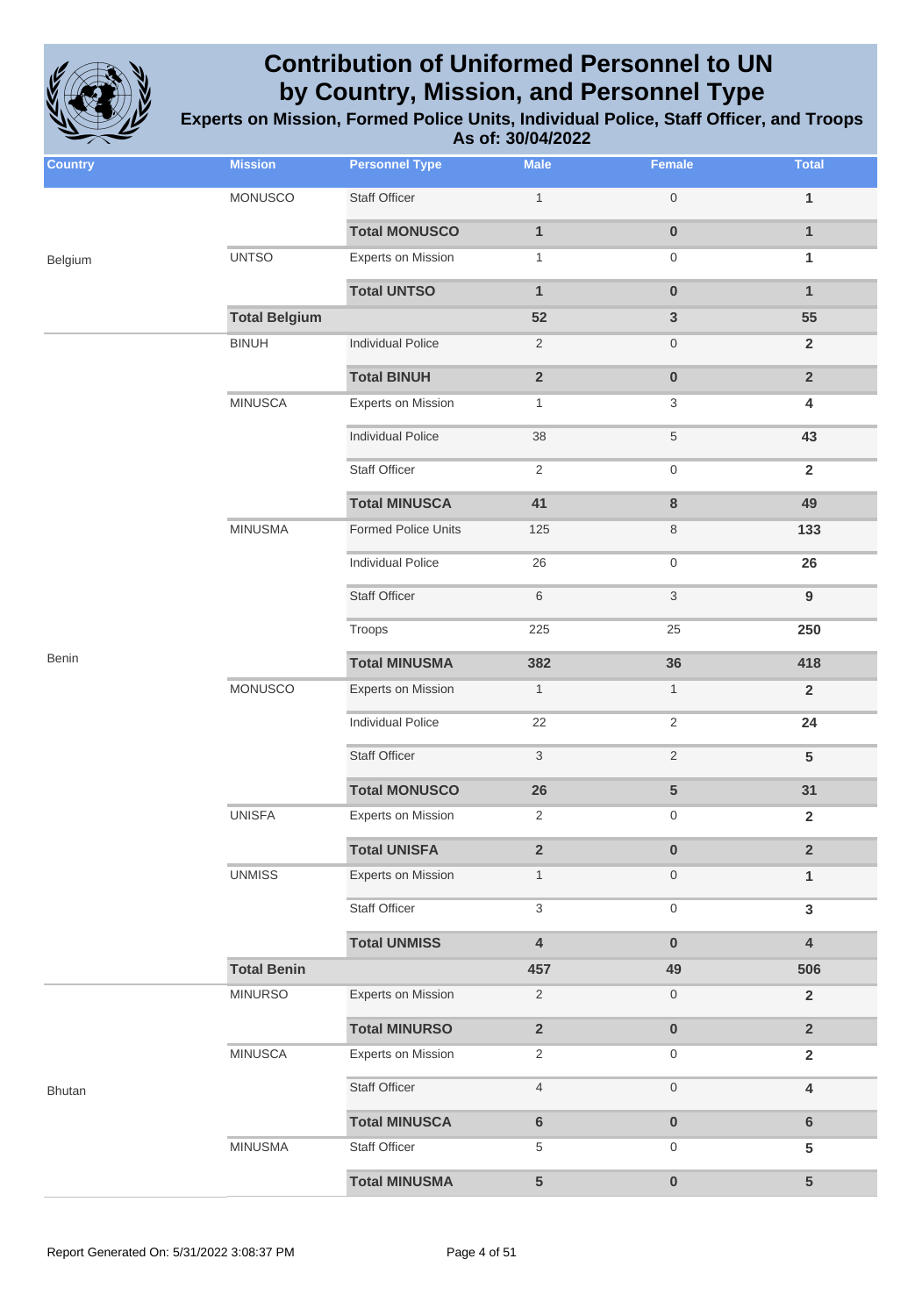

| <b>Country</b>         | <b>Mission</b>       | <b>Personnel Type</b>     | <b>Male</b>               | Female                  | <b>Total</b>            |
|------------------------|----------------------|---------------------------|---------------------------|-------------------------|-------------------------|
|                        | MONUSCO              | <b>Experts on Mission</b> | $\sqrt{2}$                | $\mathbf 0$             | $\mathbf 2$             |
|                        |                      | <b>Staff Officer</b>      | $\mathbf 0$               | $\mathbf 0$             | $\pmb{0}$               |
|                        |                      | <b>Total MONUSCO</b>      | $\mathbf 2$               | $\pmb{0}$               | $\overline{2}$          |
|                        | <b>UNDOF</b>         | Staff Officer             | $\sqrt{3}$                | $\mathbf 0$             | $\mathbf{3}$            |
|                        |                      | <b>Total UNDOF</b>        | $\mathbf{3}$              | $\mathbf 0$             | $\mathbf{3}$            |
|                        | <b>UNISFA</b>        | <b>Experts on Mission</b> | $\mathbf{1}$              | $\mathbf 0$             | 1                       |
| <b>Bhutan</b>          |                      | Staff Officer             | $\mathbf{1}$              | $\mathbf 0$             | $\mathbf{1}$            |
|                        |                      | <b>Total UNISFA</b>       | $\overline{2}$            | $\mathbf 0$             | $\overline{2}$          |
|                        | <b>UNMISS</b>        | <b>Experts on Mission</b> | $\overline{c}$            | $\boldsymbol{0}$        | $\overline{2}$          |
|                        |                      | Staff Officer             | $\ensuremath{\mathsf{3}}$ | $\mathbf 0$             | $\mathbf{3}$            |
|                        |                      | <b>Total UNMISS</b>       | $\sqrt{5}$                | $\pmb{0}$               | ${\bf 5}$               |
|                        | <b>UNTSO</b>         | <b>Experts on Mission</b> | $\mathbf{1}$              | $\overline{4}$          | $5\phantom{.0}$         |
|                        |                      | <b>Total UNTSO</b>        | $\mathbf{1}$              | $\overline{\mathbf{4}}$ | $5\phantom{1}$          |
|                        | <b>Total Bhutan</b>  |                           | 26                        | $\overline{\mathbf{4}}$ | 30                      |
|                        | <b>MINUSCA</b>       | <b>Experts on Mission</b> | $\sqrt{2}$                | $\mathbf{1}$            | $\mathbf{3}$            |
|                        |                      | <b>Staff Officer</b>      | $\sqrt{3}$                | $\mathbf{1}$            | $\overline{\mathbf{4}}$ |
|                        |                      | <b>Total MINUSCA</b>      | ${\bf 5}$                 | $\overline{2}$          | $\overline{7}$          |
|                        | MONUSCO              | <b>Experts on Mission</b> | $\ensuremath{\mathsf{3}}$ | $\mathbf{1}$            | $\overline{\mathbf{4}}$ |
|                        |                      | <b>Staff Officer</b>      | $\mathbf{1}$              | $\boldsymbol{0}$        | 1                       |
|                        |                      | <b>Total MONUSCO</b>      | $\pmb{4}$                 | $\mathbf{1}$            | ${\bf 5}$               |
|                        | <b>UNISFA</b>        | <b>Experts on Mission</b> | $\overline{2}$            | $\mathbf{1}$            | $\mathbf{3}$            |
| <b>Bolivia</b>         |                      | Staff Officer             | $\mathbf{1}$              | $\Omega$                | 1                       |
|                        |                      | <b>Total UNISFA</b>       | $\mathbf{3}$              | $\mathbf{1}$            | $\pmb{4}$               |
|                        | <b>UNMISS</b>        | <b>Experts on Mission</b> | $\overline{2}$            | $\mathbf{1}$            | $\mathbf{3}$            |
|                        |                      | <b>Staff Officer</b>      | $\mathbf{1}$              | $\mathbf 0$             | 1                       |
|                        |                      | <b>Total UNMISS</b>       | $\mathbf{3}$              | $\mathbf{1}$            | $\pmb{4}$               |
|                        | <b>UNVMC</b>         | Experts on Mission        | $\,8\,$                   | $\overline{2}$          | 10                      |
|                        |                      | <b>Total UNVMC</b>        | $\bf 8$                   | $\mathbf 2$             | 10                      |
|                        | <b>Total Bolivia</b> |                           | 23                        | $\overline{\mathbf{7}}$ | 30                      |
|                        | <b>MINUSMA</b>       | Staff Officer             | $\boldsymbol{0}$          | $\boldsymbol{0}$        | $\bf{0}$                |
|                        |                      | <b>Total MINUSMA</b>      | $\pmb{0}$                 | $\pmb{0}$               | $\pmb{0}$               |
| Bosnia and Herzegovina | MONUSCO              | <b>Experts on Mission</b> | $\mathbf 0$               | $\mathbf 0$             | $\bf{0}$                |
|                        |                      | Staff Officer             | $\boldsymbol{0}$          | $\boldsymbol{0}$        | $\pmb{0}$               |
|                        |                      | <b>Total MONUSCO</b>      | $\pmb{0}$                 | $\pmb{0}$               | $\pmb{0}$               |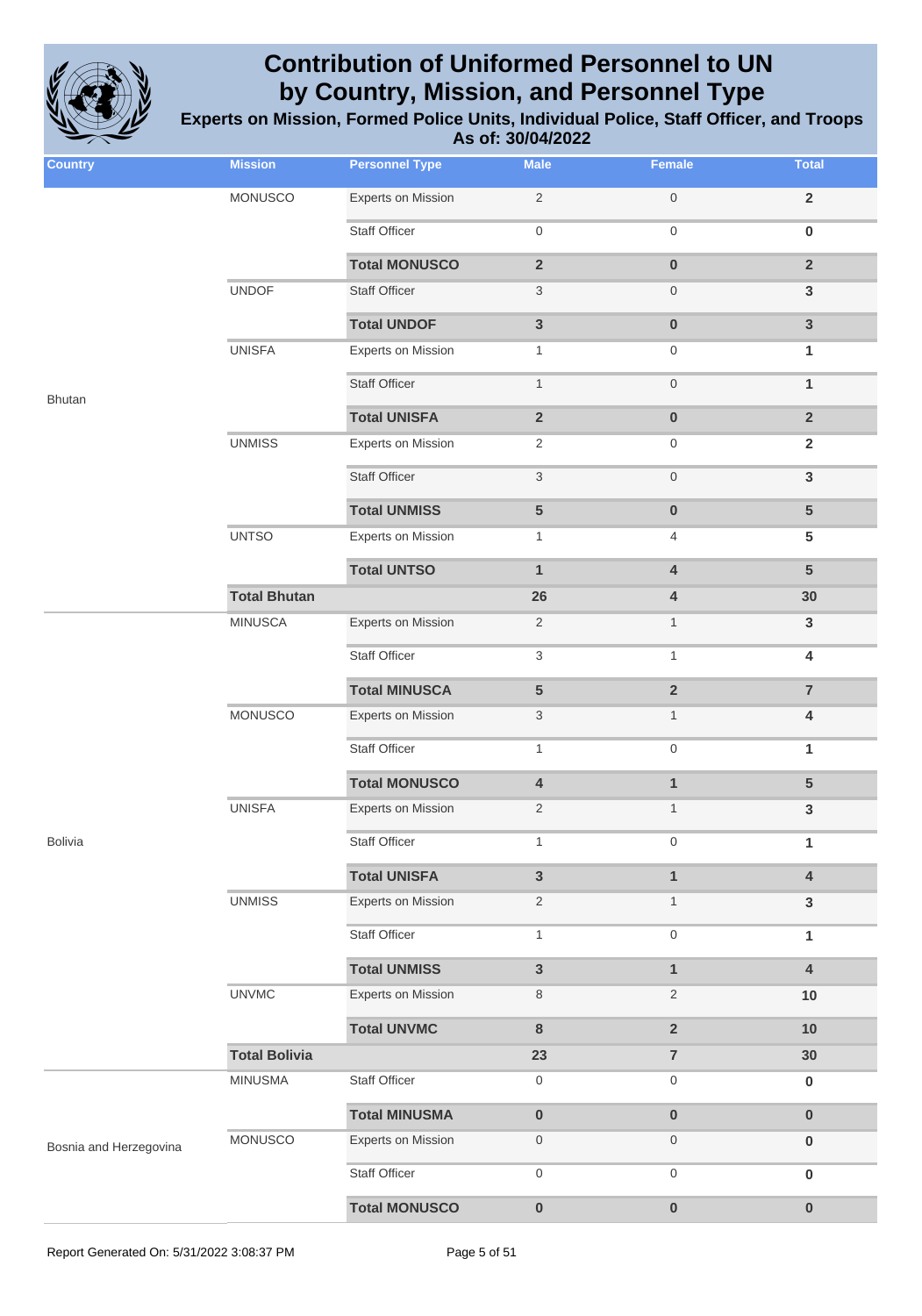

| <b>Country</b>         | <b>Mission</b>                         | <b>Personnel Type</b>     | <b>Male</b>             | Female                    | <b>Total</b>            |
|------------------------|----------------------------------------|---------------------------|-------------------------|---------------------------|-------------------------|
|                        | <b>UNFICYP</b>                         | <b>Individual Police</b>  | 5                       | $\ensuremath{\mathsf{3}}$ | $\bf 8$                 |
|                        |                                        | <b>Total UNFICYP</b>      | 5                       | $\mathbf{3}$              | $\bf 8$                 |
| Bosnia and Herzegovina | <b>UNMISS</b>                          | <b>Individual Police</b>  | 6                       | 0                         | 6                       |
|                        |                                        | <b>Total UNMISS</b>       | $6\phantom{a}$          | $\pmb{0}$                 | $6\phantom{1}6$         |
|                        | <b>Total Bosnia and</b><br>Herzegovina |                           | 11                      | $\mathbf{3}$              | 14                      |
|                        | <b>MONUSCO</b>                         | <b>Experts on Mission</b> | $\mathsf{O}\xspace$     | $\mathsf{O}\xspace$       | $\pmb{0}$               |
| <b>Botswana</b>        |                                        | <b>Staff Officer</b>      | $\overline{2}$          | $\mathbf{1}$              | $\mathbf{3}$            |
|                        |                                        | <b>Total MONUSCO</b>      | $\overline{2}$          | $\mathbf{1}$              | $\overline{3}$          |
|                        | <b>Total Botswana</b>                  |                           | $\overline{\mathbf{2}}$ | $\mathbf{1}$              | $\mathbf{3}$            |
|                        | <b>MINURSO</b>                         | <b>Experts on Mission</b> | 8                       | $\sqrt{2}$                | 10                      |
|                        |                                        | <b>Total MINURSO</b>      | $\bf 8$                 | $\overline{2}$            | 10                      |
|                        | <b>MINUSCA</b>                         | <b>Experts on Mission</b> | $\overline{2}$          | $\mathbf{1}$              | 3                       |
|                        |                                        | <b>Individual Police</b>  | $\mathsf{O}\xspace$     | $\mathbf{1}$              | $\mathbf{1}$            |
|                        |                                        | <b>Staff Officer</b>      | 4                       | 3                         | $\overline{7}$          |
|                        |                                        | <b>Total MINUSCA</b>      | 6                       | $5\phantom{1}$            | 11                      |
|                        | <b>MONUSCO</b>                         | Experts on Mission        | $\mathbf{1}$            | $\boldsymbol{0}$          | $\mathbf{1}$            |
|                        |                                        | <b>Staff Officer</b>      | 20                      | $\mathbf{2}$              | 22                      |
|                        |                                        | <b>Total MONUSCO</b>      | 21                      | $\overline{2}$            | 23                      |
|                        | <b>UNFICYP</b>                         | <b>Staff Officer</b>      | $\mathbf{1}$            | $\boldsymbol{0}$          | $\mathbf{1}$            |
|                        |                                        | Troops                    | $\mathbf{1}$            | $\mathsf{O}\xspace$       | 1                       |
| <b>Brazil</b>          |                                        | <b>Total UNFICYP</b>      | $\overline{2}$          | $\pmb{0}$                 | $\overline{2}$          |
|                        | <b>UNIFIL</b>                          | Staff Officer             | $\overline{c}$          | $\boldsymbol{0}$          | $\mathbf 2$             |
|                        |                                        | Troops                    | $\boldsymbol{7}$        | $\mathsf{O}\xspace$       | $\overline{7}$          |
|                        |                                        | <b>Total UNIFIL</b>       | $\boldsymbol{9}$        | $\pmb{0}$                 | $\boldsymbol{9}$        |
|                        | <b>UNISFA</b>                          | Experts on Mission        | $\sqrt{2}$              | $\boldsymbol{0}$          | $\mathbf{2}$            |
|                        |                                        | <b>Staff Officer</b>      | $\overline{2}$          | $\mathsf{O}\xspace$       | $\mathbf 2$             |
|                        |                                        | <b>Total UNISFA</b>       | 4                       | $\pmb{0}$                 | $\overline{\mathbf{4}}$ |
|                        | <b>UNMISS</b>                          | <b>Experts on Mission</b> | $\overline{c}$          | 3                         | $\sqrt{5}$              |
|                        |                                        | <b>Individual Police</b>  | $\overline{c}$          | $\ensuremath{\mathsf{3}}$ | $5\phantom{.0}$         |
|                        |                                        | Staff Officer             | 6                       | $\mathbf{1}$              | $\overline{7}$          |
|                        |                                        | <b>Total UNMISS</b>       | 10                      | $\overline{7}$            | $17$                    |
|                        | <b>Total Brazil</b>                    |                           | 60                      | $16$                      | 76                      |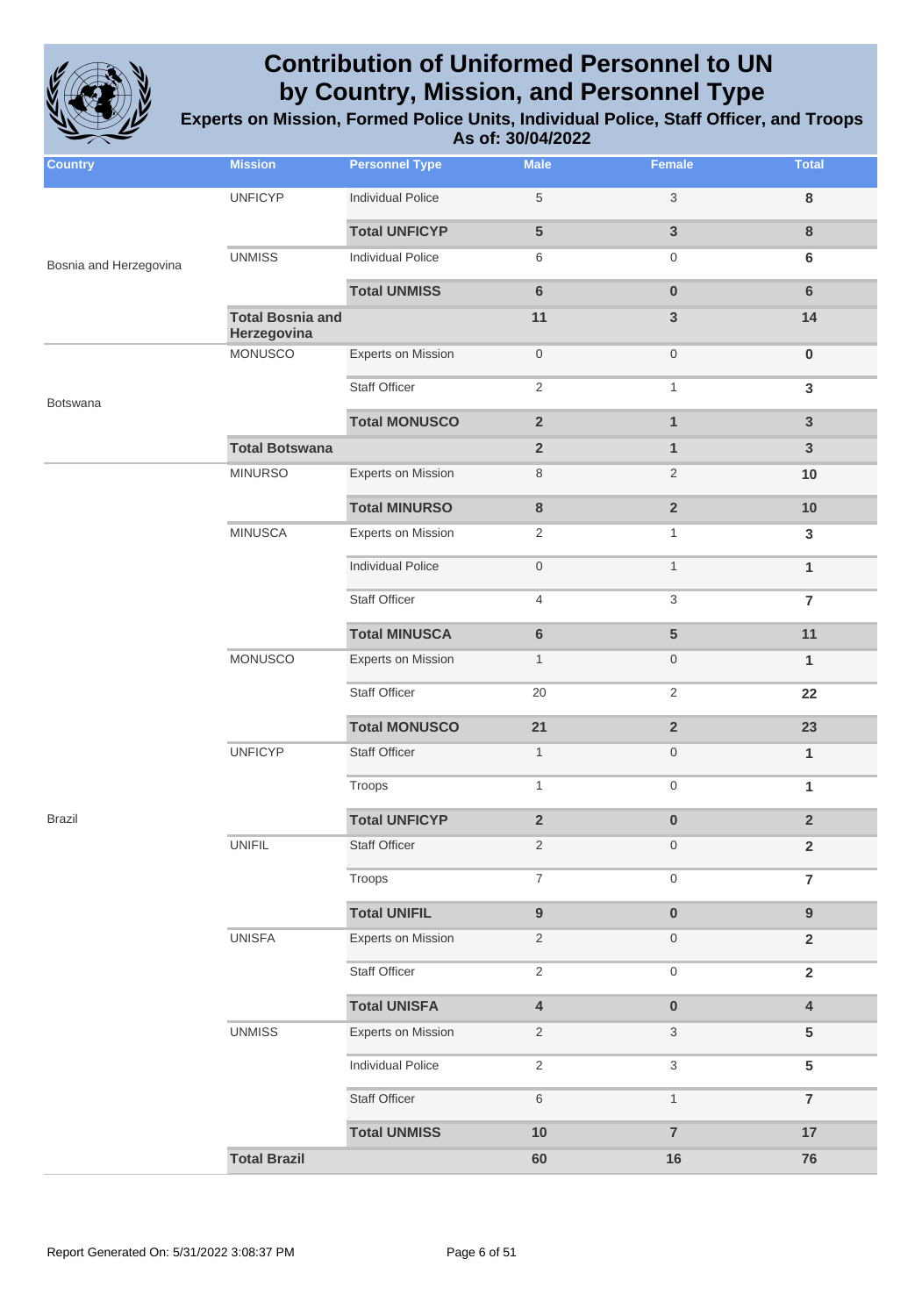

| <b>Country</b>      | <b>Mission</b>                           | <b>Personnel Type</b>     | <b>Male</b>               | Female           | <b>Total</b>   |
|---------------------|------------------------------------------|---------------------------|---------------------------|------------------|----------------|
|                     | <b>UNIFIL</b>                            | Troops                    | $30\,$                    | 0                | 30             |
| Brunei Darussalam   |                                          | <b>Total UNIFIL</b>       | 30                        | $\pmb{0}$        | 30             |
|                     | <b>Total Brunei</b><br><b>Darussalam</b> |                           | 30                        | $\pmb{0}$        | 30             |
|                     | <b>UNFICYP</b>                           | <b>Individual Police</b>  | $\mathbf{1}$              | $\boldsymbol{0}$ | $\mathbf{1}$   |
| <b>Bulgaria</b>     |                                          | <b>Total UNFICYP</b>      | $\mathbf{1}$              | $\pmb{0}$        | $\mathbf{1}$   |
|                     | <b>Total Bulgaria</b>                    |                           | $\mathbf{1}$              | $\bf{0}$         | $\mathbf{1}$   |
|                     | <b>MINUSCA</b>                           | <b>Individual Police</b>  | 29                        | 18               | 47             |
|                     |                                          | <b>Staff Officer</b>      | 10                        | $\mathbf{1}$     | 11             |
|                     |                                          | <b>Total MINUSCA</b>      | 39                        | 19               | 58             |
|                     | <b>MINUSMA</b>                           | Formed Police Units       | 131                       | 9                | 140            |
|                     |                                          | <b>Individual Police</b>  | 12                        | 18               | 30             |
|                     |                                          | <b>Staff Officer</b>      | 8                         | 0                | $\bf8$         |
|                     |                                          | Troops                    | 630                       | 18               | 648            |
| <b>Burkina Faso</b> |                                          | <b>Total MINUSMA</b>      | 781                       | 45               | 826            |
|                     | MONUSCO                                  | <b>Experts on Mission</b> | $\mathbf{1}$              | $\mathbf{1}$     | $\overline{2}$ |
|                     |                                          | <b>Individual Police</b>  | 13                        | 12               | 25             |
|                     |                                          | <b>Staff Officer</b>      | $\sqrt{2}$                | $\mathbf{1}$     | $\mathbf{3}$   |
|                     |                                          | <b>Total MONUSCO</b>      | 16                        | 14               | 30             |
|                     | <b>UNMISS</b>                            | <b>Individual Police</b>  | 10                        | $\overline{4}$   | 14             |
|                     |                                          | <b>Total UNMISS</b>       | 10                        | 4                | 14             |
|                     | <b>Total Burkina</b><br><b>Faso</b>      |                           | 846                       | 82               | 928            |
|                     | <b>MINUSCA</b>                           | <b>Experts on Mission</b> | 6                         | $\overline{2}$   | 8              |
|                     |                                          | <b>Staff Officer</b>      | $\boldsymbol{9}$          | $\mathbf{2}$     | 11             |
|                     |                                          | Troops                    | 696                       | 50               | 746            |
|                     |                                          | <b>Total MINUSCA</b>      | 711                       | 54               | 765            |
| Burundi             | <b>MINUSMA</b>                           | <b>Staff Officer</b>      | $\mathbf{1}$              | 0                | 1              |
|                     |                                          | <b>Total MINUSMA</b>      | $\mathbf{1}$              | $\pmb{0}$        | $\mathbf{1}$   |
|                     | <b>UNISFA</b>                            | <b>Experts on Mission</b> | $\mathbf{1}$              | $\mathbf{1}$     | $\overline{2}$ |
|                     |                                          | <b>Staff Officer</b>      | $\ensuremath{\mathsf{3}}$ | $\mathbf{1}$     | 4              |
|                     |                                          | <b>Total UNISFA</b>       | $\pmb{4}$                 | $\mathbf 2$      | $\bf 6$        |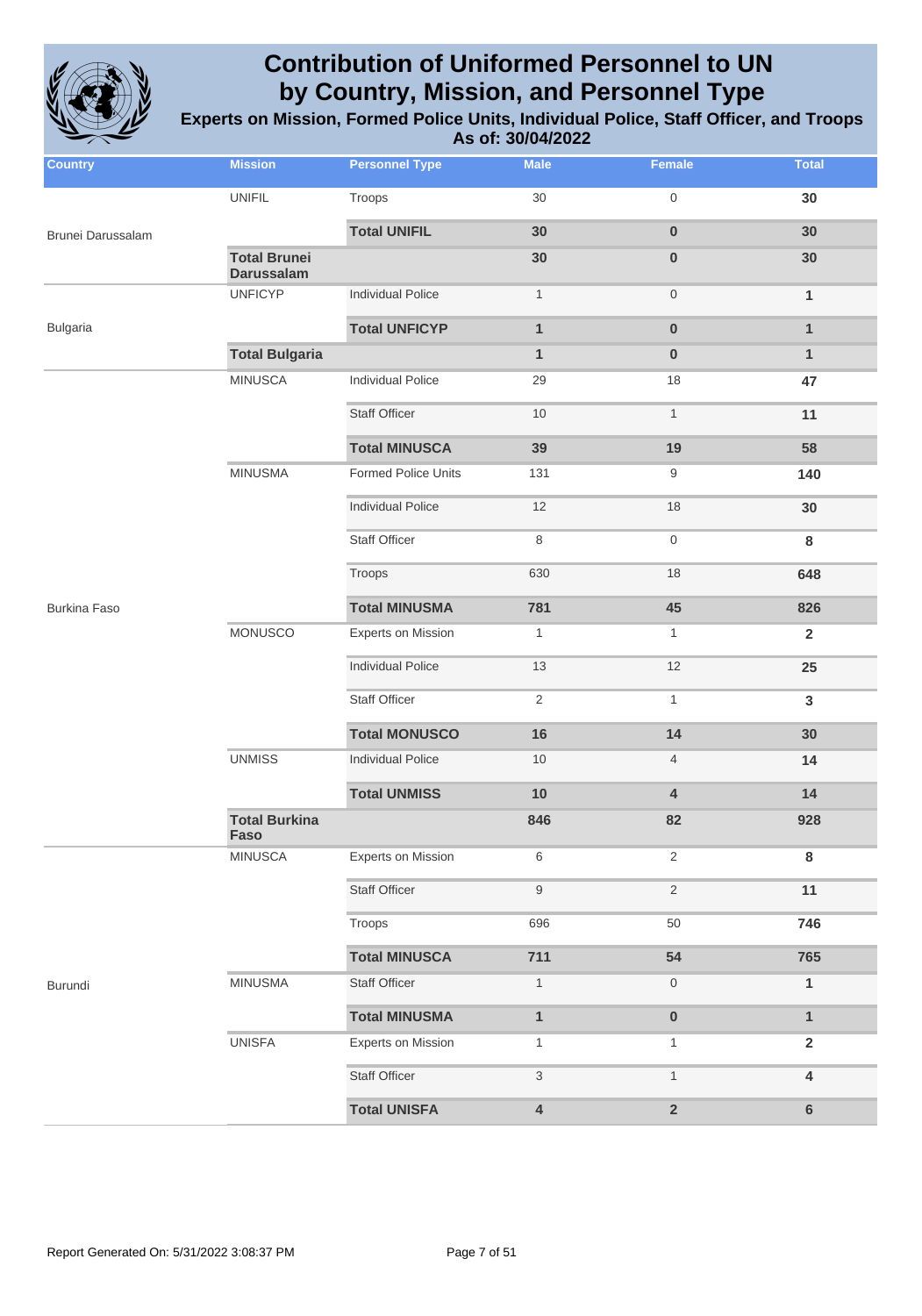

| <b>Country</b> | <b>Mission</b>        | <b>Personnel Type</b>     | <b>Male</b>      | <b>Female</b>           | <b>Total</b>            |
|----------------|-----------------------|---------------------------|------------------|-------------------------|-------------------------|
|                | <b>UNOWAS</b>         | <b>Experts on Mission</b> | 5                | $\mathsf{O}\xspace$     | $5\phantom{.0}$         |
| Burundi        |                       | <b>Total UNOWAS</b>       | 5                | $\bf{0}$                | $5\phantom{1}$          |
|                | <b>Total Burundi</b>  |                           | 721              | 56                      | 777                     |
|                | <b>MINUSCA</b>        | Experts on Mission        | $\overline{4}$   | $\boldsymbol{0}$        | $\overline{\mathbf{4}}$ |
|                |                       | <b>Staff Officer</b>      | 6                | $\mathsf{O}\xspace$     | $\bf 6$                 |
|                |                       | Troops                    | 191              | 24                      | 215                     |
|                |                       | <b>Total MINUSCA</b>      | 201              | 24                      | 225                     |
|                | <b>MINUSMA</b>        | <b>Staff Officer</b>      | $\mathbf{1}$     | 0                       | 1                       |
|                |                       | Troops                    | 263              | 26                      | 289                     |
|                |                       | <b>Total MINUSMA</b>      | 264              | 26                      | 290                     |
| Cambodia       | <b>UNIFIL</b>         | Troops                    | 151              | 29                      | 180                     |
|                |                       | <b>Total UNIFIL</b>       | 151              | 29                      | 180                     |
|                | <b>UNISFA</b>         | <b>Staff Officer</b>      | $\mathbf{1}$     | $\boldsymbol{0}$        | $\mathbf{1}$            |
|                |                       | <b>Total UNISFA</b>       | $\mathbf{1}$     | $\pmb{0}$               | $\mathbf{1}$            |
|                | <b>UNMISS</b>         | <b>Experts on Mission</b> | $\overline{2}$   | $\overline{2}$          | $\overline{\mathbf{4}}$ |
|                |                       | <b>Staff Officer</b>      | $\boldsymbol{7}$ | $\overline{4}$          | 11                      |
|                |                       | Troops                    | 36               | 34                      | 70                      |
|                |                       | <b>Total UNMISS</b>       | 45               | 40                      | 85                      |
|                | <b>Total Cambodia</b> |                           | 662              | 119                     | 781                     |
|                | <b>MINUSCA</b>        | Experts on Mission        | $\sqrt{2}$       | $\mathbf{1}$            | $\mathbf{3}$            |
|                |                       | Formed Police Units       | 284              | 36                      | 320                     |
|                |                       | Individual Police         | 11               | 11                      | 22                      |
|                |                       | <b>Staff Officer</b>      | 6                | 0                       | $\bf 6$                 |
|                |                       | Troops                    | 670              | 80                      | 750                     |
| Cameroon       |                       | <b>Total MINUSCA</b>      | 973              | 128                     | 1101                    |
|                | <b>MINUSMA</b>        | <b>Individual Police</b>  | 7                | 1                       | 8                       |
|                |                       | <b>Staff Officer</b>      | $\mathbf{1}$     | $\mathbf{1}$            | $\overline{2}$          |
|                |                       | <b>Total MINUSMA</b>      | 8                | $\overline{\mathbf{2}}$ | 10                      |
|                | MONUSCO               | <b>Experts on Mission</b> | 3                | 1                       | 4                       |
|                |                       | <b>Individual Police</b>  | $\mathbf{2}$     | $\sqrt{3}$              | 5                       |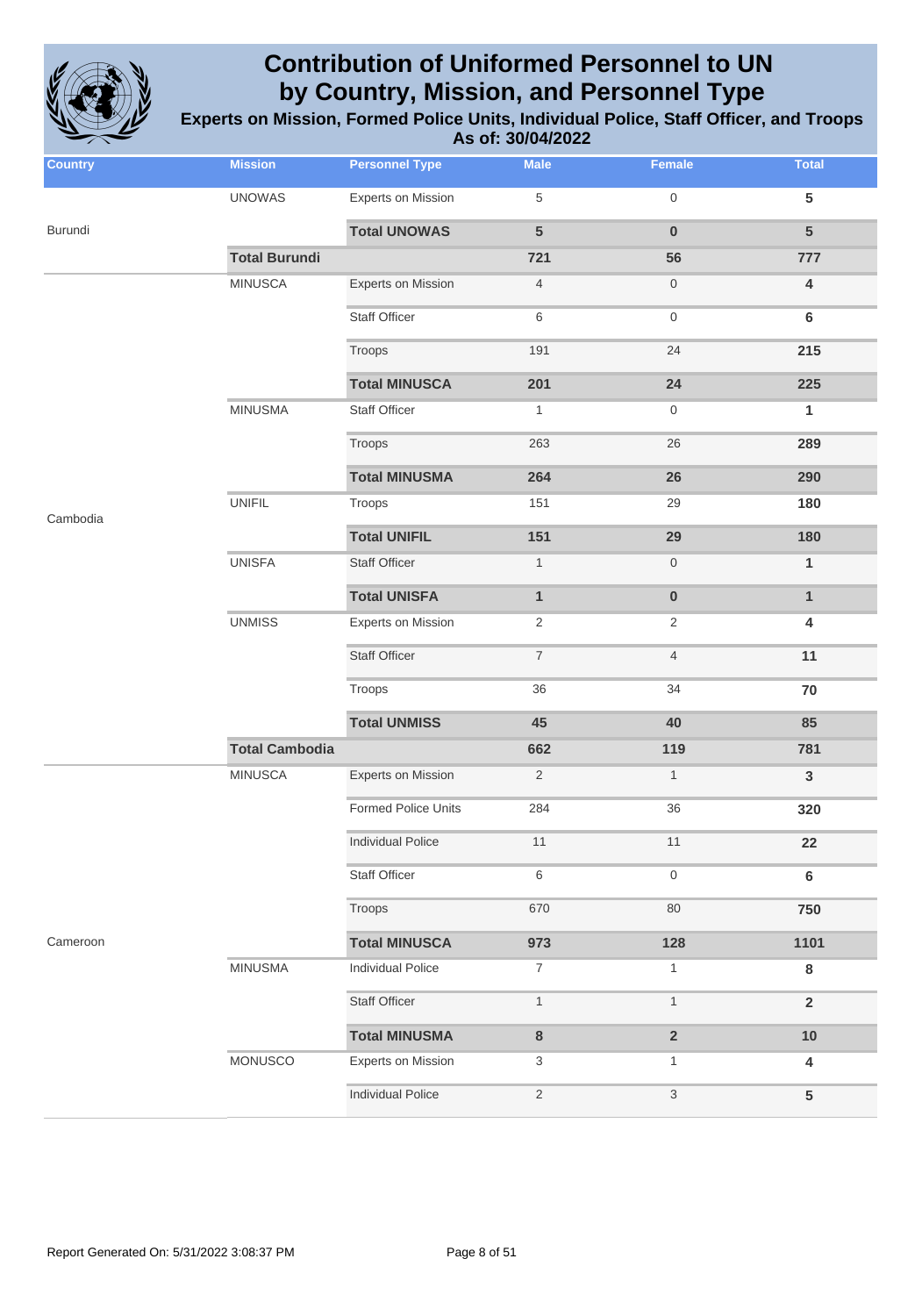

| <b>Country</b> | <b>Mission</b>        | <b>Personnel Type</b>     | <b>Male</b>               | Female                  | <b>Total</b>            |
|----------------|-----------------------|---------------------------|---------------------------|-------------------------|-------------------------|
|                | MONUSCO               | Staff Officer             | $\mathbf{1}$              | $\mathsf{O}\xspace$     | 1                       |
| Cameroon       |                       | <b>Total MONUSCO</b>      | $6\phantom{a}$            | $\overline{\mathbf{4}}$ | 10                      |
|                | <b>Total Cameroon</b> |                           | 987                       | 134                     | 1121                    |
|                | <b>BINUH</b>          | <b>Individual Police</b>  | $\mathbf{1}$              | $\sqrt{2}$              | $\mathbf{3}$            |
|                |                       | <b>Total BINUH</b>        | $\mathbf{1}$              | $\overline{\mathbf{2}}$ | $\overline{3}$          |
|                | <b>MINUSMA</b>        | <b>Individual Police</b>  | 9                         | 8                       | 17                      |
|                |                       | <b>Staff Officer</b>      | $\ensuremath{\mathsf{3}}$ | $\sqrt{2}$              | ${\bf 5}$               |
|                |                       | <b>Total MINUSMA</b>      | 12                        | 10                      | 22                      |
|                | <b>MONUSCO</b>        | <b>Experts on Mission</b> | $\boldsymbol{0}$          | $\boldsymbol{0}$        | $\pmb{0}$               |
|                |                       | <b>Individual Police</b>  | $\,$ 5 $\,$               | 6                       | 11                      |
|                |                       | <b>Staff Officer</b>      | $\overline{7}$            | $\mathbf{1}$            | 8                       |
| Canada         |                       | <b>Total MONUSCO</b>      | 12                        | $\overline{7}$          | 19                      |
|                | <b>UNFICYP</b>        | <b>Staff Officer</b>      | $\mathbf{1}$              | $\boldsymbol{0}$        | 1                       |
|                |                       | <b>Total UNFICYP</b>      | $\mathbf{1}$              | $\pmb{0}$               | $\mathbf{1}$            |
|                | <b>UNMISS</b>         | Experts on Mission        | $\boldsymbol{0}$          | $\mathbf{1}$            | 1                       |
|                |                       | <b>Staff Officer</b>      | $\boldsymbol{7}$          | $\boldsymbol{0}$        | $\overline{7}$          |
|                |                       | <b>Total UNMISS</b>       | $\overline{7}$            | $\mathbf{1}$            | $\bf 8$                 |
|                | <b>UNTSO</b>          | <b>Experts on Mission</b> | 4                         | $\mathbf{1}$            | $5\phantom{.0}$         |
|                |                       | <b>Total UNTSO</b>        | 4                         | $\mathbf{1}$            | $5\phantom{1}$          |
|                | <b>Total Canada</b>   |                           | 37                        | 21                      | 58                      |
|                | <b>MINURSO</b>        | <b>Experts on Mission</b> | $\mathbf{1}$              | $\mathbf{1}$            | $\overline{2}$          |
|                |                       | <b>Total MINURSO</b>      | $\mathbf{1}$              | $\mathbf{1}$            | $\overline{\mathbf{2}}$ |
|                | <b>MINUSMA</b>        | <b>Individual Police</b>  | 12                        | $\overline{2}$          | 14                      |
|                |                       | <b>Staff Officer</b>      | 25                        | $\mathbf{1}$            | 26                      |
| Chad           |                       | Troops                    | 1385                      | 45                      | 1430                    |
|                |                       | <b>Total MINUSMA</b>      | 1422                      | 48                      | 1470                    |
|                | <b>MONUSCO</b>        | <b>Individual Police</b>  | 10                        | $\overline{c}$          | 12                      |
|                |                       | <b>Total MONUSCO</b>      | $10$                      | $\overline{2}$          | 12                      |
|                | <b>Total Chad</b>     |                           | 1433                      | 51                      | 1484                    |
|                | <b>UNFICYP</b>        | Staff Officer             | 0                         | $\boldsymbol{0}$        | $\pmb{0}$               |
| Chile          |                       | Troops                    | 6                         | $\boldsymbol{0}$        | $\bf 6$                 |
|                |                       | <b>Total UNFICYP</b>      | $\bf 6$                   | $\pmb{0}$               | $\bf 6$                 |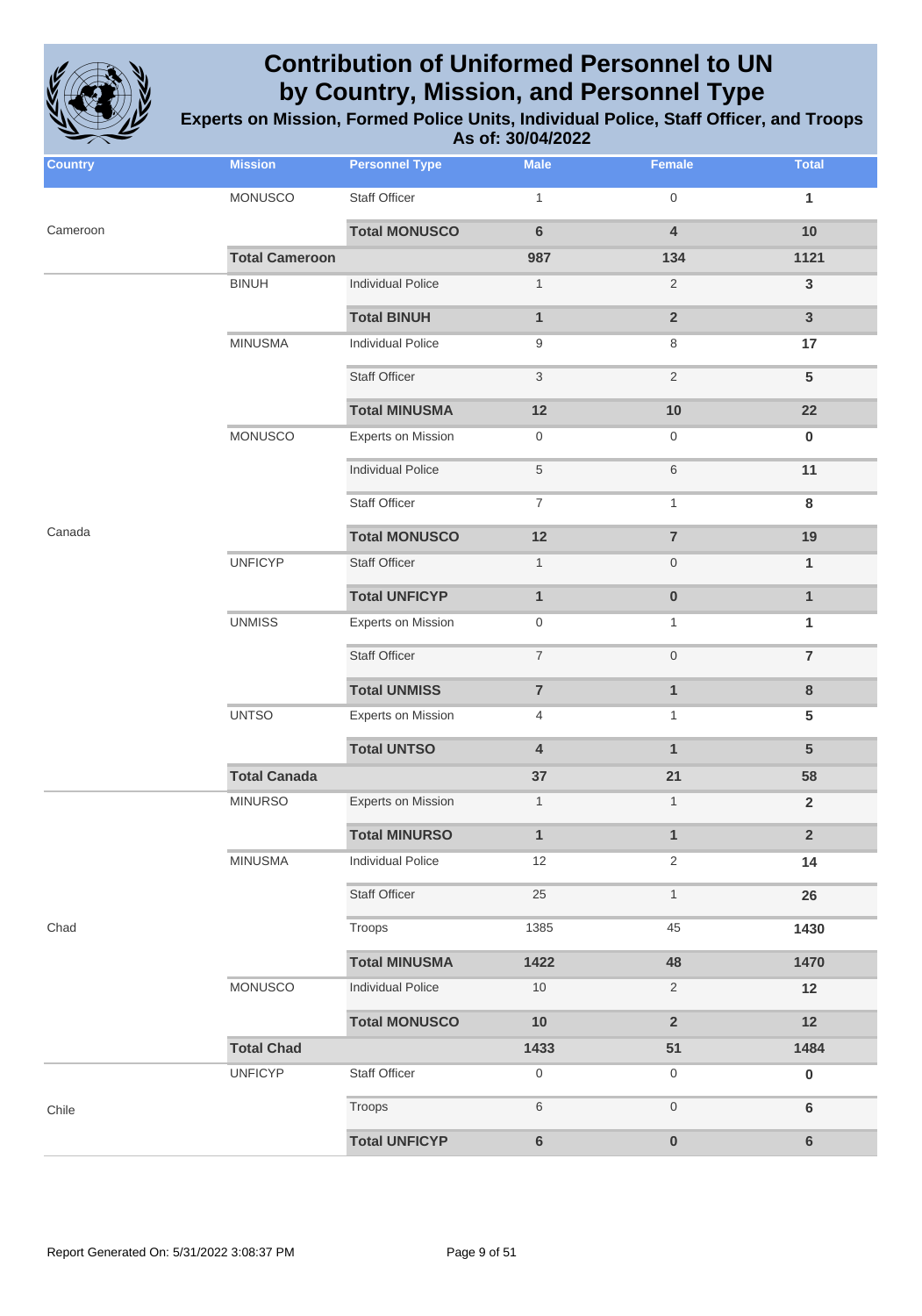

| <b>Country</b> | <b>Mission</b>     | <b>Personnel Type</b>     | <b>Male</b>               | Female                    | <b>Total</b>     |
|----------------|--------------------|---------------------------|---------------------------|---------------------------|------------------|
|                | <b>UNTSO</b>       | <b>Experts on Mission</b> | $\ensuremath{\mathsf{3}}$ | $\mathbf 0$               | 3                |
|                |                    | <b>Total UNTSO</b>        | $\mathsf 3$               | $\pmb{0}$                 | 3                |
| Chile          | <b>UNVMC</b>       | Experts on Mission        | $\ensuremath{\mathsf{3}}$ | $\mathbf{1}$              | 4                |
|                |                    | <b>Individual Police</b>  | $\mathbf{1}$              | $\sqrt{2}$                | 3                |
|                |                    | <b>Total UNVMC</b>        | $\pmb{4}$                 | $\mathbf{3}$              | $\overline{7}$   |
|                | <b>Total Chile</b> |                           | 13                        | $\mathbf{3}$              | 16               |
|                | <b>MINURSO</b>     | Experts on Mission        | $\overline{\mathcal{I}}$  | $\overline{4}$            | 11               |
|                |                    | <b>Total MINURSO</b>      | $\overline{\mathbf{7}}$   | $\pmb{4}$                 | 11               |
|                | <b>MINUSMA</b>     | <b>Staff Officer</b>      | $\boldsymbol{7}$          | $\mathbf{1}$              | 8                |
|                |                    | Troops                    | 390                       | 23                        | 413              |
|                |                    | <b>Total MINUSMA</b>      | 397                       | 24                        | 421              |
|                | MONUSCO            | Experts on Mission        | $\,$ 5 $\,$               | $\ensuremath{\mathsf{3}}$ | 8                |
|                |                    | <b>Staff Officer</b>      | $\overline{7}$            | $\,0\,$                   | $\overline{7}$   |
|                |                    | Troops                    | 203                       | 15                        | 218              |
|                |                    | <b>Total MONUSCO</b>      | 215                       | 18                        | 233              |
|                | <b>UNFICYP</b>     | <b>Individual Police</b>  | $\overline{4}$            | $\overline{2}$            | $\bf 6$          |
|                |                    | <b>Total UNFICYP</b>      | $\pmb{4}$                 | $\mathbf 2$               | 6                |
|                | <b>UNIFIL</b>      | <b>Staff Officer</b>      | $\,8\,$                   | $\mathbf{1}$              | $\boldsymbol{9}$ |
|                |                    | Troops                    | 394                       | 15                        | 409              |
| China          |                    | <b>Total UNIFIL</b>       | 402                       | 16                        | 418              |
|                | <b>UNISFA</b>      | <b>Staff Officer</b>      | $\mathbf{1}$              | $\,0\,$                   | 1                |
|                |                    | Troops                    | 86                        | $\mathbf 0$               | 86               |
|                |                    | <b>Total UNISFA</b>       | 87                        | $\pmb{0}$                 | 87               |
|                | <b>UNITAMS</b>     | Individual Police         | $\mathsf{O}\xspace$       | $\,0\,$                   | $\pmb{0}$        |
|                |                    | <b>Total UNITAMS</b>      | $\pmb{0}$                 | $\pmb{0}$                 | $\pmb{0}$        |
|                | <b>UNMISS</b>      | <b>Experts on Mission</b> | $\overline{4}$            | $\,0\,$                   | 4                |
|                |                    | <b>Individual Police</b>  | $\,8\,$                   | $\mathbf{1}$              | $\boldsymbol{9}$ |
|                |                    | <b>Staff Officer</b>      | $16$                      | $\overline{2}$            | 18               |
|                |                    | Troops                    | 999                       | 32                        | 1031             |
|                |                    | <b>Total UNMISS</b>       | 1027                      | 35                        | 1062             |
|                | <b>UNTSO</b>       | Experts on Mission        | $\sqrt{3}$                | $\overline{2}$            | 5                |
|                |                    | <b>Total UNTSO</b>        | $\mathbf{3}$              | $\overline{2}$            | 5                |
|                | <b>Total China</b> |                           | 2142                      | 101                       | 2243             |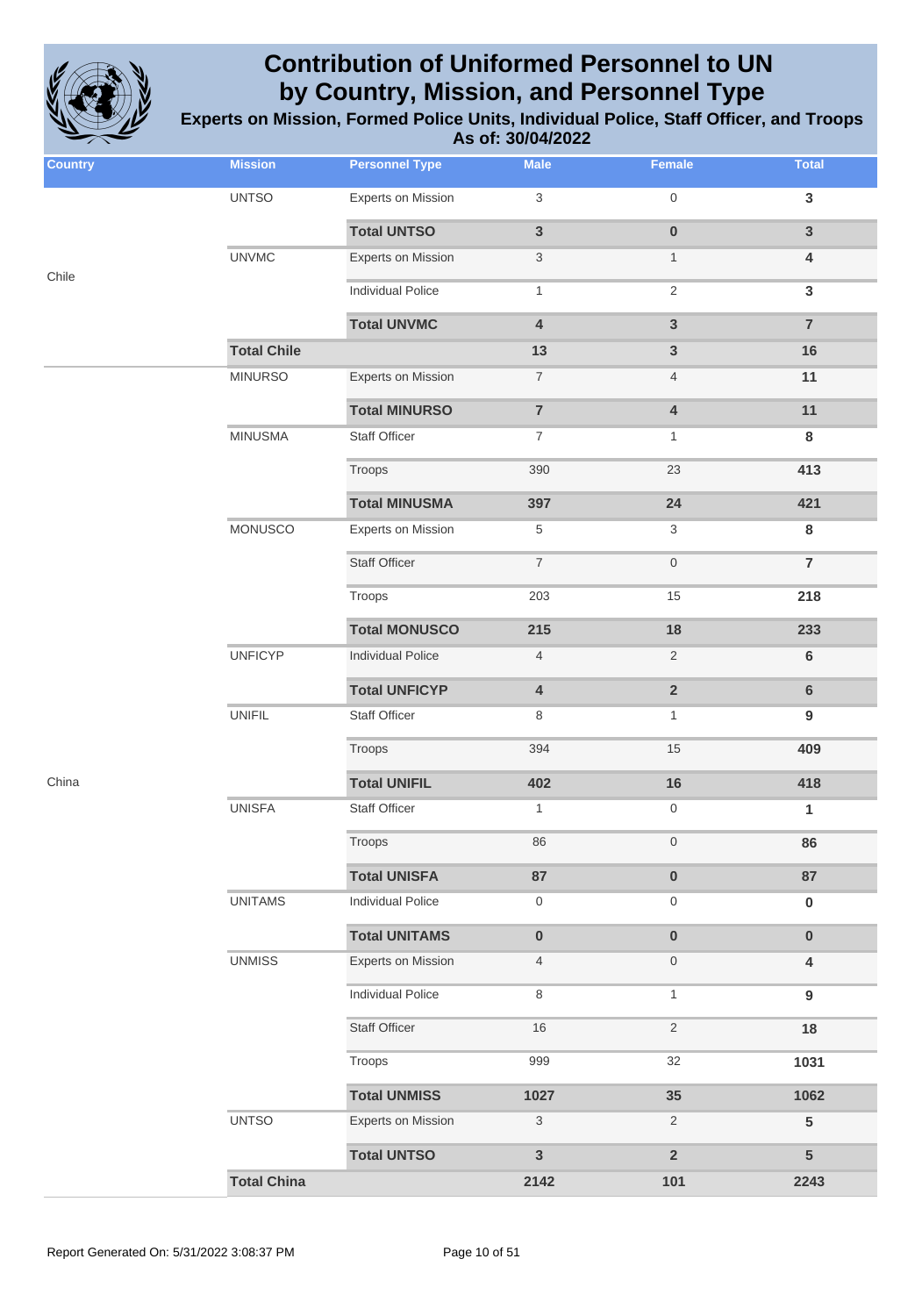

| <b>Country</b> | <b>Mission</b>                | <b>Personnel Type</b>     | <b>Male</b>               | Female                    | <b>Total</b>    |
|----------------|-------------------------------|---------------------------|---------------------------|---------------------------|-----------------|
|                | <b>MINURSO</b>                | <b>Experts on Mission</b> | $\boldsymbol{0}$          | $\overline{2}$            | $\overline{2}$  |
|                |                               | <b>Total MINURSO</b>      | $\pmb{0}$                 | $\mathbf 2$               | $\overline{2}$  |
|                | <b>MINUSCA</b>                | <b>Experts on Mission</b> | $\mathbf{1}$              | $\mathbf{1}$              | $\overline{2}$  |
| Colombia       |                               | <b>Total MINUSCA</b>      | $\mathbf{1}$              | $\mathbf{1}$              | $\overline{2}$  |
|                | <b>UNIFIL</b>                 | <b>Staff Officer</b>      | $\mathbf{1}$              | $\boldsymbol{0}$          | $\mathbf{1}$    |
|                |                               | <b>Total UNIFIL</b>       | $\mathbf{1}$              | $\pmb{0}$                 | $\mathbf{1}$    |
|                | <b>Total Colombia</b>         |                           | $\overline{2}$            | $\mathbf{3}$              | $5\phantom{.0}$ |
|                | <b>MINUSCA</b>                | <b>Experts on Mission</b> | $\overline{2}$            | $\mathbf{1}$              | $\mathbf{3}$    |
|                |                               | Formed Police Units       | 158                       | 21                        | 179             |
| Congo          |                               | <b>Individual Police</b>  | $\boldsymbol{0}$          | $\overline{2}$            | $\overline{2}$  |
|                |                               | <b>Staff Officer</b>      | $\overline{4}$            | $\ensuremath{\mathsf{3}}$ | $\overline{7}$  |
|                |                               | <b>Total MINUSCA</b>      | 164                       | 27                        | 191             |
|                | <b>Total Congo</b>            |                           | 164                       | 27                        | 191             |
|                | <b>BINUH</b>                  | <b>Individual Police</b>  | $\mathbf{1}$              | $\mathbf{1}$              | $\overline{2}$  |
|                |                               | <b>Total BINUH</b>        | $\mathbf{1}$              | $\mathbf{1}$              | $\overline{2}$  |
|                | <b>MINURSO</b>                | <b>Experts on Mission</b> | $\boldsymbol{0}$          | $\boldsymbol{0}$          | $\bf{0}$        |
|                |                               | <b>Total MINURSO</b>      | $\bf{0}$                  | $\bf{0}$                  | $\bf{0}$        |
|                | <b>MINUSCA</b>                | <b>Individual Police</b>  | 45                        | 13                        | 58              |
|                |                               | <b>Staff Officer</b>      | $\mathbf{1}$              | $\mathbf{1}$              | $\overline{2}$  |
|                |                               | <b>Total MINUSCA</b>      | 46                        | 14                        | 60              |
| Côte d'Ivoire  | <b>MINUSMA</b>                | <b>Individual Police</b>  | 20                        | $\overline{2}$            | 22              |
|                |                               | <b>Staff Officer</b>      | 9                         | 4                         | 13              |
|                |                               | Troops                    | 818                       | 25                        | 843             |
|                |                               | <b>Total MINUSMA</b>      | 847                       | 31                        | 878             |
|                | MONUSCO                       | <b>Individual Police</b>  | 25                        | 4                         | 29              |
|                |                               | <b>Total MONUSCO</b>      | 25                        | 4                         | 29              |
|                | <b>Total Côte</b><br>d'Ivoire |                           | 919                       | 50                        | 969             |
|                | <b>MINURSO</b>                | <b>Experts on Mission</b> | $\ensuremath{\mathsf{3}}$ | $\overline{2}$            | $5\phantom{.0}$ |
|                |                               | <b>Total MINURSO</b>      | $\mathbf{3}$              | $\mathbf 2$               | 5               |
| Croatia        | <b>UNIFIL</b>                 | <b>Staff Officer</b>      | $\mathbf{1}$              | $\mathbf 0$               | 1               |
|                |                               | <b>Total UNIFIL</b>       | $\mathbf{1}$              | $\bf{0}$                  | $\mathbf{1}$    |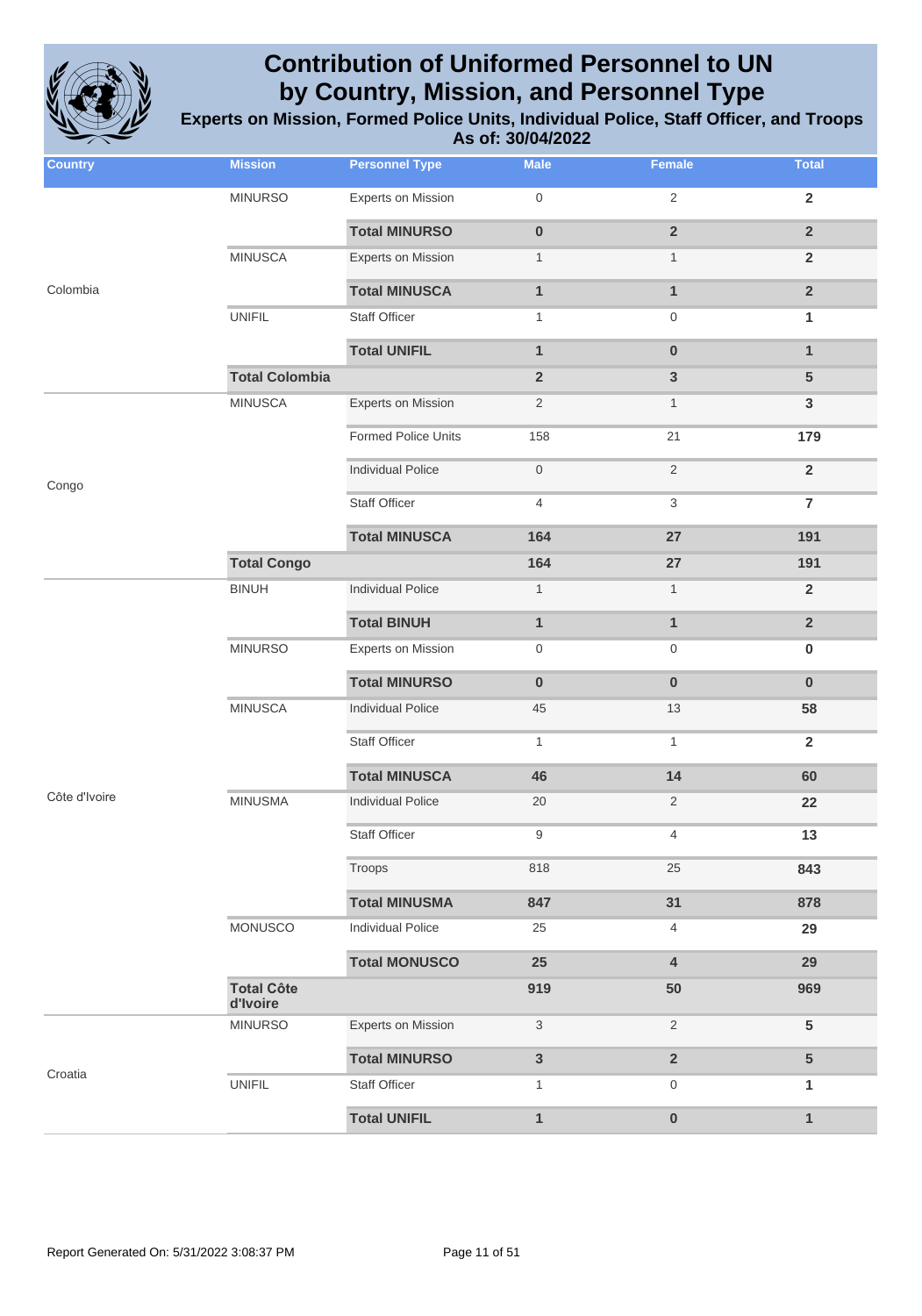

| <b>Country</b>     | <b>Mission</b>        | <b>Personnel Type</b>                                                                                                                                                                                                                                                                                                                                                                                                                                                                                                                                                                                                                                                                                                                                                                                                                                                                                                                                                                             | <b>Male</b>    | <b>Female</b>                                                                                                                                                                                                                   | <b>Total</b>            |
|--------------------|-----------------------|---------------------------------------------------------------------------------------------------------------------------------------------------------------------------------------------------------------------------------------------------------------------------------------------------------------------------------------------------------------------------------------------------------------------------------------------------------------------------------------------------------------------------------------------------------------------------------------------------------------------------------------------------------------------------------------------------------------------------------------------------------------------------------------------------------------------------------------------------------------------------------------------------------------------------------------------------------------------------------------------------|----------------|---------------------------------------------------------------------------------------------------------------------------------------------------------------------------------------------------------------------------------|-------------------------|
|                    | <b>UNMOGIP</b>        | <b>Experts on Mission</b>                                                                                                                                                                                                                                                                                                                                                                                                                                                                                                                                                                                                                                                                                                                                                                                                                                                                                                                                                                         | 6              | $\sqrt{2}$                                                                                                                                                                                                                      | $\bf 8$                 |
| Croatia            |                       | <b>Total UNMOGIP</b>                                                                                                                                                                                                                                                                                                                                                                                                                                                                                                                                                                                                                                                                                                                                                                                                                                                                                                                                                                              | $6\phantom{1}$ | $\overline{2}$                                                                                                                                                                                                                  | $\bf 8$                 |
|                    | <b>Total Croatia</b>  | 10<br>4<br><b>UNIFIL</b><br><b>Staff Officer</b><br>$\overline{2}$<br>0<br><b>Total UNIFIL</b><br>$\overline{2}$<br>$\pmb{0}$<br><b>Total Cyprus</b><br>$\overline{2}$<br>$\bf{0}$<br><b>MINUSCA</b><br>Experts on Mission<br>$\overline{2}$<br>$\mathbf{1}$<br><b>Total MINUSCA</b><br>$\overline{\mathbf{2}}$<br>$\mathbf{1}$<br><b>MINUSMA</b><br><b>Staff Officer</b><br>3<br>$\mathbf{1}$<br><b>Total MINUSMA</b><br>3<br>$\mathbf{1}$<br>MONUSCO<br><b>Experts on Mission</b><br>$\mathbf{1}$<br>$\mathbf{1}$<br><b>Staff Officer</b><br>0<br>$\mathsf{O}\xspace$<br><b>Total MONUSCO</b><br>$\mathbf{1}$<br>$\mathbf{1}$<br><b>UNDOF</b><br><b>Staff Officer</b><br>3<br>$\mathbf{1}$<br><b>Total UNDOF</b><br>3<br>$\mathbf{1}$<br><b>UNMIK</b><br><b>Experts on Mission</b><br>2<br>$\mathbf 0$<br><b>Total UNMIK</b><br>$\overline{2}$<br>$\pmb{0}$<br><b>Total Czech</b><br>11<br>4<br><b>Republic</b><br><b>Staff Officer</b><br><b>MINUSMA</b><br>$\overline{2}$<br>$\boldsymbol{0}$ | 14             |                                                                                                                                                                                                                                 |                         |
|                    |                       |                                                                                                                                                                                                                                                                                                                                                                                                                                                                                                                                                                                                                                                                                                                                                                                                                                                                                                                                                                                                   |                |                                                                                                                                                                                                                                 | $\overline{2}$          |
| Cyprus             |                       |                                                                                                                                                                                                                                                                                                                                                                                                                                                                                                                                                                                                                                                                                                                                                                                                                                                                                                                                                                                                   |                |                                                                                                                                                                                                                                 | $\overline{2}$          |
|                    |                       |                                                                                                                                                                                                                                                                                                                                                                                                                                                                                                                                                                                                                                                                                                                                                                                                                                                                                                                                                                                                   |                |                                                                                                                                                                                                                                 | $\overline{2}$          |
|                    |                       |                                                                                                                                                                                                                                                                                                                                                                                                                                                                                                                                                                                                                                                                                                                                                                                                                                                                                                                                                                                                   |                |                                                                                                                                                                                                                                 | $\mathbf{3}$            |
|                    |                       |                                                                                                                                                                                                                                                                                                                                                                                                                                                                                                                                                                                                                                                                                                                                                                                                                                                                                                                                                                                                   |                |                                                                                                                                                                                                                                 | $\mathbf{3}$            |
|                    |                       |                                                                                                                                                                                                                                                                                                                                                                                                                                                                                                                                                                                                                                                                                                                                                                                                                                                                                                                                                                                                   |                |                                                                                                                                                                                                                                 | 4                       |
|                    |                       |                                                                                                                                                                                                                                                                                                                                                                                                                                                                                                                                                                                                                                                                                                                                                                                                                                                                                                                                                                                                   |                |                                                                                                                                                                                                                                 | $\overline{\mathbf{4}}$ |
|                    |                       |                                                                                                                                                                                                                                                                                                                                                                                                                                                                                                                                                                                                                                                                                                                                                                                                                                                                                                                                                                                                   |                |                                                                                                                                                                                                                                 | $\overline{2}$          |
|                    |                       |                                                                                                                                                                                                                                                                                                                                                                                                                                                                                                                                                                                                                                                                                                                                                                                                                                                                                                                                                                                                   |                |                                                                                                                                                                                                                                 | $\pmb{0}$               |
| Czech Republic     |                       |                                                                                                                                                                                                                                                                                                                                                                                                                                                                                                                                                                                                                                                                                                                                                                                                                                                                                                                                                                                                   |                |                                                                                                                                                                                                                                 | $\overline{2}$          |
|                    |                       |                                                                                                                                                                                                                                                                                                                                                                                                                                                                                                                                                                                                                                                                                                                                                                                                                                                                                                                                                                                                   |                |                                                                                                                                                                                                                                 | 4                       |
|                    |                       |                                                                                                                                                                                                                                                                                                                                                                                                                                                                                                                                                                                                                                                                                                                                                                                                                                                                                                                                                                                                   |                |                                                                                                                                                                                                                                 | $\overline{\mathbf{4}}$ |
|                    |                       |                                                                                                                                                                                                                                                                                                                                                                                                                                                                                                                                                                                                                                                                                                                                                                                                                                                                                                                                                                                                   |                |                                                                                                                                                                                                                                 | $\overline{2}$          |
|                    |                       |                                                                                                                                                                                                                                                                                                                                                                                                                                                                                                                                                                                                                                                                                                                                                                                                                                                                                                                                                                                                   |                |                                                                                                                                                                                                                                 | $\overline{2}$          |
|                    |                       |                                                                                                                                                                                                                                                                                                                                                                                                                                                                                                                                                                                                                                                                                                                                                                                                                                                                                                                                                                                                   |                |                                                                                                                                                                                                                                 | 15                      |
|                    |                       |                                                                                                                                                                                                                                                                                                                                                                                                                                                                                                                                                                                                                                                                                                                                                                                                                                                                                                                                                                                                   |                |                                                                                                                                                                                                                                 | $\overline{2}$          |
|                    |                       | <b>Total MINUSMA</b>                                                                                                                                                                                                                                                                                                                                                                                                                                                                                                                                                                                                                                                                                                                                                                                                                                                                                                                                                                              | $\overline{2}$ | $\pmb{0}$                                                                                                                                                                                                                       | $\overline{2}$          |
| Denmark            | <b>UNTSO</b>          | <b>Experts on Mission</b>                                                                                                                                                                                                                                                                                                                                                                                                                                                                                                                                                                                                                                                                                                                                                                                                                                                                                                                                                                         | 10             | $\mathbf{1}$                                                                                                                                                                                                                    | 11                      |
|                    |                       | <b>Total UNTSO</b>                                                                                                                                                                                                                                                                                                                                                                                                                                                                                                                                                                                                                                                                                                                                                                                                                                                                                                                                                                                | 10             | 1                                                                                                                                                                                                                               | 11                      |
|                    | <b>Total Denmark</b>  |                                                                                                                                                                                                                                                                                                                                                                                                                                                                                                                                                                                                                                                                                                                                                                                                                                                                                                                                                                                                   | 12             | $\mathbf{1}$<br>0<br>$\boldsymbol{0}$<br>$\pmb{0}$<br>$\pmb{0}$<br>$\boldsymbol{7}$<br>$\overline{2}$<br>$\overline{7}$<br>$\overline{\mathbf{2}}$<br>20<br>$\,$ 5 $\,$<br>20<br>5<br>27<br>$\overline{7}$<br>$\mathbf{1}$<br>0 | 13                      |
|                    | <b>MINURSO</b>        | Experts on Mission                                                                                                                                                                                                                                                                                                                                                                                                                                                                                                                                                                                                                                                                                                                                                                                                                                                                                                                                                                                |                |                                                                                                                                                                                                                                 | $\pmb{0}$               |
|                    |                       | <b>Total MINURSO</b>                                                                                                                                                                                                                                                                                                                                                                                                                                                                                                                                                                                                                                                                                                                                                                                                                                                                                                                                                                              |                |                                                                                                                                                                                                                                 | $\pmb{0}$               |
|                    | <b>MINUSCA</b>        | Individual Police                                                                                                                                                                                                                                                                                                                                                                                                                                                                                                                                                                                                                                                                                                                                                                                                                                                                                                                                                                                 |                |                                                                                                                                                                                                                                 | 9                       |
| Djibouti           |                       | <b>Total MINUSCA</b>                                                                                                                                                                                                                                                                                                                                                                                                                                                                                                                                                                                                                                                                                                                                                                                                                                                                                                                                                                              |                |                                                                                                                                                                                                                                 | $\boldsymbol{9}$        |
|                    | MONUSCO               | <b>Individual Police</b>                                                                                                                                                                                                                                                                                                                                                                                                                                                                                                                                                                                                                                                                                                                                                                                                                                                                                                                                                                          |                |                                                                                                                                                                                                                                 | 25                      |
|                    |                       | <b>Total MONUSCO</b>                                                                                                                                                                                                                                                                                                                                                                                                                                                                                                                                                                                                                                                                                                                                                                                                                                                                                                                                                                              |                |                                                                                                                                                                                                                                 | 25                      |
|                    | <b>Total Djibouti</b> |                                                                                                                                                                                                                                                                                                                                                                                                                                                                                                                                                                                                                                                                                                                                                                                                                                                                                                                                                                                                   |                |                                                                                                                                                                                                                                 | 34                      |
| Dominican Republic | <b>UNVMC</b>          | <b>Experts on Mission</b>                                                                                                                                                                                                                                                                                                                                                                                                                                                                                                                                                                                                                                                                                                                                                                                                                                                                                                                                                                         |                |                                                                                                                                                                                                                                 | 1                       |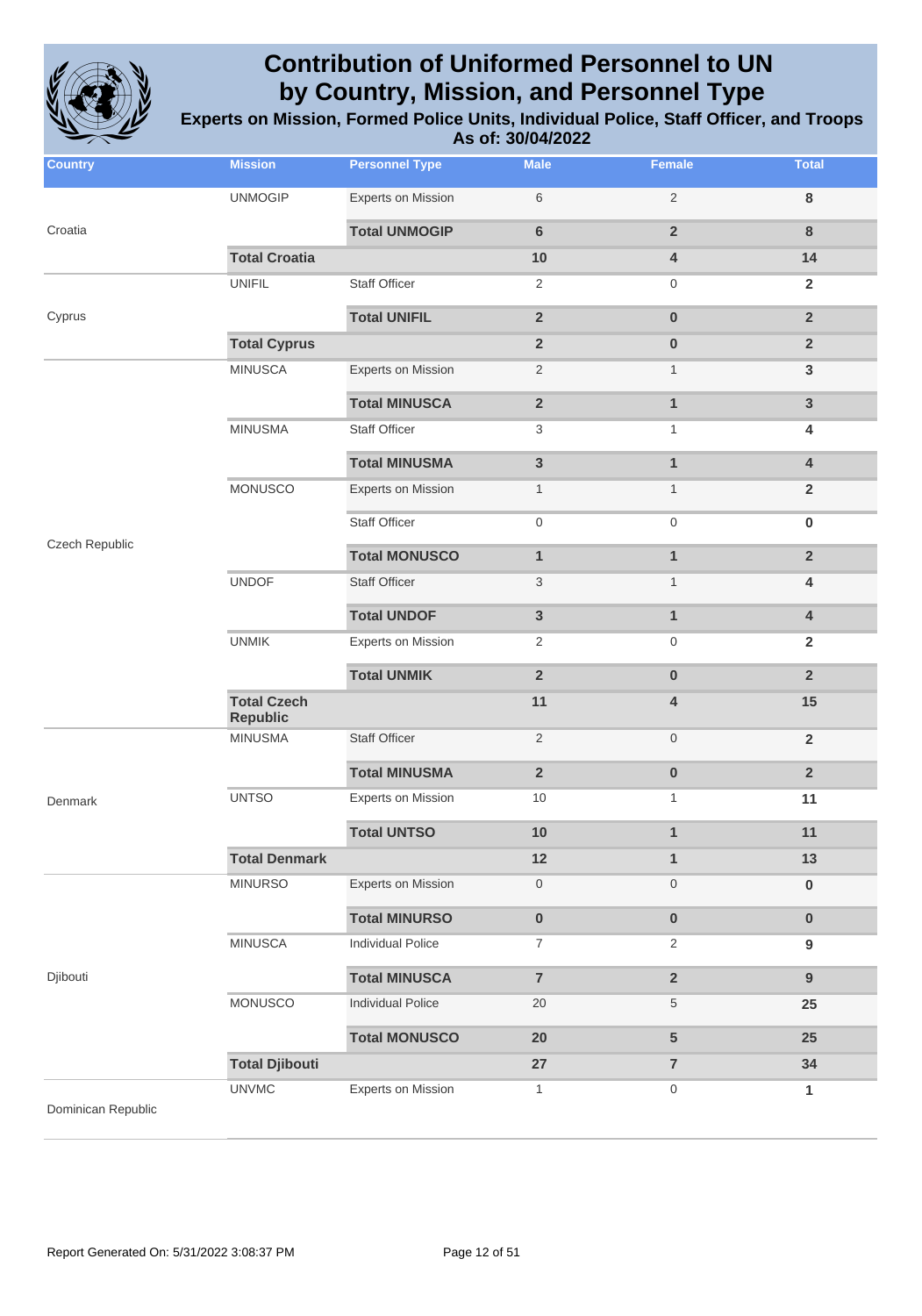

| <b>Country</b>     | <b>Mission</b>                            | <b>Personnel Type</b>      | <b>Male</b>             | <b>Female</b>           | <b>Total</b>            |
|--------------------|-------------------------------------------|----------------------------|-------------------------|-------------------------|-------------------------|
|                    | <b>UNVMC</b>                              | <b>Individual Police</b>   | 3                       | $\mathbf{1}$            | $\overline{\mathbf{4}}$ |
| Dominican Republic |                                           | <b>Total UNVMC</b>         | 4                       | $\mathbf{1}$            | $5\phantom{.0}$         |
|                    | <b>Total Dominican</b><br><b>Republic</b> |                            | 4                       | $\mathbf{1}$            | $5\phantom{.0}$         |
|                    | <b>MINURSO</b>                            | <b>Experts on Mission</b>  | $\overline{2}$          | $\mathsf{O}\xspace$     | $\overline{2}$          |
|                    |                                           | <b>Total MINURSO</b>       | $\overline{\mathbf{2}}$ | $\pmb{0}$               | $\overline{2}$          |
|                    | <b>MINUSCA</b>                            | <b>Staff Officer</b>       | 0                       | $\overline{2}$          | $\overline{2}$          |
|                    |                                           | <b>Total MINUSCA</b>       | $\pmb{0}$               | $\overline{2}$          | $\overline{2}$          |
|                    | <b>UNISFA</b>                             | <b>Experts on Mission</b>  | $\overline{2}$          | 0                       | $\mathbf{2}$            |
| Ecuador            |                                           | <b>Staff Officer</b>       | $\mathbf{1}$            | $\mathsf{O}\xspace$     | $\mathbf{1}$            |
|                    |                                           | <b>Total UNISFA</b>        | $\mathbf{3}$            | $\pmb{0}$               | $\overline{3}$          |
|                    | <b>UNMISS</b>                             | <b>Experts on Mission</b>  | $\mathbf{1}$            | $\mathbf 0$             | 1                       |
|                    |                                           | <b>Staff Officer</b>       | $\mathbf{1}$            | $\mathsf{O}\xspace$     | $\mathbf{1}$            |
|                    |                                           | <b>Total UNMISS</b>        | $\overline{2}$          | $\pmb{0}$               | $\overline{2}$          |
|                    | <b>Total Ecuador</b>                      |                            | $\overline{7}$          | $\overline{2}$          | 9                       |
|                    | <b>MINURSO</b>                            | <b>Experts on Mission</b>  | 13                      | $\overline{2}$          | 15                      |
|                    |                                           | <b>Total MINURSO</b>       | 13                      | $\overline{\mathbf{2}}$ | 15                      |
|                    | <b>MINUSCA</b>                            | <b>Experts on Mission</b>  | 8                       | $\boldsymbol{0}$        | 8                       |
|                    |                                           | Formed Police Units        | 123                     | 13                      | 136                     |
|                    |                                           | <b>Individual Police</b>   | 11                      | $\boldsymbol{0}$        | 11                      |
|                    |                                           | <b>Staff Officer</b>       | 11                      | 14                      | 25                      |
|                    |                                           | Troops                     | 989                     | $\boldsymbol{0}$        | 989                     |
|                    |                                           | <b>Total MINUSCA</b>       | 1142                    | 27                      | 1169                    |
| Egypt              | <b>MINUSMA</b>                            | <b>Formed Police Units</b> | 145                     | 14                      | 159                     |
|                    |                                           | <b>Individual Police</b>   | 5                       | $\boldsymbol{0}$        | ${\bf 5}$               |
|                    |                                           | <b>Staff Officer</b>       | 22                      | 3                       | 25                      |
|                    |                                           | Troops                     | 1051                    | $\boldsymbol{0}$        | 1051                    |
|                    |                                           | <b>Total MINUSMA</b>       | 1223                    | 17                      | 1240                    |
|                    | MONUSCO                                   | <b>Experts on Mission</b>  | 6                       | $\mathbf{1}$            | $\overline{7}$          |
|                    |                                           | Formed Police Units        | 290                     | 30                      | 320                     |
|                    |                                           | Individual Police          | 25                      | 2                       | 27                      |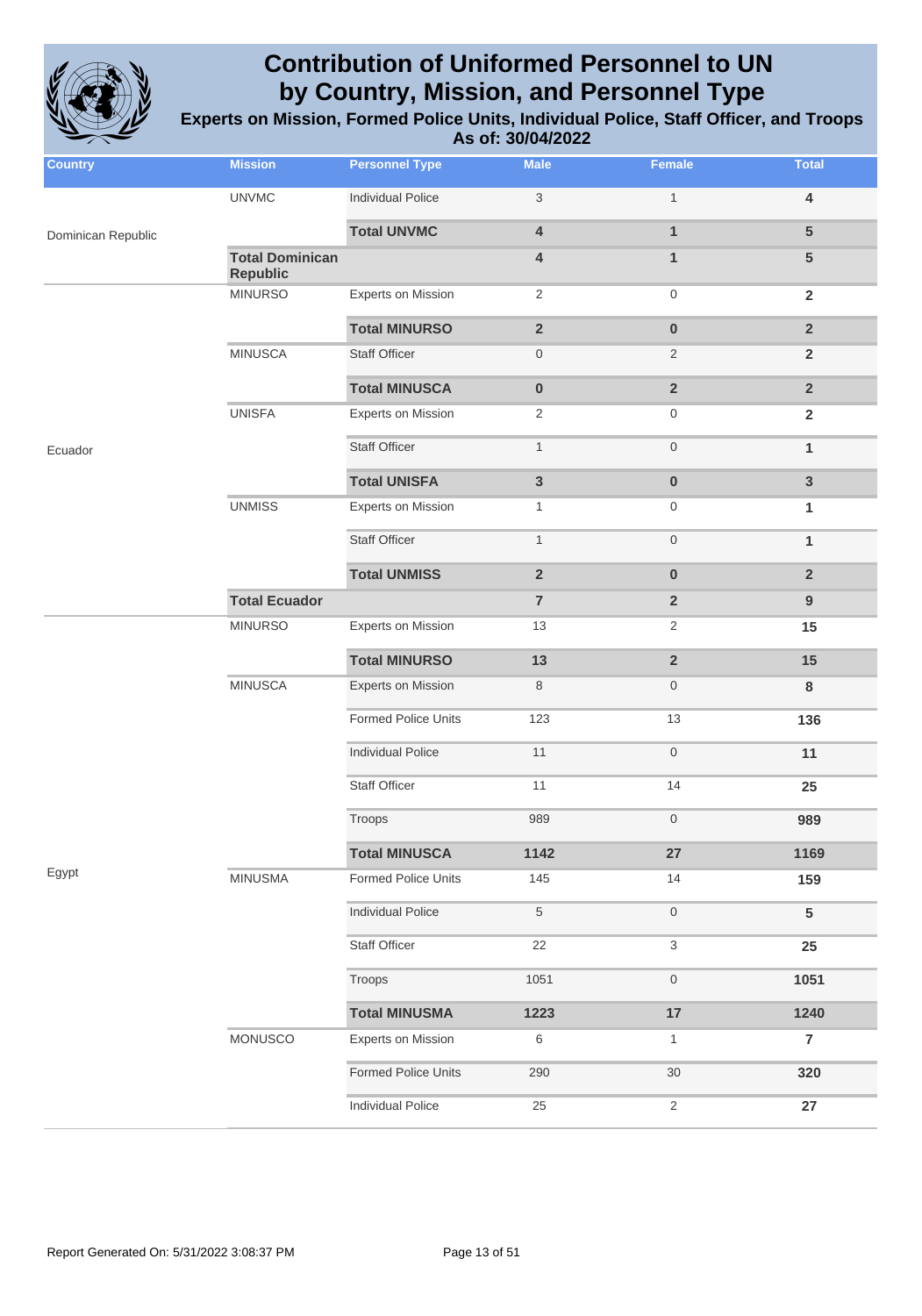

**Experts on Mission, Formed Police Units, Individual Police, Staff Officer, and Troops As of: 30/04/2022**

| <b>Country</b> | <b>Mission</b>           | <b>Personnel Type</b>     | <b>Male</b>             | Female                    | <b>Total</b>            |
|----------------|--------------------------|---------------------------|-------------------------|---------------------------|-------------------------|
|                | <b>MONUSCO</b>           | <b>Staff Officer</b>      | $\,0\,$                 | $\ensuremath{\mathsf{3}}$ | $\mathbf{3}$            |
|                |                          | <b>Total MONUSCO</b>      | 321                     | 36                        | 357                     |
|                | <b>UNISFA</b>            | <b>Individual Police</b>  | $\mathbf{1}$            | $\boldsymbol{0}$          | $\mathbf{1}$            |
|                |                          | <b>Staff Officer</b>      | $\mathbf{1}$            | $\mathbf 0$               | $\mathbf{1}$            |
|                |                          | <b>Total UNISFA</b>       | $\overline{2}$          | $\pmb{0}$                 | $\overline{2}$          |
| Egypt          | <b>UNMISS</b>            | <b>Experts on Mission</b> | $\overline{c}$          | $\boldsymbol{0}$          | $\overline{2}$          |
|                |                          | <b>Individual Police</b>  | $\,8\,$                 | $\mathbf 0$               | $\bf 8$                 |
|                |                          | <b>Staff Officer</b>      | $\mathbf{1}$            | $\boldsymbol{0}$          | $\mathbf{1}$            |
|                |                          | <b>Total UNMISS</b>       | 11                      | $\pmb{0}$                 | 11                      |
|                | <b>Total Egypt</b>       |                           | 2712                    | 82                        | 2794                    |
|                | <b>MINURSO</b>           | <b>Experts on Mission</b> | $\mathbf{1}$            | $\mathbf 0$               | $\mathbf{1}$            |
|                |                          | <b>Total MINURSO</b>      | $\mathbf{1}$            | $\pmb{0}$                 | $\mathbf{1}$            |
|                | <b>MINUSMA</b>           | <b>Staff Officer</b>      | $\overline{2}$          | $\mathbf 0$               | $\overline{2}$          |
|                |                          | Troops                    | 154                     | 20                        | 174                     |
|                |                          | <b>Total MINUSMA</b>      | 156                     | 20                        | 176                     |
|                | <b>UNIFIL</b>            | Troops                    | 48                      | $\overline{4}$            | 52                      |
|                |                          | <b>Total UNIFIL</b>       | 48                      | $\pmb{4}$                 | 52                      |
| El Salvador    | <b>UNISFA</b>            | <b>Experts on Mission</b> | $\mathbf{1}$            | $\boldsymbol{0}$          | $\mathbf{1}$            |
|                |                          | <b>Total UNISFA</b>       | $\mathbf{1}$            | $\mathbf 0$               | $\mathbf{1}$            |
|                | <b>UNMISS</b>            | <b>Experts on Mission</b> | $\mathbf{1}$            | $\boldsymbol{0}$          | $\mathbf{1}$            |
|                |                          | <b>Individual Police</b>  | $\mathbf{1}$            | $\mathbf{1}$              | $\overline{\mathbf{2}}$ |
|                |                          | <b>Total UNMISS</b>       | $\overline{\mathbf{2}}$ | $\mathbf{1}$              | 3                       |
|                | <b>UNVMC</b>             | <b>Experts on Mission</b> | $\mathbf{1}$            | $\mathbf{1}$              | $\overline{2}$          |
|                |                          | <b>Individual Police</b>  | $\overline{4}$          | $\boldsymbol{7}$          | 11                      |
|                |                          | <b>Total UNVMC</b>        | 5                       | $\bf8$                    | 13                      |
|                | <b>Total El Salvador</b> |                           | 213                     | 33                        | 246                     |
|                | <b>MINUSMA</b>           | Staff Officer             | $\mathbf{1}$            | $\boldsymbol{0}$          | $\mathbf{1}$            |
|                |                          | Troops                    | $\mathbf 0$             | $\mathbf{1}$              | $\mathbf{1}$            |
|                |                          | <b>Total MINUSMA</b>      | $\mathbf{1}$            | $\mathbf{1}$              | $\mathbf 2$             |
| Estonia        | <b>UNIFIL</b>            | Staff Officer             | $\mathbf{1}$            | $\boldsymbol{0}$          | 1                       |
|                |                          | <b>Total UNIFIL</b>       | $\mathbf{1}$            | $\pmb{0}$                 | $\mathbf{1}$            |
|                | <b>UNTSO</b>             | <b>Experts on Mission</b> | $\overline{2}$          | $\mathbf{1}$              | $\mathsf 3$             |
|                |                          | <b>Total UNTSO</b>        | $\mathbf 2$             | $\mathbf{1}$              | 3                       |
|                | <b>Total Estonia</b>     |                           | 4                       | $\mathbf 2$               | 6                       |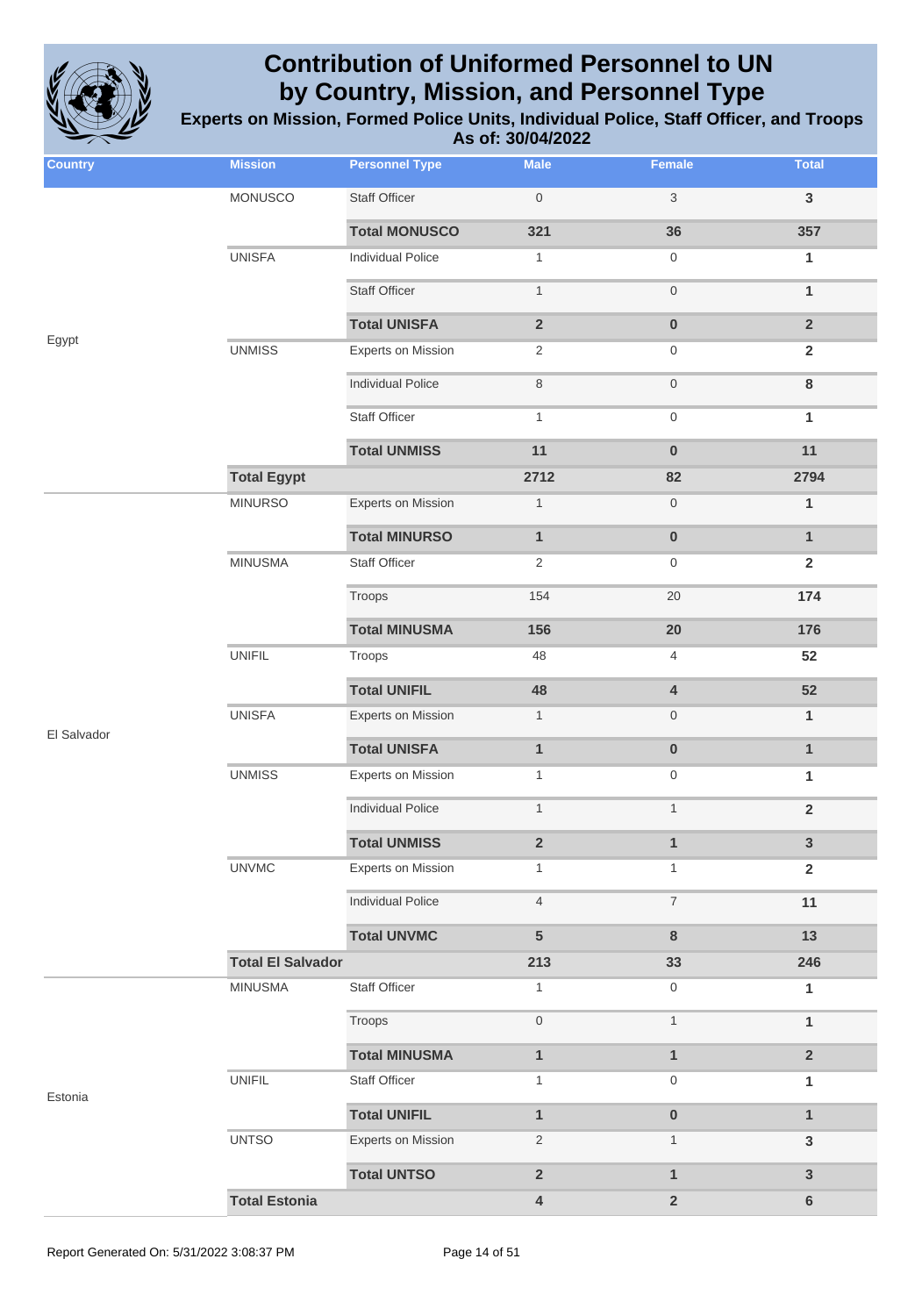

| <b>Country</b> | <b>Mission</b>        | <b>Personnel Type</b>     | <b>Male</b>         | Female                   | <b>Total</b>   |
|----------------|-----------------------|---------------------------|---------------------|--------------------------|----------------|
|                | <b>MINUSMA</b>        | <b>Staff Officer</b>      | $\mathsf{O}\xspace$ | $\mathsf{O}\xspace$      | $\pmb{0}$      |
|                |                       | <b>Total MINUSMA</b>      | $\pmb{0}$           | $\pmb{0}$                | $\pmb{0}$      |
|                | <b>UNISFA</b>         | Experts on Mission        | $\mathbf{1}$        | $\boldsymbol{0}$         | $\mathbf{1}$   |
|                |                       | <b>Individual Police</b>  | $\mathsf{O}\xspace$ | $\mathsf{O}\xspace$      | $\pmb{0}$      |
|                |                       | <b>Staff Officer</b>      | $\,$ 5 $\,$         | $\overline{2}$           | $\overline{7}$ |
|                |                       | Troops                    | 237                 | 15                       | 252            |
| Ethiopia       |                       | <b>Total UNISFA</b>       | 243                 | 17                       | 260            |
|                | <b>UNMISS</b>         | Experts on Mission        | 14                  | 3                        | 17             |
|                |                       | <b>Individual Police</b>  | 11                  | $\sqrt{2}$               | 13             |
|                |                       | <b>Staff Officer</b>      | 21                  | $\,6$                    | 27             |
|                |                       | Troops                    | 1284                | 186                      | 1470           |
|                |                       | <b>Total UNMISS</b>       | 1330                | 197                      | 1527           |
|                | <b>Total Ethiopia</b> |                           | 1573                | 214                      | 1787           |
|                | <b>UNAMI</b>          | Troops                    | 144                 | 24                       | 168            |
|                |                       | <b>Total UNAMI</b>        | 144                 | 24                       | 168            |
|                | <b>UNDOF</b>          | <b>Staff Officer</b>      | 5                   | $\mathbf{1}$             | $6\phantom{1}$ |
|                |                       | Troops                    | 124                 | 20                       | 144            |
|                |                       | <b>Total UNDOF</b>        | 129                 | 21                       | 150            |
|                | <b>UNIFIL</b>         | <b>Staff Officer</b>      | $\mathbf{1}$        | $\boldsymbol{0}$         | 1              |
|                |                       | <b>Total UNIFIL</b>       | $\mathbf{1}$        | $\pmb{0}$                | $\mathbf{1}$   |
|                | <b>UNISFA</b>         | <b>Individual Police</b>  | $\mathbf{1}$        | $\boldsymbol{0}$         | $\mathbf{1}$   |
|                |                       | <b>Total UNISFA</b>       | $\mathbf{1}$        | $\pmb{0}$                | $\mathbf{1}$   |
| Fiji           | <b>UNITAMS</b>        | <b>Individual Police</b>  | $\mathbf{1}$        | $\boldsymbol{0}$         | 1              |
|                |                       | <b>Total UNITAMS</b>      | $\mathbf{1}$        | $\pmb{0}$                | $\mathbf{1}$   |
|                | <b>UNMHA</b>          | Experts on Mission        | $\mathbf{1}$        | $\boldsymbol{0}$         | $\mathbf{1}$   |
|                |                       | <b>Total UNMHA</b>        | $\mathbf{1}$        | $\pmb{0}$                | $\mathbf{1}$   |
|                | <b>UNMISS</b>         | <b>Experts on Mission</b> | $\boldsymbol{0}$    | $\boldsymbol{0}$         | $\bf{0}$       |
|                |                       | <b>Individual Police</b>  | 14                  | $\overline{\mathcal{I}}$ | 21             |
|                |                       | Staff Officer             | $\overline{2}$      | $\mathsf{O}\xspace$      | $\mathbf 2$    |
|                |                       | <b>Total UNMISS</b>       | $16$                | $\overline{7}$           | 23             |
|                | <b>UNTSO</b>          | <b>Experts on Mission</b> | $\sqrt{3}$          | $\boldsymbol{0}$         | $\mathbf{3}$   |
|                |                       | <b>Total UNTSO</b>        | $\mathbf{3}$        | $\bf{0}$                 | $\overline{3}$ |
|                | <b>Total Fiji</b>     |                           | 296                 | 52                       | 348            |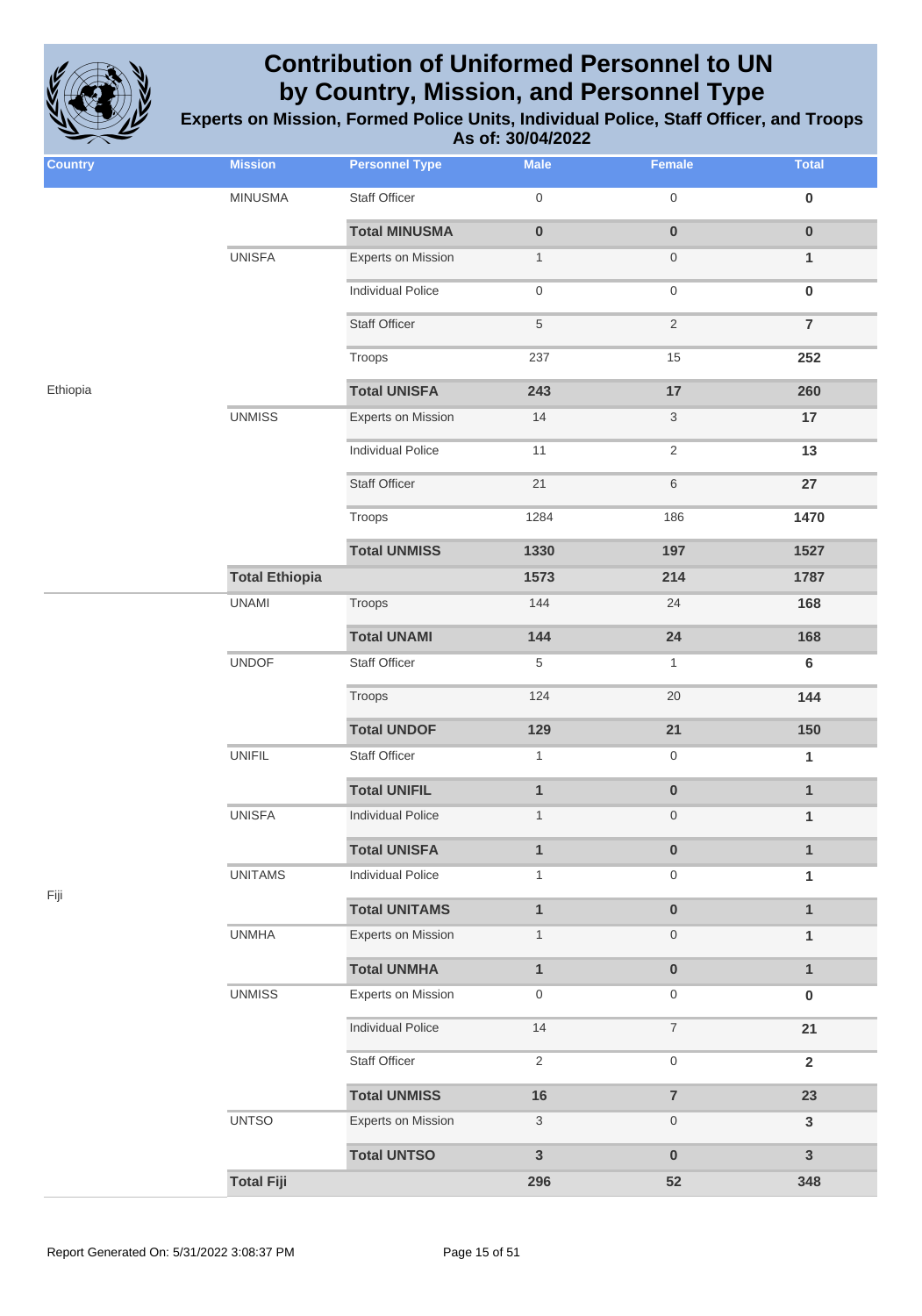

| <b>Country</b> | <b>Mission</b>       | <b>Personnel Type</b>     | <b>Male</b>      | Female                    | <b>Total</b>            |
|----------------|----------------------|---------------------------|------------------|---------------------------|-------------------------|
|                | <b>MINUSMA</b>       | <b>Individual Police</b>  | $\sqrt{2}$       | $\mathsf{O}\xspace$       | $\overline{2}$          |
|                |                      | <b>Staff Officer</b>      | $\overline{4}$   | $\boldsymbol{0}$          | $\overline{\mathbf{4}}$ |
|                |                      | <b>Total MINUSMA</b>      | $\bf 6$          | $\pmb{0}$                 | $\bf 6$                 |
|                | <b>UNFICYP</b>       | <b>Individual Police</b>  | 3                | $\overline{2}$            | 5                       |
|                |                      | <b>Total UNFICYP</b>      | $\mathbf{3}$     | $\overline{2}$            | $5\phantom{1}$          |
|                | <b>UNIFIL</b>        | Staff Officer             | $\,$ 5 $\,$      | $\boldsymbol{0}$          | $5\phantom{1}$          |
|                |                      | Troops                    | 150              | $\boldsymbol{7}$          | 157                     |
|                |                      | <b>Total UNIFIL</b>       | 155              | $\overline{7}$            | 162                     |
| Finland        | <b>UNMIK</b>         | <b>Individual Police</b>  | $\mathbf{1}$     | $\boldsymbol{0}$          | $\mathbf{1}$            |
|                |                      | <b>Total UNMIK</b>        | $\mathbf{1}$     | $\pmb{0}$                 | $\mathbf{1}$            |
|                | <b>UNMISS</b>        | <b>Individual Police</b>  | $\boldsymbol{7}$ | 1                         | 8                       |
|                |                      | <b>Total UNMISS</b>       | $\overline{7}$   | $\mathbf{1}$              | $\bf{8}$                |
|                | <b>UNSOM</b>         | <b>Individual Police</b>  | $\mathbf{1}$     | $\mathbf{1}$              | $\overline{2}$          |
|                |                      | <b>Total UNSOM</b>        | $\mathbf{1}$     | $\mathbf{1}$              | $\overline{2}$          |
|                | <b>UNTSO</b>         | Experts on Mission        | 14               | $\mathbf{1}$              | 15                      |
|                |                      | <b>Total UNTSO</b>        | 14               | $\mathbf{1}$              | 15                      |
|                | <b>Total Finland</b> |                           | 187              | 12                        | 199                     |
|                | <b>MINURSO</b>       | <b>Experts on Mission</b> | $\boldsymbol{0}$ | $\ensuremath{\mathsf{3}}$ | $\mathbf{3}$            |
|                |                      | <b>Total MINURSO</b>      | $\pmb{0}$        | $\mathbf{3}$              | $\mathbf{3}$            |
|                | <b>MINUSCA</b>       | <b>Individual Police</b>  | 6                | $\boldsymbol{0}$          | 6                       |
|                |                      | <b>Staff Officer</b>      | 8                | $\mathbf{1}$              | $\boldsymbol{9}$        |
|                |                      | <b>Total MINUSCA</b>      | 14               | $\mathbf{1}$              | 15                      |
|                | <b>MINUSMA</b>       | <b>Individual Police</b>  | 11               | $\overline{2}$            | 13                      |
|                |                      | Staff Officer             | 26               | $\sqrt{2}$                | 28                      |
|                |                      | <b>Total MINUSMA</b>      | 37               | $\overline{\mathbf{4}}$   | 41                      |
| France         | <b>MONUSCO</b>       | <b>Experts on Mission</b> | $\boldsymbol{0}$ | $\boldsymbol{0}$          | $\bf{0}$                |
|                |                      | <b>Individual Police</b>  | $\mathbf{1}$     | $\boldsymbol{0}$          | $\mathbf{1}$            |
|                |                      | Staff Officer             | $\overline{4}$   | $\mathsf{O}\xspace$       | $\overline{\mathbf{4}}$ |
|                |                      | <b>Total MONUSCO</b>      | 5                | $\pmb{0}$                 | $5\phantom{.0}$         |
|                | <b>UNIFIL</b>        | <b>Staff Officer</b>      | 11               | 3                         | 14                      |
|                |                      | Troops                    | 508              | 48                        | 556                     |
|                |                      | <b>Total UNIFIL</b>       | 519              | 51                        | 570                     |
|                | <b>Total France</b>  |                           | 575              | 59                        | 634                     |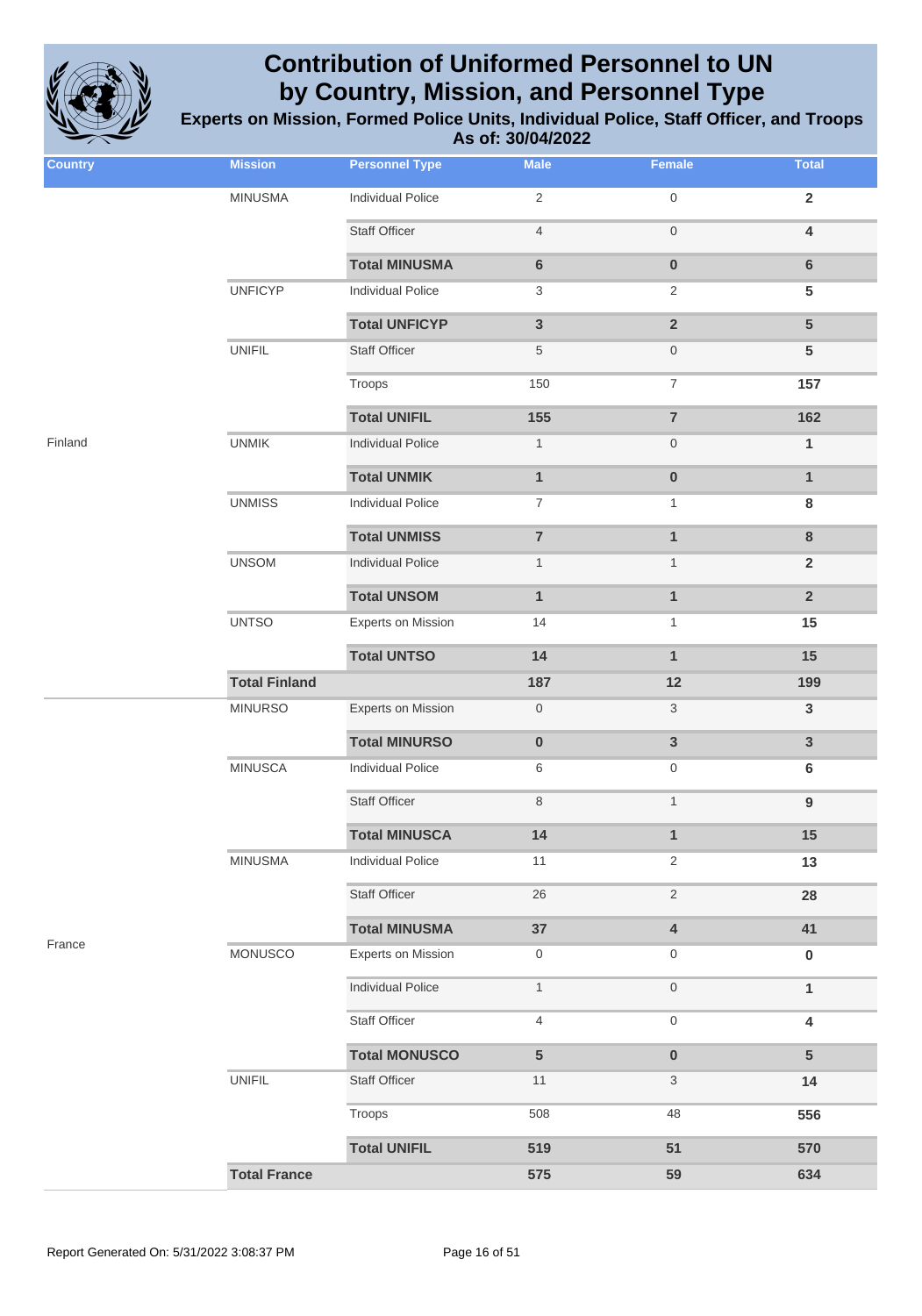

| <b>Country</b> | <b>Mission</b>      | <b>Personnel Type</b>     | <b>Male</b>      | Female                  | <b>Total</b>            |
|----------------|---------------------|---------------------------|------------------|-------------------------|-------------------------|
|                | <b>MINUSCA</b>      | <b>Staff Officer</b>      | 3                | $\mathbf{1}$            | 4                       |
| Gabon          |                     | <b>Total MINUSCA</b>      | $\mathbf{3}$     | $\mathbf{1}$            | $\overline{\mathbf{4}}$ |
|                | <b>Total Gabon</b>  |                           | $\mathbf{3}$     | $\mathbf{1}$            | $\overline{\mathbf{4}}$ |
|                | <b>MINUSCA</b>      | <b>Experts on Mission</b> | 1                | $\overline{2}$          | 3                       |
|                |                     | <b>Individual Police</b>  | 20               | 2                       | 22                      |
|                |                     | <b>Staff Officer</b>      | 4                | 3                       | $\overline{7}$          |
|                |                     | <b>Total MINUSCA</b>      | 25               | $\overline{7}$          | 32                      |
|                | <b>MINUSMA</b>      | <b>Individual Police</b>  | $\boldsymbol{7}$ | $\overline{2}$          | $\boldsymbol{9}$        |
|                |                     | <b>Staff Officer</b>      | 4                | $\mathsf{O}\xspace$     | 4                       |
|                |                     | <b>Total MINUSMA</b>      | 11               | $\overline{\mathbf{2}}$ | 13                      |
|                | MONUSCO             | <b>Experts on Mission</b> | $\overline{0}$   | $\boldsymbol{0}$        | 0                       |
|                |                     | <b>Individual Police</b>  | 3                | $\mathsf{O}\xspace$     | 3                       |
| Gambia         |                     | <b>Staff Officer</b>      | $\mathbf 0$      | $\sqrt{2}$              | $\mathbf 2$             |
|                |                     | <b>Total MONUSCO</b>      | $\mathsf 3$      | $\mathbf 2$             | ${\bf 5}$               |
|                | <b>UNISFA</b>       | <b>Individual Police</b>  | $\overline{2}$   | 0                       | $\overline{\mathbf{2}}$ |
|                |                     | <b>Total UNISFA</b>       | $\mathbf 2$      | $\pmb{0}$               | $\overline{2}$          |
|                | <b>UNITAMS</b>      | <b>Individual Police</b>  | $\mathbf{1}$     | $\overline{c}$          | $\mathsf 3$             |
|                |                     | <b>Total UNITAMS</b>      | $\mathbf{1}$     | $\overline{\mathbf{2}}$ | $\mathbf{3}$            |
|                | <b>UNMISS</b>       | <b>Experts on Mission</b> | 0                | $\mathbf{1}$            | 1                       |
|                |                     | <b>Individual Police</b>  | 14               | 17                      | 31                      |
|                |                     | <b>Staff Officer</b>      | 3                | $\mathsf{O}\xspace$     | 3                       |
|                |                     | <b>Total UNMISS</b>       | 17               | 18                      | 35                      |
|                | <b>Total Gambia</b> |                           | 59               | 31                      | 90                      |
|                | <b>MINURSO</b>      | <b>Experts on Mission</b> | $\sqrt{2}$       | $\mathbf{1}$            | $\mathbf{3}$            |
|                |                     | <b>Total MINURSO</b>      | $\mathbf 2$      | $\mathbf{1}$            | $\mathbf{3}$            |
|                | <b>MINUSMA</b>      | <b>Individual Police</b>  | 2                | 1                       | $\mathbf{3}$            |
|                |                     | Staff Officer             | $15$             | $\boldsymbol{0}$        | 15                      |
| Germany        |                     | Troops                    | 491              | 29                      | 520                     |
|                |                     | <b>Total MINUSMA</b>      | 508              | 30                      | 538                     |
|                | <b>UNIFIL</b>       | Staff Officer             | $\sqrt{3}$       | 0                       | $\mathbf{3}$            |
|                |                     | Troops                    | 17               | $\mathsf{O}\xspace$     | 17                      |
|                |                     | <b>Total UNIFIL</b>       | ${\bf 20}$       | $\pmb{0}$               | $20\,$                  |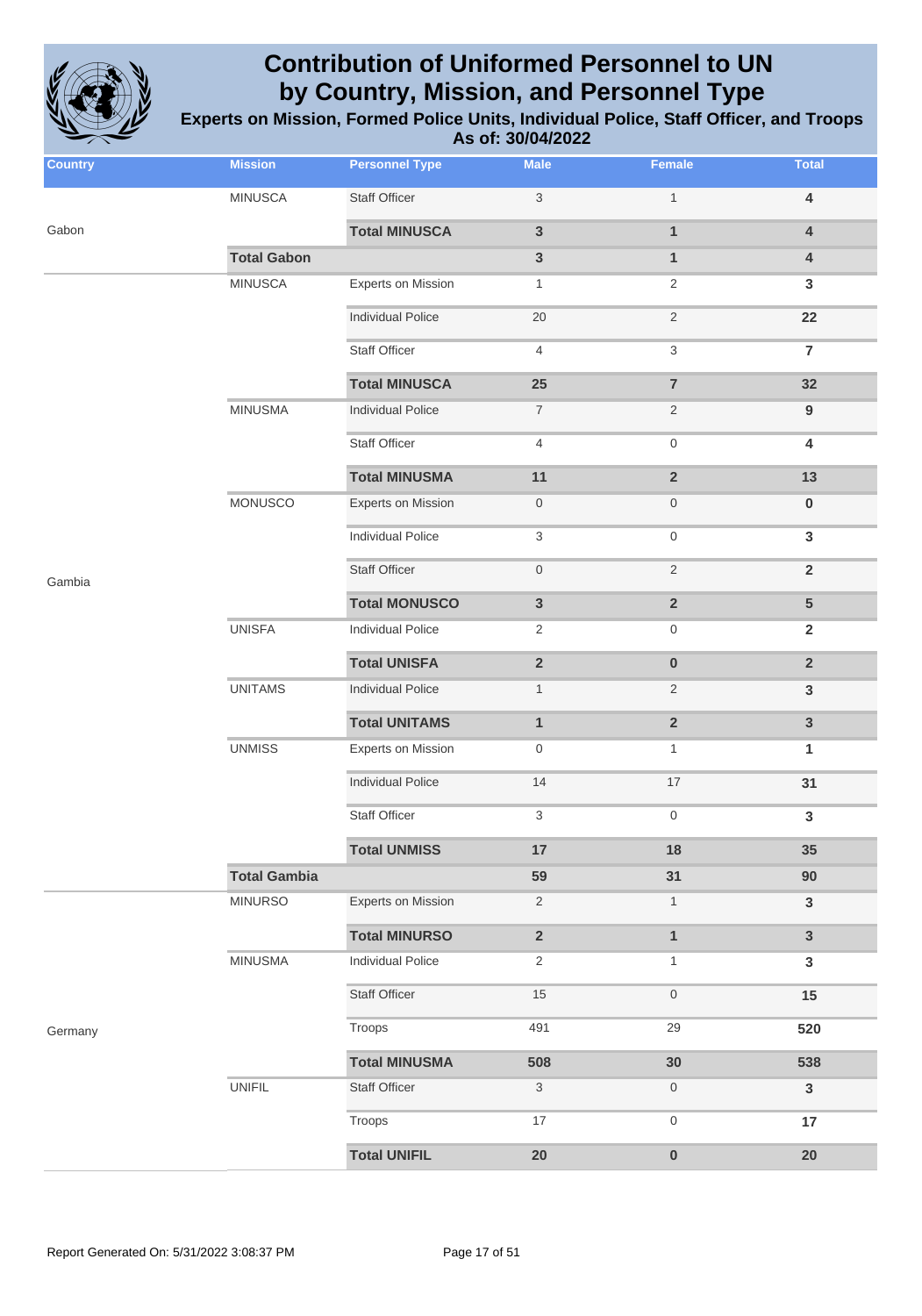

| <b>Country</b> | <b>Mission</b>       | <b>Personnel Type</b>     | <b>Male</b>               | Female                  | <b>Total</b>            |
|----------------|----------------------|---------------------------|---------------------------|-------------------------|-------------------------|
|                | <b>UNITAMS</b>       | <b>Individual Police</b>  | $\mathbf 0$               | $\overline{4}$          | $\overline{\mathbf{4}}$ |
|                |                      | <b>Total UNITAMS</b>      | $\pmb{0}$                 | $\overline{\mathbf{4}}$ | $\pmb{4}$               |
|                | <b>UNMIK</b>         | <b>Individual Police</b>  | $\mathbf 0$               | 2                       | $\mathbf 2$             |
|                |                      | <b>Total UNMIK</b>        | $\pmb{0}$                 | $\overline{2}$          | $\overline{2}$          |
|                | <b>UNMISS</b>        | Experts on Mission        | 9                         | $\overline{2}$          | 11                      |
| Germany        |                      | <b>Staff Officer</b>      | 3                         | $\boldsymbol{0}$        | $\mathbf{3}$            |
|                |                      | <b>Total UNMISS</b>       | 12                        | $\overline{2}$          | 14                      |
|                | <b>UNSOM</b>         | <b>Individual Police</b>  | $\mathbf 0$               | 2                       | $\overline{2}$          |
|                |                      | <b>Total UNSOM</b>        | $\pmb{0}$                 | $\overline{2}$          | $\overline{2}$          |
|                | <b>Total Germany</b> |                           | 542                       | 41                      | 583                     |
|                | <b>MINURSO</b>       | <b>Experts on Mission</b> | $\,$ 5 $\,$               | 6                       | 11                      |
|                |                      | <b>Individual Police</b>  | $\mathbf{1}$              | $\,0\,$                 | $\mathbf{1}$            |
|                |                      | <b>Staff Officer</b>      | $\ensuremath{\mathsf{3}}$ | 4                       | $\overline{7}$          |
|                |                      | <b>Total MINURSO</b>      | $\boldsymbol{9}$          | 10                      | 19                      |
|                | <b>MINUSCA</b>       | <b>Experts on Mission</b> | $\overline{4}$            | $\boldsymbol{0}$        | $\pmb{4}$               |
|                |                      | <b>Individual Police</b>  | $\mathbf{1}$              | $\mathbf 0$             | 1                       |
|                |                      | <b>Staff Officer</b>      | 6                         | $\overline{4}$          | 10                      |
|                |                      | <b>Total MINUSCA</b>      | 11                        | 4                       | 15                      |
|                | <b>MINUSMA</b>       | <b>Individual Police</b>  | 2                         | $\mathbf 0$             | $\overline{2}$          |
|                |                      | <b>Staff Officer</b>      | 11                        | $\overline{4}$          | 15                      |
|                |                      | Troops                    | 115                       | 15                      | 130                     |
| Ghana          |                      | <b>Total MINUSMA</b>      | 128                       | 19                      | 147                     |
|                | MONUSCO              | Experts on Mission        | $\,8\,$                   | 3                       | 11                      |
|                |                      | <b>Individual Police</b>  | $\boldsymbol{7}$          | $\mathbf{1}$            | $\bf8$                  |
|                |                      | <b>Staff Officer</b>      | $\,6\,$                   | $\sqrt{2}$              | $\bf 8$                 |
|                |                      | <b>Total MONUSCO</b>      | 21                        | $\bf 6$                 | 27                      |
|                | <b>UNDOF</b>         | Staff Officer             | $\sqrt{3}$                | 3                       | $\bf 6$                 |
|                |                      | <b>Total UNDOF</b>        | $\mathbf{3}$              | $\mathbf{3}$            | $\bf 6$                 |
|                | <b>UNFICYP</b>       | Staff Officer             | $\boldsymbol{0}$          | $\mathbf{1}$            | 1                       |
|                |                      | <b>Total UNFICYP</b>      | $\pmb{0}$                 | $\mathbf{1}$            | $\mathbf{1}$            |
|                | <b>UNIFIL</b>        | Staff Officer             | 13                        | 2                       | 15                      |
|                |                      | Troops                    | 724                       | 137                     | 861                     |
|                |                      | <b>Total UNIFIL</b>       | 737                       | 139                     | 876                     |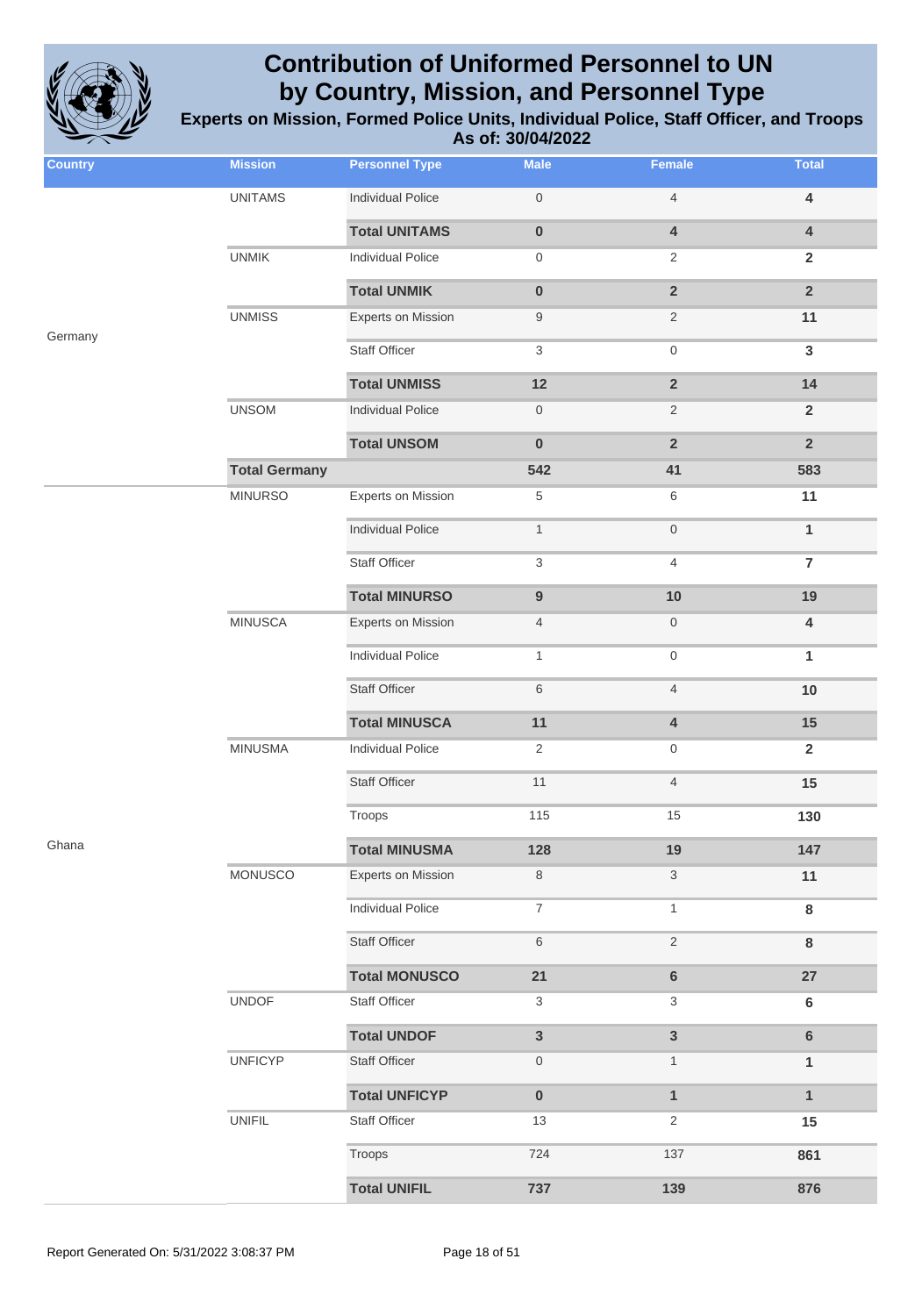

| <b>Country</b> | <b>Mission</b>      | <b>Personnel Type</b>      | <b>Male</b>              | <b>Female</b>    | <b>Total</b>            |
|----------------|---------------------|----------------------------|--------------------------|------------------|-------------------------|
|                | <b>UNISFA</b>       | <b>Experts on Mission</b>  | $\,6$                    | $\mathbf{3}$     | $\boldsymbol{9}$        |
|                |                     | <b>Individual Police</b>   | $\mathbf{1}$             | $\sqrt{2}$       | $\mathbf{3}$            |
|                |                     | <b>Staff Officer</b>       | $\overline{\mathcal{I}}$ | $\boldsymbol{0}$ | $\overline{7}$          |
|                |                     | Troops                     | 553                      | 83               | 636                     |
|                |                     | <b>Total UNISFA</b>        | 567                      | 88               | 655                     |
|                | <b>UNMISS</b>       | <b>Experts on Mission</b>  | 9                        | $\overline{4}$   | 13                      |
|                |                     | <b>Formed Police Units</b> | 231                      | 36               | 267                     |
| Ghana          |                     | <b>Individual Police</b>   | $\overline{7}$           | 13               | 20                      |
|                |                     | <b>Staff Officer</b>       | 12                       | $\overline{4}$   | 16                      |
|                |                     | Troops                     | 594                      | 102              | 696                     |
|                |                     | <b>Total UNMISS</b>        | 853                      | 159              | 1012                    |
|                | <b>UNSOM</b>        | Experts on Mission         | $\boldsymbol{0}$         | $\mathbf{1}$     | $\mathbf{1}$            |
|                |                     | <b>Total UNSOM</b>         | $\pmb{0}$                | $\mathbf{1}$     | $\mathbf{1}$            |
|                | <b>UNSOS</b>        | <b>Experts on Mission</b>  | $\mathbf 0$              | $\mathbf{1}$     | $\mathbf{1}$            |
|                |                     | <b>Total UNSOS</b>         | $\pmb{0}$                | $\mathbf{1}$     | $\mathbf{1}$            |
|                | <b>Total Ghana</b>  |                            | 2329                     | 431              | 2760                    |
|                | <b>UNIFIL</b>       | <b>Staff Officer</b>       | $\mathbf{1}$             | $\mathsf{O}$     | $\mathbf{1}$            |
| Greece         |                     | Troops                     | 96                       | 14               | 110                     |
|                |                     | <b>Total UNIFIL</b>        | 97                       | 14               | 111                     |
|                | <b>Total Greece</b> |                            | 97                       | 14               | 111                     |
|                | <b>MINUSCA</b>      | Experts on Mission         | $\mathbf{1}$             | $\boldsymbol{0}$ | 1                       |
|                |                     | Staff Officer              | 2                        | $\boldsymbol{0}$ | $\overline{\mathbf{2}}$ |
|                |                     | <b>Total MINUSCA</b>       | $\mathbf{3}$             | $\pmb{0}$        | $\overline{3}$          |
|                | <b>MINUSMA</b>      | Staff Officer              | $\overline{2}$           | $\boldsymbol{0}$ | $\overline{2}$          |
|                |                     | <b>Total MINUSMA</b>       | $\mathbf 2$              | $\pmb{0}$        | $\overline{2}$          |
|                | MONUSCO             | <b>Experts on Mission</b>  | $\boldsymbol{0}$         | $\mathbf 0$      | 0                       |
|                |                     | <b>Staff Officer</b>       | 5                        | $\mathbf{1}$     | 6                       |
| Guatemala      |                     | Troops                     | 138                      | 12               | 150                     |
|                |                     | <b>Total MONUSCO</b>       | 143                      | 13               | 156                     |
|                | <b>UNIFIL</b>       | Staff Officer              | $\sqrt{2}$               | $\mathsf{O}$     | $\overline{2}$          |
|                |                     | <b>Total UNIFIL</b>        | $\overline{2}$           | $\pmb{0}$        | $\overline{2}$          |
|                | <b>UNISFA</b>       | <b>Experts on Mission</b>  | $\overline{2}$           | $\mathbf 0$      | $\overline{2}$          |
|                |                     | <b>Staff Officer</b>       | $\mathbf{1}$             | $\,0\,$          | $\mathbf{1}$            |
|                |                     | <b>Total UNISFA</b>        | $\mathbf{3}$             | $\pmb{0}$        | 3                       |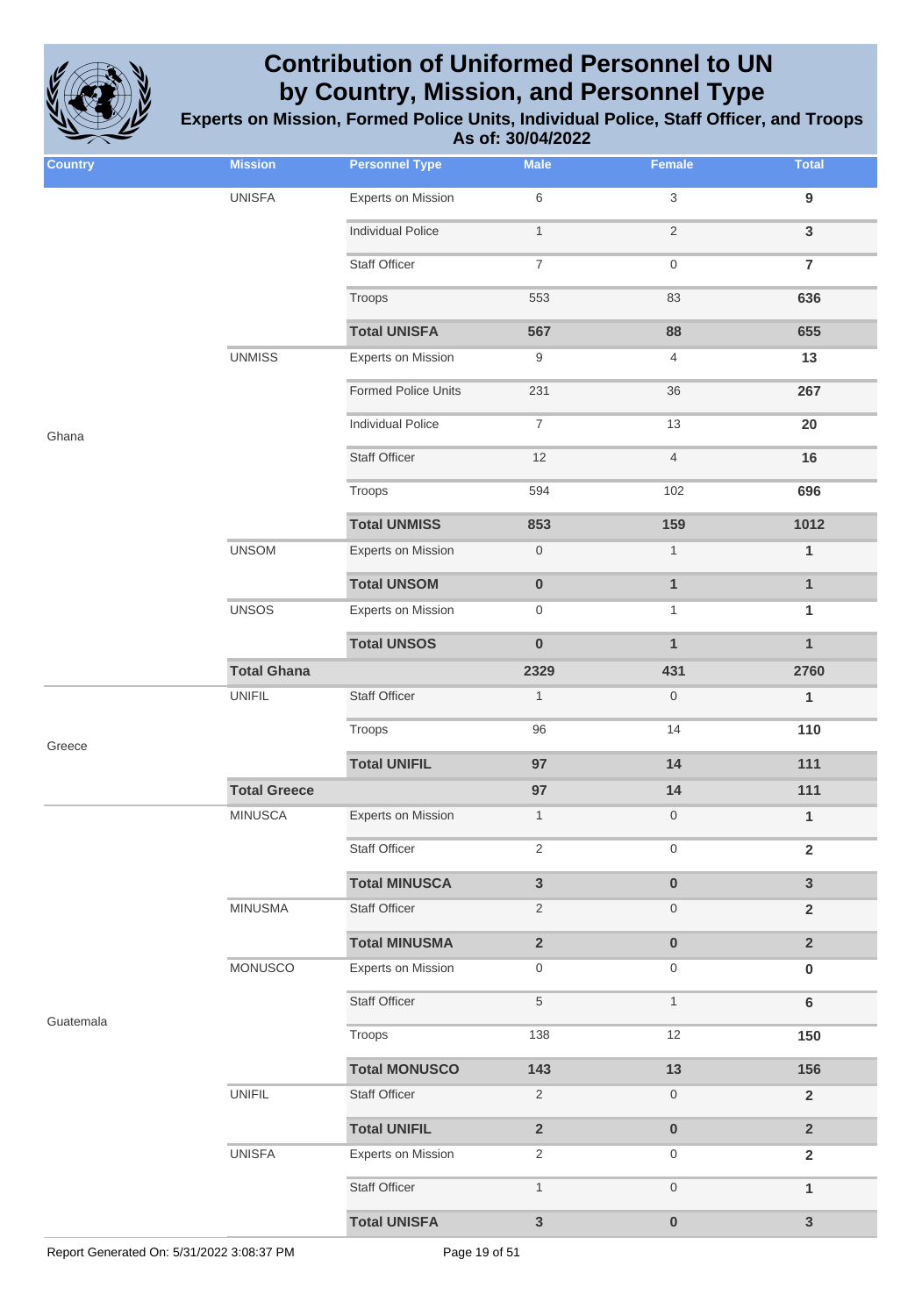

| <b>Country</b> | <b>Mission</b>         | <b>Personnel Type</b>     | <b>Male</b>               | Female                  | <b>Total</b>            |
|----------------|------------------------|---------------------------|---------------------------|-------------------------|-------------------------|
|                | <b>UNMISS</b>          | <b>Experts on Mission</b> | $\overline{4}$            | $\boldsymbol{0}$        | $\overline{\mathbf{4}}$ |
|                |                        | <b>Staff Officer</b>      | 3                         | $\boldsymbol{0}$        | $\mathbf{3}$            |
| Guatemala      |                        | <b>Total UNMISS</b>       | $\overline{7}$            | $\pmb{0}$               | $\overline{7}$          |
|                | <b>UNVMC</b>           | <b>Experts on Mission</b> | 3                         | $\overline{2}$          | $5\phantom{.0}$         |
|                |                        | <b>Total UNVMC</b>        | 3                         | $\overline{2}$          | $5\phantom{1}$          |
|                | <b>Total Guatemala</b> |                           | 163                       | 15                      | 178                     |
|                | <b>MINURSO</b>         | <b>Experts on Mission</b> | $\ensuremath{\mathsf{3}}$ | $\mathbf{1}$            | $\overline{\mathbf{4}}$ |
|                |                        | <b>Total MINURSO</b>      | $\mathbf{3}$              | $\mathbf{1}$            | $\overline{4}$          |
|                | <b>MINUSCA</b>         | <b>Individual Police</b>  | 9                         | 5                       | 14                      |
|                |                        | <b>Total MINUSCA</b>      | $\boldsymbol{9}$          | 5                       | 14                      |
|                | <b>MINUSMA</b>         | <b>Individual Police</b>  | 6                         | $\overline{4}$          | $10$                    |
|                |                        | <b>Staff Officer</b>      | 17                        | $\boldsymbol{0}$        | 17                      |
|                |                        | Troops                    | 600                       | 50                      | 650                     |
| Guinea         |                        | <b>Total MINUSMA</b>      | 623                       | 54                      | 677                     |
|                | <b>MONUSCO</b>         | <b>Individual Police</b>  | 22                        | 3                       | 25                      |
|                |                        | <b>Total MONUSCO</b>      | 22                        | $\mathbf{3}$            | 25                      |
|                | <b>UNISFA</b>          | <b>Experts on Mission</b> | $\mathbf{1}$              | $\boldsymbol{0}$        | $\mathbf{1}$            |
|                |                        | <b>Total UNISFA</b>       | $\mathbf{1}$              | $\pmb{0}$               | $\mathbf{1}$            |
|                | <b>UNMISS</b>          | <b>Experts on Mission</b> | $\mathbf{1}$              | $\boldsymbol{0}$        | 1                       |
|                |                        | <b>Staff Officer</b>      | $\overline{2}$            | $\mathsf{O}\xspace$     | $\overline{2}$          |
|                |                        | <b>Total UNMISS</b>       | $\mathbf{3}$              | $\pmb{0}$               | $\mathbf{3}$            |
|                | <b>Total Guinea</b>    |                           | 661                       | 63                      | 724                     |
|                | <b>MINURSO</b>         | <b>Experts on Mission</b> | 6                         | 4                       | 10                      |
|                |                        | <b>Total MINURSO</b>      | $\bf 6$                   | $\overline{\mathbf{4}}$ | 10                      |
| Honduras       | <b>UNVMC</b>           | <b>Experts on Mission</b> | $\ensuremath{\mathsf{3}}$ | $\overline{2}$          | $5\phantom{.0}$         |
|                |                        | <b>Total UNVMC</b>        | $\mathbf{3}$              | $\mathbf 2$             | $5\phantom{.0}$         |
|                | <b>Total Honduras</b>  |                           | $\boldsymbol{9}$          | $\bf 6$                 | 15                      |
|                | <b>MINURSO</b>         | <b>Experts on Mission</b> | $\ensuremath{\mathsf{3}}$ | 3                       | $6\phantom{1}$          |
|                |                        | <b>Total MINURSO</b>      | $\mathsf 3$               | $\mathbf{3}$            | $\bf 6$                 |
|                | <b>UNFICYP</b>         | <b>Staff Officer</b>      | 4                         | $\overline{2}$          | $\bf 6$                 |
| Hungary        |                        | Troops                    | $\,$ 5 $\,$               | $\mathsf{O}\xspace$     | $5\phantom{.0}$         |
|                |                        | <b>Total UNFICYP</b>      | $\overline{9}$            | $\overline{2}$          | 11                      |
|                | <b>UNIFIL</b>          | Troops                    | 16                        | $\boldsymbol{0}$        | 16                      |
|                |                        | <b>Total UNIFIL</b>       | 16                        | $\pmb{0}$               | 16                      |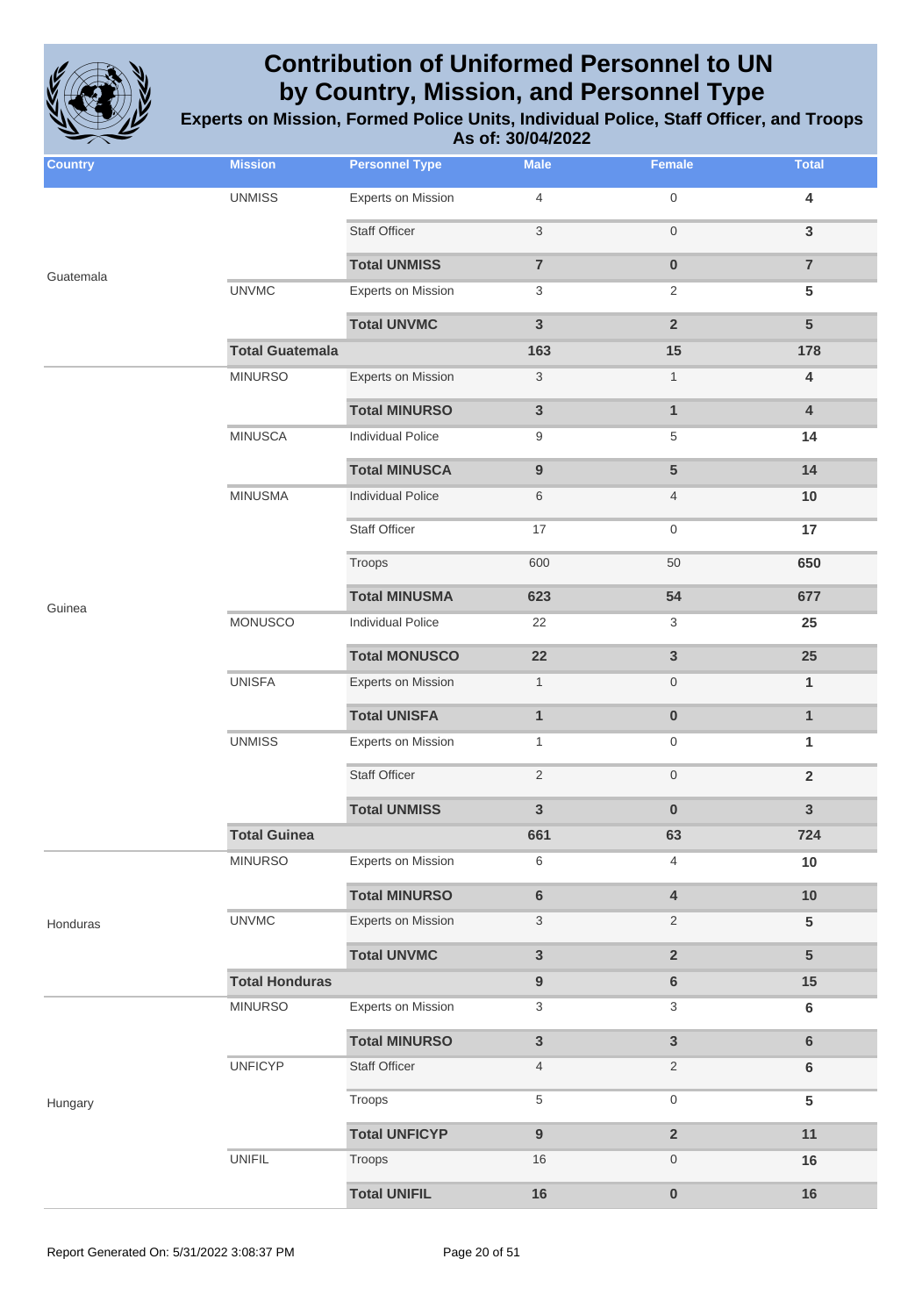

| <b>Country</b> | <b>Mission</b>       | <b>Personnel Type</b>      | <b>Male</b>               | <b>Female</b>    | <b>Total</b>            |
|----------------|----------------------|----------------------------|---------------------------|------------------|-------------------------|
|                | <b>UNMIK</b>         | <b>Individual Police</b>   | $\mathbf{1}$              | 0                | 1                       |
| Hungary        |                      | <b>Total UNMIK</b>         | $\mathbf{1}$              | $\bf{0}$         | $\mathbf{1}$            |
|                | <b>Total Hungary</b> |                            | 29                        | 5                | 34                      |
|                | <b>MINURSO</b>       | <b>Experts on Mission</b>  | 3                         | 0                | $\mathbf{3}$            |
|                |                      | <b>Total MINURSO</b>       | $\mathbf{3}$              | $\pmb{0}$        | $\mathbf{3}$            |
|                | <b>MONUSCO</b>       | <b>Experts on Mission</b>  | 13                        | 7                | 20                      |
|                |                      | <b>Formed Police Units</b> | 122                       | 11               | 133                     |
|                |                      | <b>Staff Officer</b>       | 16                        | 9                | 25                      |
|                |                      | Troops                     | 1830                      | 33               | 1863                    |
|                |                      | <b>Total MONUSCO</b>       | 1981                      | 60               | 2041                    |
|                | <b>UNDOF</b>         | Staff Officer              | 9                         | 3                | 12                      |
|                |                      | Troops                     | 183                       | 5                | 188                     |
|                |                      | <b>Total UNDOF</b>         | 192                       | $\bf8$           | 200                     |
|                | <b>UNFICYP</b>       | Staff Officer              | $\mathbf{1}$              | 0                | 1                       |
|                |                      | <b>Total UNFICYP</b>       | $\mathbf{1}$              | $\bf{0}$         | $\mathbf{1}$            |
|                | <b>UNIFIL</b>        | <b>Staff Officer</b>       | 15                        | $\overline{4}$   | 19                      |
| India          |                      | Troops                     | 873                       | 3                | 876                     |
|                |                      | <b>Total UNIFIL</b>        | 888                       | $\overline{7}$   | 895                     |
|                | <b>UNISFA</b>        | <b>Experts on Mission</b>  | $\ensuremath{\mathsf{3}}$ | $\mathbf{1}$     | $\overline{\mathbf{4}}$ |
|                |                      | <b>Individual Police</b>   | 0                         | 2                | $\mathbf 2$             |
|                |                      | <b>Staff Officer</b>       | $\sqrt{3}$                | $\boldsymbol{0}$ | $\mathbf{3}$            |
|                |                      | Troops                     | 26                        | 0                | 26                      |
|                |                      | <b>Total UNISFA</b>        | 32                        | $\mathbf{3}$     | 35                      |
|                | <b>UNMISS</b>        | <b>Experts on Mission</b>  | 12                        | $\overline{2}$   | 14                      |
|                |                      | <b>Individual Police</b>   | 13                        | 3                | 16                      |
|                |                      | <b>Staff Officer</b>       | 31                        | 6                | 37                      |
|                |                      | Troops                     | 2324                      | 12               | 2336                    |
|                |                      | <b>Total UNMISS</b>        | 2380                      | 23               | 2403                    |
|                | <b>UNSOM</b>         | <b>Experts on Mission</b>  | $\mathbf{1}$              | 0                | $\mathbf{1}$            |
|                |                      | <b>Total UNSOM</b>         | $\mathbf{1}$              | $\pmb{0}$        | $\mathbf{1}$            |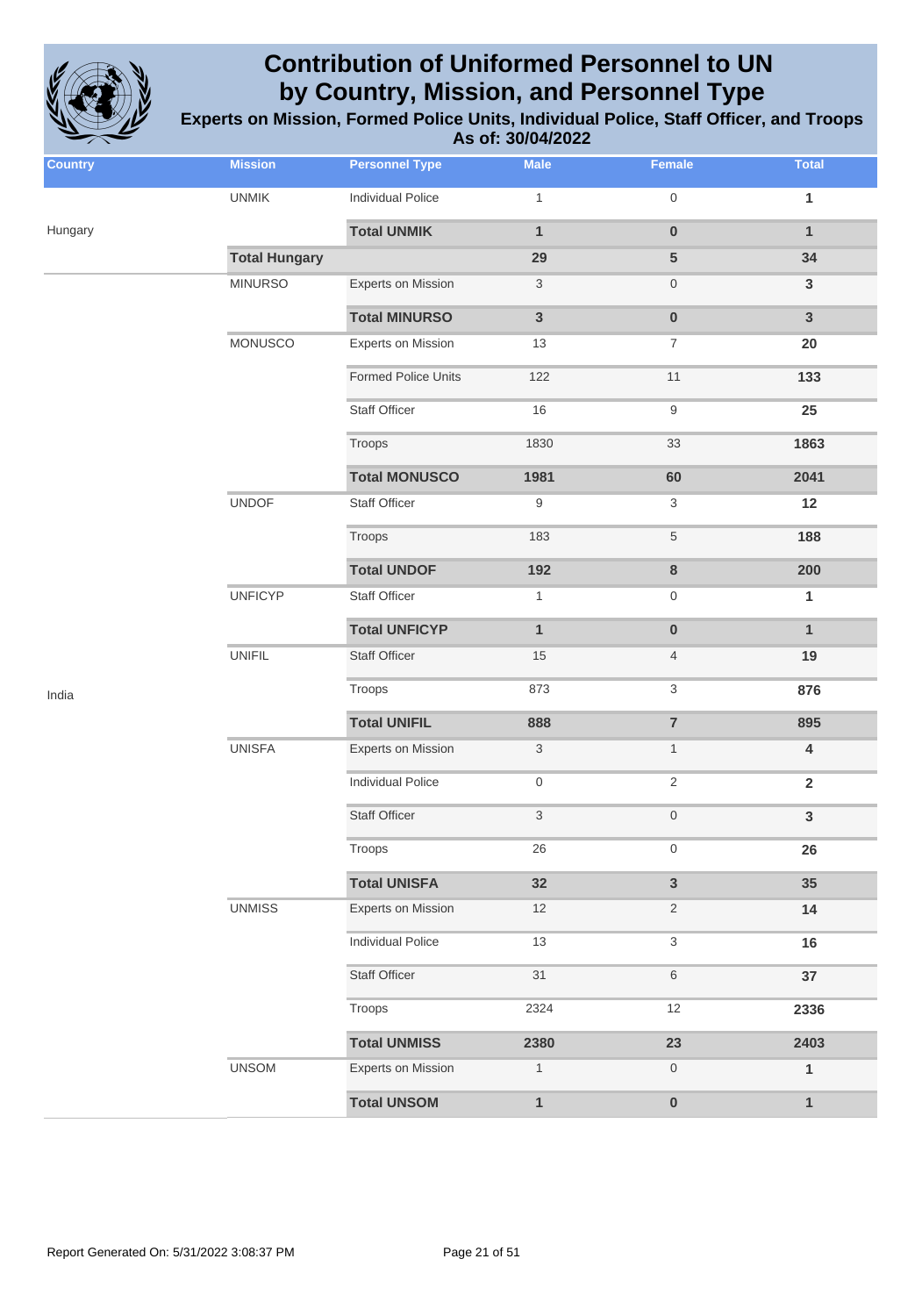

| <b>Country</b> | <b>Mission</b>         | <b>Personnel Type</b>      | <b>Male</b>      | Female                    | <b>Total</b>            |
|----------------|------------------------|----------------------------|------------------|---------------------------|-------------------------|
|                | <b>UNTSO</b>           | Experts on Mission         | $\overline{2}$   | $\mathsf{O}\xspace$       | $\overline{\mathbf{2}}$ |
| India          |                        | <b>Total UNTSO</b>         | $\overline{2}$   | $\pmb{0}$                 | $\overline{2}$          |
|                | <b>Total India</b>     |                            | 5480             | 101                       | 5581                    |
|                | <b>MINURSO</b>         | <b>Experts on Mission</b>  | 0                | 3                         | $\mathsf 3$             |
|                |                        | <b>Total MINURSO</b>       | $\pmb{0}$        | $\mathbf{3}$              | $\mathbf{3}$            |
|                | <b>MINUSCA</b>         | <b>Experts on Mission</b>  | 3                | 2                         | 5                       |
|                |                        | <b>Formed Police Units</b> | 122              | 18                        | 140                     |
|                |                        | <b>Individual Police</b>   | 3                | $\overline{2}$            | 5                       |
|                |                        | <b>Staff Officer</b>       | $\boldsymbol{9}$ | $\ensuremath{\mathsf{3}}$ | 12                      |
|                |                        | Troops                     | 215              | $\mathsf{O}\xspace$       | 215                     |
|                |                        | <b>Total MINUSCA</b>       | 352              | 25                        | 377                     |
|                | <b>MINUSMA</b>         | <b>Staff Officer</b>       | $\boldsymbol{9}$ | $\mathsf{O}\xspace$       | $\boldsymbol{9}$        |
|                |                        | <b>Total MINUSMA</b>       | $\boldsymbol{9}$ | $\pmb{0}$                 | $\boldsymbol{9}$        |
|                | <b>MONUSCO</b>         | <b>Experts on Mission</b>  | 4                | 3                         | $\overline{7}$          |
|                |                        | <b>Individual Police</b>   | $\overline{4}$   | $\mathsf{O}\xspace$       | 4                       |
| Indonesia      |                        | <b>Staff Officer</b>       | 3                | 3                         | 6                       |
|                |                        | Troops                     | 988              | 37                        | 1025                    |
|                |                        | <b>Total MONUSCO</b>       | 999              | 43                        | 1042                    |
|                | <b>UNIFIL</b>          | <b>Staff Officer</b>       | 15               | 2                         | 17                      |
|                |                        | Troops                     | 1139             | 73                        | 1212                    |
|                |                        | <b>Total UNIFIL</b>        | 1154             | 75                        | 1229                    |
|                | <b>UNISFA</b>          | <b>Experts on Mission</b>  | 4                | 0                         | 4                       |
|                |                        | Staff Officer              | 2                | $\mathbf 0$               | $\overline{\mathbf{2}}$ |
|                |                        | <b>Total UNISFA</b>        | $6\phantom{a}$   | $\pmb{0}$                 | $6\phantom{1}$          |
|                | <b>UNMISS</b>          | <b>Experts on Mission</b>  | 3                | 0                         | $\mathbf{3}$            |
|                |                        | <b>Individual Police</b>   | $\mathbf{2}$     | 3                         | 5                       |
|                |                        | Staff Officer              | $\mathbf{1}$     | 0                         | 1                       |
|                |                        | <b>Total UNMISS</b>        | $\bf 6$          | $\mathbf{3}$              | $\overline{9}$          |
|                | <b>Total Indonesia</b> |                            | 2526             | 149                       | 2675                    |
|                | <b>MINUSMA</b>         | Staff Officer              | $\overline{2}$   | $\boldsymbol{0}$          | $\overline{2}$          |
| Iran           |                        | <b>Total MINUSMA</b>       | $\mathbf 2$      | $\pmb{0}$                 | $\overline{2}$          |
|                | <b>Total Iran</b>      |                            | $\mathbf 2$      | $\pmb{0}$                 | $\mathbf 2$             |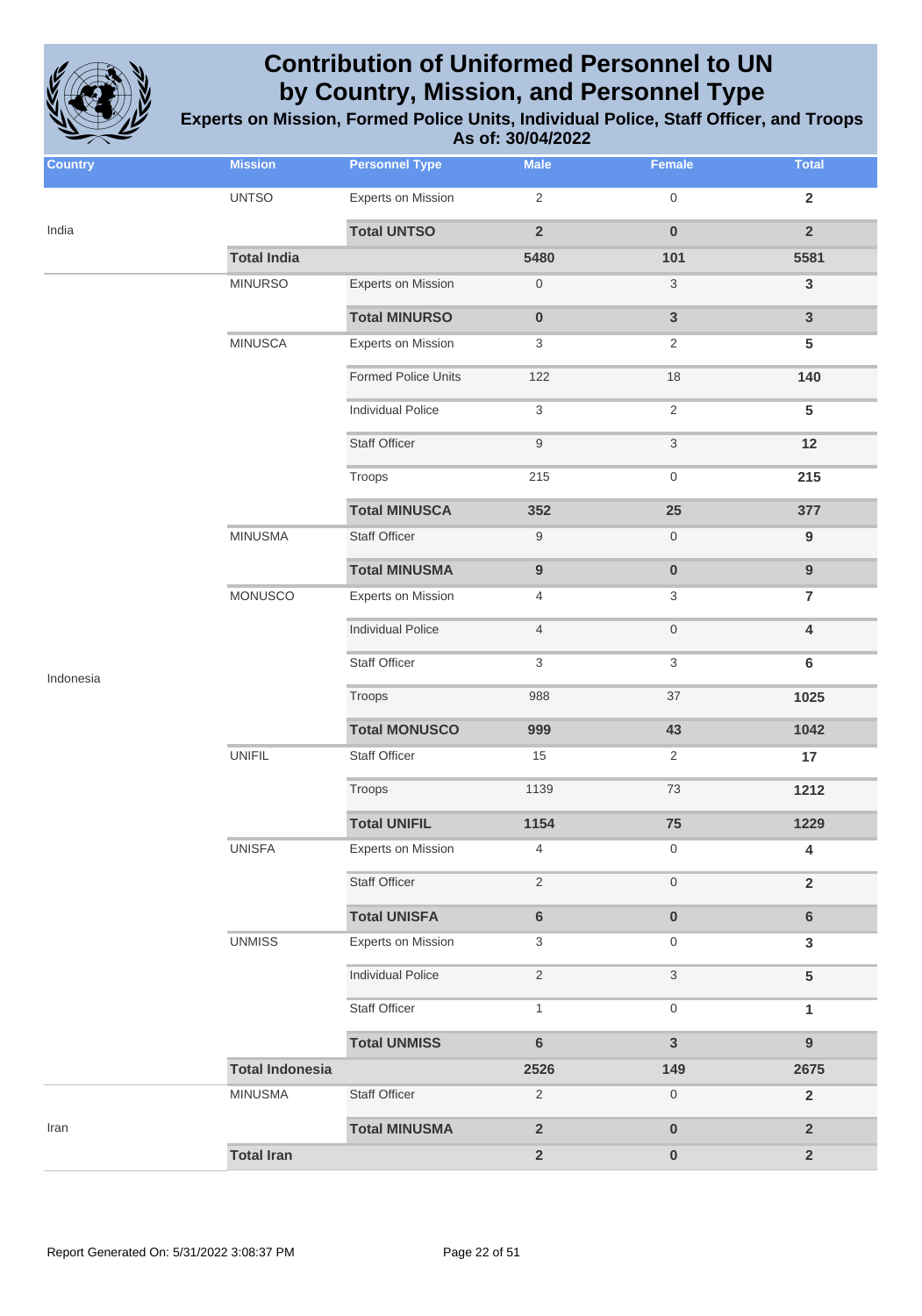

| <b>Country</b> | <b>Mission</b>       | <b>Personnel Type</b>     | <b>Male</b>         | Female                  | <b>Total</b>            |
|----------------|----------------------|---------------------------|---------------------|-------------------------|-------------------------|
|                | <b>MINURSO</b>       | <b>Experts on Mission</b> | $\mathsf{O}\xspace$ | $\mathsf{O}\xspace$     | $\pmb{0}$               |
|                |                      | <b>Total MINURSO</b>      | $\pmb{0}$           | $\pmb{0}$               | $\pmb{0}$               |
|                | <b>MINUSMA</b>       | <b>Staff Officer</b>      | $\overline{2}$      | $\boldsymbol{0}$        | $\overline{\mathbf{2}}$ |
|                |                      | Troops                    | $10$                | $\mathsf{O}\xspace$     | 10                      |
|                |                      | <b>Total MINUSMA</b>      | 12                  | $\pmb{0}$               | 12                      |
|                | <b>MONUSCO</b>       | <b>Experts on Mission</b> | $\boldsymbol{0}$    | $\boldsymbol{0}$        | $\pmb{0}$               |
|                |                      | <b>Staff Officer</b>      | $\sqrt{2}$          | $\mathbf{1}$            | $\mathbf{3}$            |
|                |                      | <b>Total MONUSCO</b>      | $\mathbf 2$         | $\mathbf{1}$            | $\mathbf{3}$            |
|                | <b>UNDOF</b>         | <b>Staff Officer</b>      | $\,6$               | $\boldsymbol{0}$        | $\bf 6$                 |
| Ireland        |                      | Troops                    | 122                 | $\sqrt{2}$              | 124                     |
|                |                      | <b>Total UNDOF</b>        | 128                 | $\overline{\mathbf{2}}$ | 130                     |
|                | <b>UNFICYP</b>       | <b>Individual Police</b>  | $\,8\,$             | $\overline{4}$          | 12                      |
|                |                      | <b>Total UNFICYP</b>      | 8                   | $\overline{\mathbf{4}}$ | 12                      |
|                | <b>UNIFIL</b>        | <b>Staff Officer</b>      | 9                   | $\boldsymbol{0}$        | $\boldsymbol{9}$        |
|                |                      | Troops                    | 298                 | 26                      | 324                     |
|                |                      | <b>Total UNIFIL</b>       | 307                 | 26                      | 333                     |
|                | <b>UNTSO</b>         | <b>Experts on Mission</b> | 12                  | $\mathbf{1}$            | 13                      |
|                |                      | <b>Total UNTSO</b>        | 12                  | $\mathbf{1}$            | 13                      |
|                | <b>Total Ireland</b> |                           | 469                 | 34                      | 503                     |
|                | <b>MINURSO</b>       | Experts on Mission        | $\mathbf{1}$        | $\mathbf{1}$            | $\overline{\mathbf{2}}$ |
|                |                      | <b>Total MINURSO</b>      | $\mathbf{1}$        | $\mathbf{1}$            | $\overline{\mathbf{2}}$ |
|                | <b>MINUSMA</b>       | <b>Individual Police</b>  | 3                   | $\boldsymbol{0}$        | $\mathbf{3}$            |
|                |                      | <b>Staff Officer</b>      | $\sqrt{2}$          | $\mathbf 0$             | $\overline{2}$          |
|                |                      | <b>Total MINUSMA</b>      | 5                   | $\pmb{0}$               | $5\phantom{.}$          |
|                | <b>UNFICYP</b>       | <b>Individual Police</b>  | $\overline{2}$      | 2                       | 4                       |
| Italy          |                      | <b>Total UNFICYP</b>      | $\overline{2}$      | $\overline{2}$          | $\overline{\mathbf{4}}$ |
|                | <b>UNIFIL</b>        | <b>Staff Officer</b>      | $17\,$              | $\mathbf{1}$            | 18                      |
|                |                      | Troops                    | 828                 | 39                      | 867                     |
|                |                      | <b>Total UNIFIL</b>       | 845                 | 40                      | 885                     |
|                | <b>UNMOGIP</b>       | <b>Experts on Mission</b> | $\overline{2}$      | $\boldsymbol{0}$        | $\overline{2}$          |
|                |                      | <b>Total UNMOGIP</b>      | $\overline{2}$      | $\pmb{0}$               | $\overline{2}$          |
|                | <b>Total Italy</b>   |                           | 855                 | 43                      | 898                     |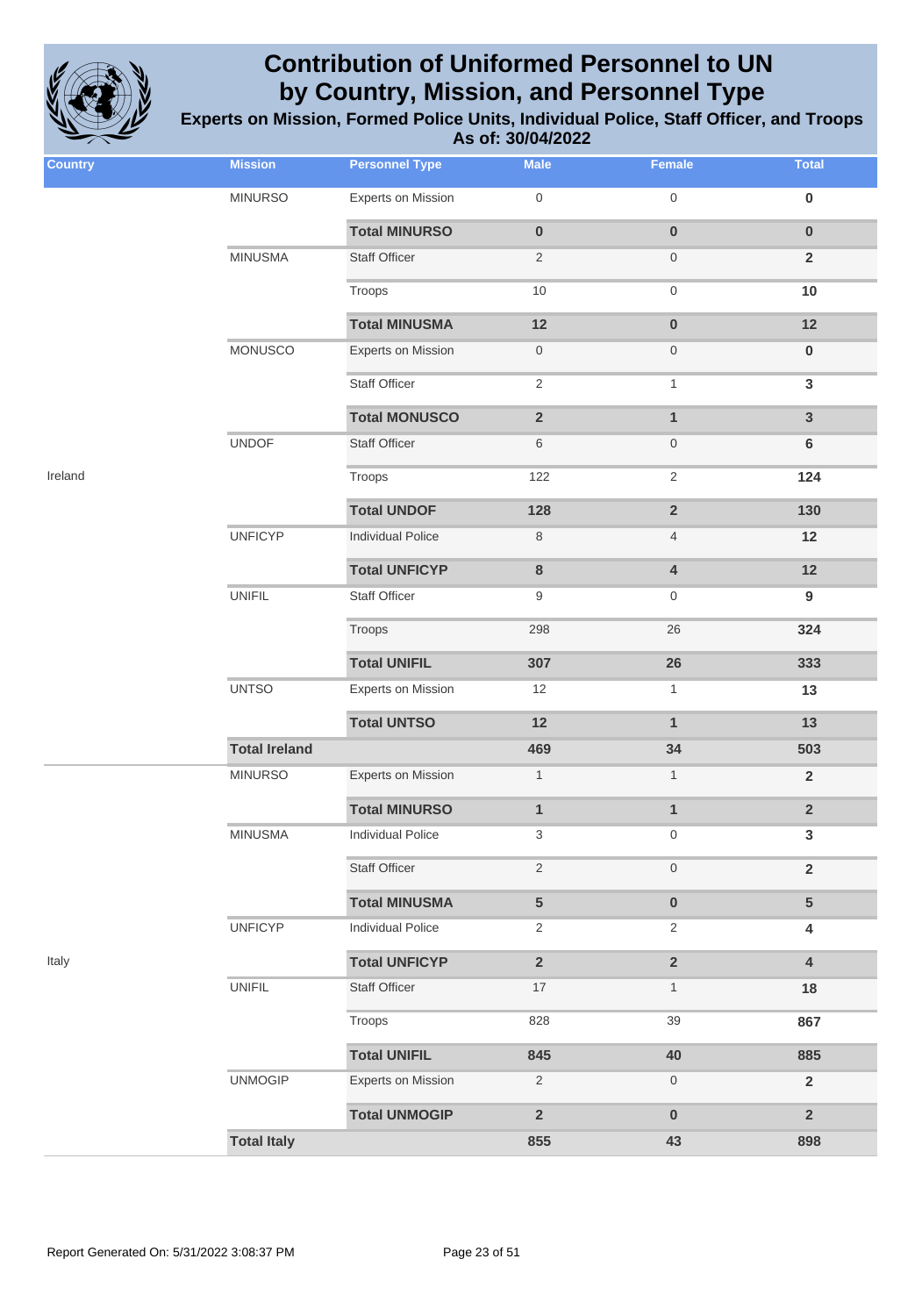

| <b>Country</b> | <b>Mission</b>      | <b>Personnel Type</b>      | <b>Male</b>      | <b>Female</b>       | <b>Total</b>            |
|----------------|---------------------|----------------------------|------------------|---------------------|-------------------------|
|                | <b>UNMISS</b>       | Staff Officer              | 3                | $\mathbf{1}$        | $\overline{\mathbf{4}}$ |
| Japan          |                     | <b>Total UNMISS</b>        | 3                | $\mathbf{1}$        | $\pmb{4}$               |
|                | <b>Total Japan</b>  |                            | 3                | $\mathbf{1}$        | $\overline{4}$          |
|                | <b>MINURSO</b>      | <b>Experts on Mission</b>  | 0                | $\boldsymbol{0}$    | $\bf{0}$                |
|                |                     | <b>Total MINURSO</b>       | $\boldsymbol{0}$ | $\pmb{0}$           | $\pmb{0}$               |
|                | <b>MINUSCA</b>      | <b>Experts on Mission</b>  | $\mathbf{1}$     | $\overline{2}$      | $\mathbf{3}$            |
|                |                     | <b>Individual Police</b>   | 40               | $\mathsf{O}\xspace$ | 40                      |
|                |                     | <b>Staff Officer</b>       | 7                | $\boldsymbol{0}$    | $\overline{7}$          |
|                |                     | <b>Total MINUSCA</b>       | 48               | $\overline{2}$      | 50                      |
|                | <b>MINUSMA</b>      | <b>Individual Police</b>   | 9                | $\boldsymbol{0}$    | $\boldsymbol{9}$        |
|                |                     | <b>Staff Officer</b>       | 13               | $\boldsymbol{0}$    | 13                      |
|                |                     | Troops                     | 318              | $\mathsf{O}\xspace$ | 318                     |
|                |                     | <b>Total MINUSMA</b>       | 340              | $\pmb{0}$           | 340                     |
|                | <b>MONUSCO</b>      | <b>Experts on Mission</b>  | 2                | 3                   | ${\bf 5}$               |
|                |                     | <b>Formed Police Units</b> | 164              | 14                  | 178                     |
| Jordan         |                     | Individual Police          | 9                | $\sqrt{2}$          | 11                      |
|                |                     | <b>Staff Officer</b>       | 5                | $\sqrt{2}$          | $\overline{7}$          |
|                |                     | <b>Total MONUSCO</b>       | 180              | 21                  | 201                     |
|                | <b>UNFICYP</b>      | Individual Police          | 3                | $\mathbf{1}$        | $\overline{\mathbf{4}}$ |
|                |                     | <b>Total UNFICYP</b>       | 3                | $\mathbf{1}$        | $\overline{4}$          |
|                | <b>UNISFA</b>       | <b>Individual Police</b>   | $\mathbf{1}$     | $\mathbf{1}$        | $\mathbf 2$             |
|                |                     | <b>Total UNISFA</b>        | 1                | $\mathbf{1}$        | $\overline{2}$          |
|                | <b>UNITAMS</b>      | <b>Individual Police</b>   | 0                | 1                   | 1                       |
|                |                     | <b>Total UNITAMS</b>       | $\pmb{0}$        | $\mathbf{1}$        | $\mathbf{1}$            |
|                | <b>UNMISS</b>       | <b>Individual Police</b>   | 9                | 8                   | 17                      |
|                |                     | Staff Officer              | 4                | $\boldsymbol{0}$    | $\overline{\mathbf{4}}$ |
|                |                     | <b>Total UNMISS</b>        | 13               | $\bf 8$             | 21                      |
|                | <b>Total Jordan</b> |                            | 585              | 34                  | 619                     |
|                | <b>MINURSO</b>      | <b>Experts on Mission</b>  | 6                | $\overline{2}$      | ${\bf 8}$               |
| Kazakhstan     |                     | <b>Total MINURSO</b>       | 6                | $\overline{2}$      | $\bf 8$                 |
|                | <b>UNIFIL</b>       | <b>Staff Officer</b>       | 1                | $\boldsymbol{0}$    | 1                       |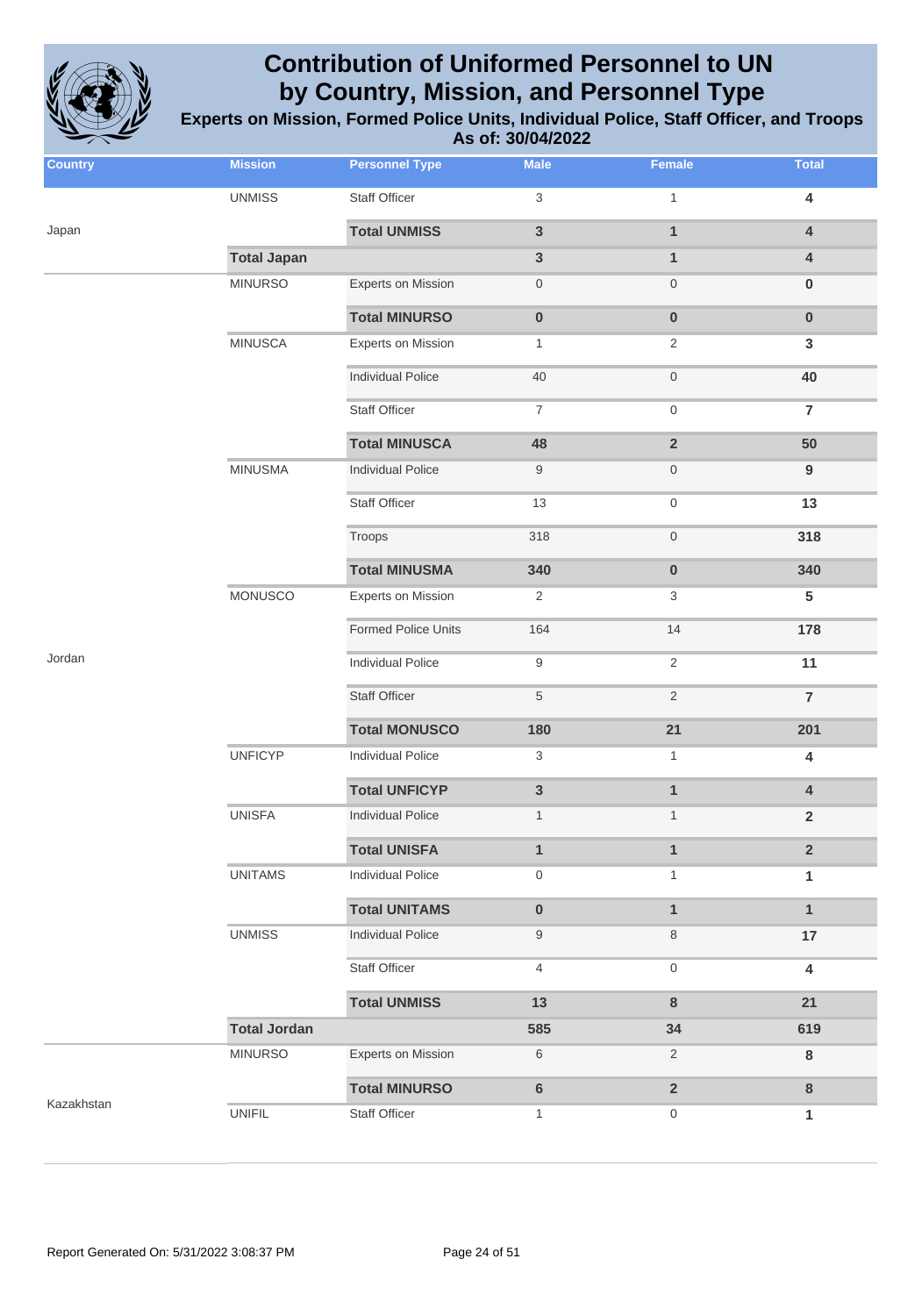

| <b>Country</b> | <b>Mission</b>                    | <b>Personnel Type</b>    | <b>Male</b>         | Female                    | <b>Total</b>            |
|----------------|-----------------------------------|--------------------------|---------------------|---------------------------|-------------------------|
|                | <b>UNIFIL</b>                     | Troops                   | $\,8\,$             | $\mathsf{O}\xspace$       | $\bf8$                  |
| Kazakhstan     |                                   | <b>Total UNIFIL</b>      | $\boldsymbol{9}$    | $\pmb{0}$                 | $\boldsymbol{9}$        |
|                | <b>Total</b><br><b>Kazakhstan</b> |                          | 15                  | $\mathbf 2$               | $17$                    |
|                | <b>MINURSO</b>                    | <b>Individual Police</b> | $\mathbf{1}$        | $\mathsf{O}\xspace$       | 1                       |
|                |                                   | <b>Total MINURSO</b>     | $\mathbf{1}$        | $\pmb{0}$                 | $\mathbf{1}$            |
|                | <b>MINUSCA</b>                    | Experts on Mission       | $\overline{4}$      | $\ensuremath{\mathsf{3}}$ | $\bf 7$                 |
|                |                                   | <b>Staff Officer</b>     | $\,$ 5 $\,$         | $\ensuremath{\mathsf{3}}$ | $\bf8$                  |
|                |                                   | <b>Total MINUSCA</b>     | $\boldsymbol{9}$    | $\bf 6$                   | 15                      |
|                | <b>MINUSMA</b>                    | <b>Staff Officer</b>     | $\boldsymbol{7}$    | $\sqrt{2}$                | $\boldsymbol{9}$        |
|                |                                   | <b>Total MINUSMA</b>     | $\overline{7}$      | $\overline{2}$            | $\boldsymbol{9}$        |
|                | MONUSCO                           | Experts on Mission       | $\sqrt{2}$          | $\mathbf{1}$              | 3                       |
|                |                                   | <b>Individual Police</b> | $\mathbf{1}$        | $\overline{4}$            | 5                       |
|                |                                   | <b>Staff Officer</b>     | $\,$ 5 $\,$         | 4                         | $\boldsymbol{9}$        |
|                |                                   | Troops                   | 231                 | 19                        | 250                     |
|                |                                   | <b>Total MONUSCO</b>     | 239                 | 28                        | 267                     |
|                | <b>UNIFIL</b>                     | Staff Officer            | $\sqrt{3}$          | $\,0\,$                   | 3                       |
| Kenya          |                                   | <b>Total UNIFIL</b>      | $\mathbf{3}$        | $\pmb{0}$                 | 3                       |
|                | <b>UNISFA</b>                     | Experts on Mission       | $\mathsf{O}\xspace$ | $\mathbf{1}$              | $\mathbf{1}$            |
|                |                                   | <b>Individual Police</b> | $\sqrt{3}$          | $\mathbf{1}$              | $\overline{\mathbf{4}}$ |
|                |                                   | <b>Total UNISFA</b>      | $\mathbf{3}$        | $\mathbf 2$               | 5                       |
|                | <b>UNMHA</b>                      | Experts on Mission       | $\boldsymbol{0}$    | $\mathbf{1}$              | 1                       |
|                |                                   | <b>Total UNMHA</b>       | $\mathbf 0$         | $\mathbf{1}$              | $\mathbf{1}$            |
|                | <b>UNMISS</b>                     | Experts on Mission       | $\,$ 5 $\,$         | $\mathbf{1}$              | $\bf 6$                 |
|                |                                   | <b>Individual Police</b> | $\sqrt{5}$          | $\sqrt{2}$                | $\overline{7}$          |
|                |                                   | Staff Officer            | $\overline{7}$      | $\overline{4}$            | 11                      |
|                |                                   | <b>Total UNMISS</b>      | 17                  | $\overline{\mathbf{7}}$   | 24                      |
|                | <b>UNSOM</b>                      | <b>Individual Police</b> | $\mathsf{O}\xspace$ | $\sqrt{2}$                | $\mathbf 2$             |
|                |                                   | <b>Total UNSOM</b>       | $\pmb{0}$           | $\overline{2}$            | $\mathbf 2$             |
|                | <b>UNSOS</b>                      | Experts on Mission       | $\mathbf{1}$        | $\mathsf{O}\xspace$       | 1                       |
|                |                                   | <b>Total UNSOS</b>       | $\mathbf{1}$        | $\pmb{0}$                 | $\mathbf{1}$            |
|                | <b>Total Kenya</b>                |                          | 280                 | 48                        | 328                     |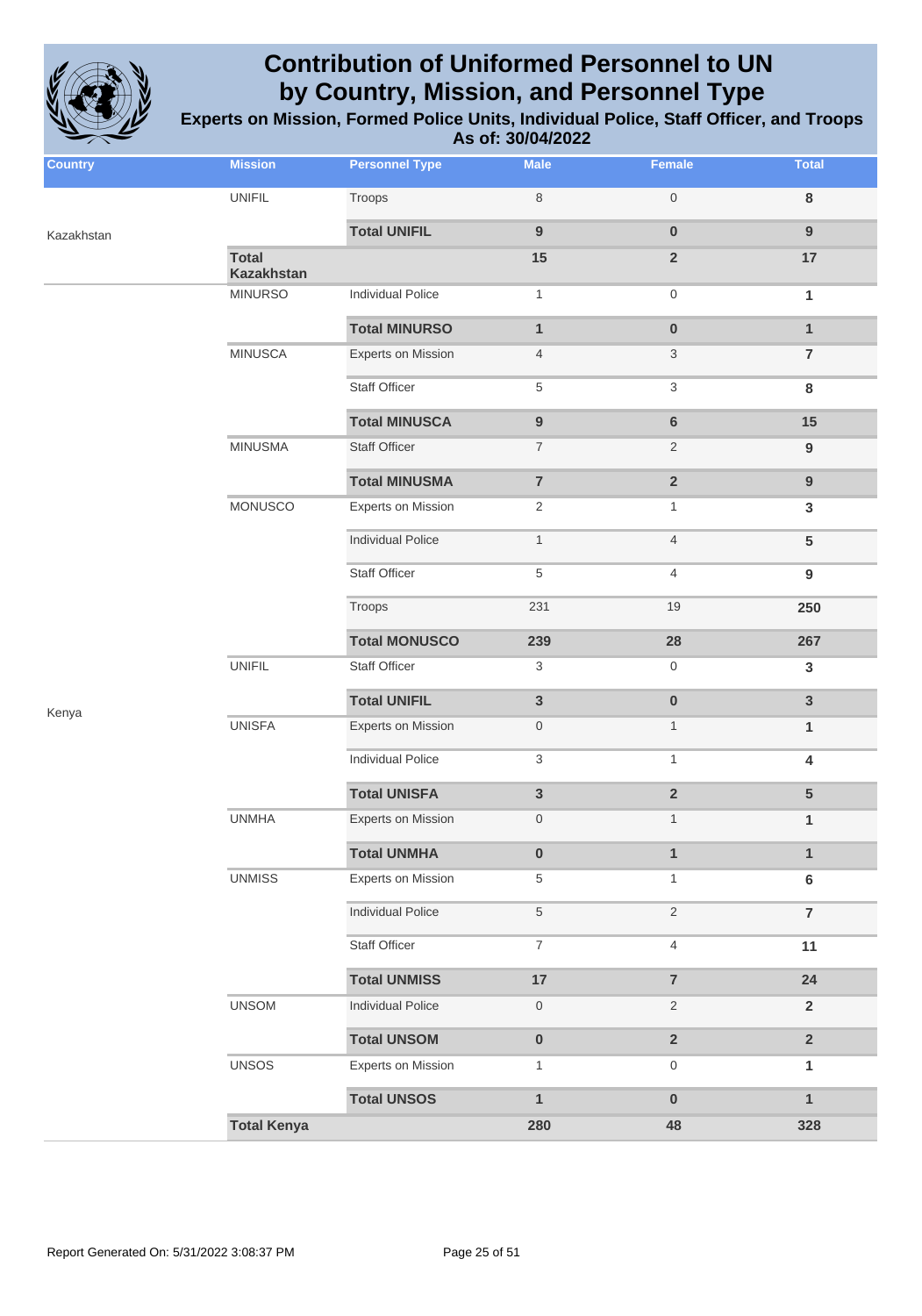

| <b>Country</b> | <b>Mission</b>             | <b>Personnel Type</b>     | <b>Male</b>             | Female                    | <b>Total</b>     |
|----------------|----------------------------|---------------------------|-------------------------|---------------------------|------------------|
|                | <b>UNISFA</b>              | <b>Experts on Mission</b> | $\overline{2}$          | $\mathbf 0$               | $\overline{2}$   |
|                |                            | <b>Total UNISFA</b>       | $\overline{\mathbf{2}}$ | $\bf{0}$                  | $\overline{2}$   |
|                | <b>UNMISS</b>              | <b>Experts on Mission</b> | $\overline{2}$          | $\mathbf 0$               | $\overline{2}$   |
| Kyrgyzstan     |                            | <b>Individual Police</b>  | $\overline{2}$          | $\mathbf{1}$              | $\mathbf{3}$     |
|                |                            | <b>Total UNMISS</b>       | $\overline{\mathbf{4}}$ | $\mathbf{1}$              | $5\phantom{1}$   |
|                | <b>Total Kyrgyzstan</b>    |                           | 6                       | $\mathbf{1}$              | $\overline{7}$   |
|                | <b>MINUSMA</b>             | <b>Staff Officer</b>      | $\mathbf{1}$            | $\mathbf 0$               | 1                |
| Latvia         |                            | <b>Total MINUSMA</b>      | $\mathbf{1}$            | $\bf{0}$                  | $\mathbf{1}$     |
|                | <b>Total Latvia</b>        |                           | $\mathbf{1}$            | $\bf{0}$                  | 1                |
|                | <b>MINUSMA</b>             | <b>Staff Officer</b>      | 11                      | $\overline{2}$            | 13               |
|                |                            | Troops                    | 134                     | 14                        | 148              |
|                |                            | <b>Total MINUSMA</b>      | 145                     | 16                        | 161              |
|                | <b>UNISFA</b>              | <b>Experts on Mission</b> | $\boldsymbol{0}$        | 2                         | $\overline{2}$   |
| Liberia        |                            | <b>Total UNISFA</b>       | $\pmb{0}$               | $\overline{2}$            | $\overline{2}$   |
|                | <b>UNMISS</b>              | <b>Experts on Mission</b> | $\mathbf{1}$            | $\mathbf{1}$              | $\overline{2}$   |
|                |                            | <b>Individual Police</b>  | 6                       | $\ensuremath{\mathsf{3}}$ | $\boldsymbol{9}$ |
|                |                            | <b>Total UNMISS</b>       | $\overline{7}$          | $\overline{\mathbf{4}}$   | 11               |
|                | <b>Total Liberia</b>       |                           | 152                     | 22                        | 174              |
|                | <b>MINUSMA</b>             | <b>Staff Officer</b>      | $\overline{2}$          | $\mathbf{1}$              | 3                |
| Lithuania      |                            | Troops                    | 39                      | 3                         | 42               |
|                |                            | <b>Total MINUSMA</b>      | 41                      | $\overline{4}$            | 45               |
|                | <b>Total Lithuania</b>     |                           | 41                      | 4                         | 45               |
|                | <b>MINUSMA</b>             | Troops                    | $\sqrt{2}$              | $\mathbf 0$               | $\overline{2}$   |
| Luxembourg     |                            | <b>Total MINUSMA</b>      | $\overline{2}$          | $\pmb{0}$                 | $\overline{2}$   |
|                | <b>Total</b><br>Luxembourg |                           | $\overline{2}$          | $\pmb{0}$                 | $\overline{2}$   |
|                | <b>MONUSCO</b>             | <b>Individual Police</b>  | $\mathbf{1}$            | $\mathbf 0$               | $\mathbf{1}$     |
| Madagascar     |                            | <b>Total MONUSCO</b>      | $\mathbf{1}$            | $\pmb{0}$                 | $\mathbf{1}$     |
|                | <b>Total</b><br>Madagascar |                           | $\mathbf{1}$            | $\mathbf 0$               | $\mathbf{1}$     |
|                | <b>MINURSO</b>             | <b>Experts on Mission</b> | $\mathbf{1}$            | 3                         | 4                |
|                |                            | <b>Total MINURSO</b>      | $\mathbf{1}$            | $\overline{3}$            | 4                |
| Malawi         | <b>MONUSCO</b>             | Experts on Mission        | $\overline{4}$          | $\mathbf 0$               | 4                |
|                |                            | <b>Staff Officer</b>      | 9                       | 3                         | 12               |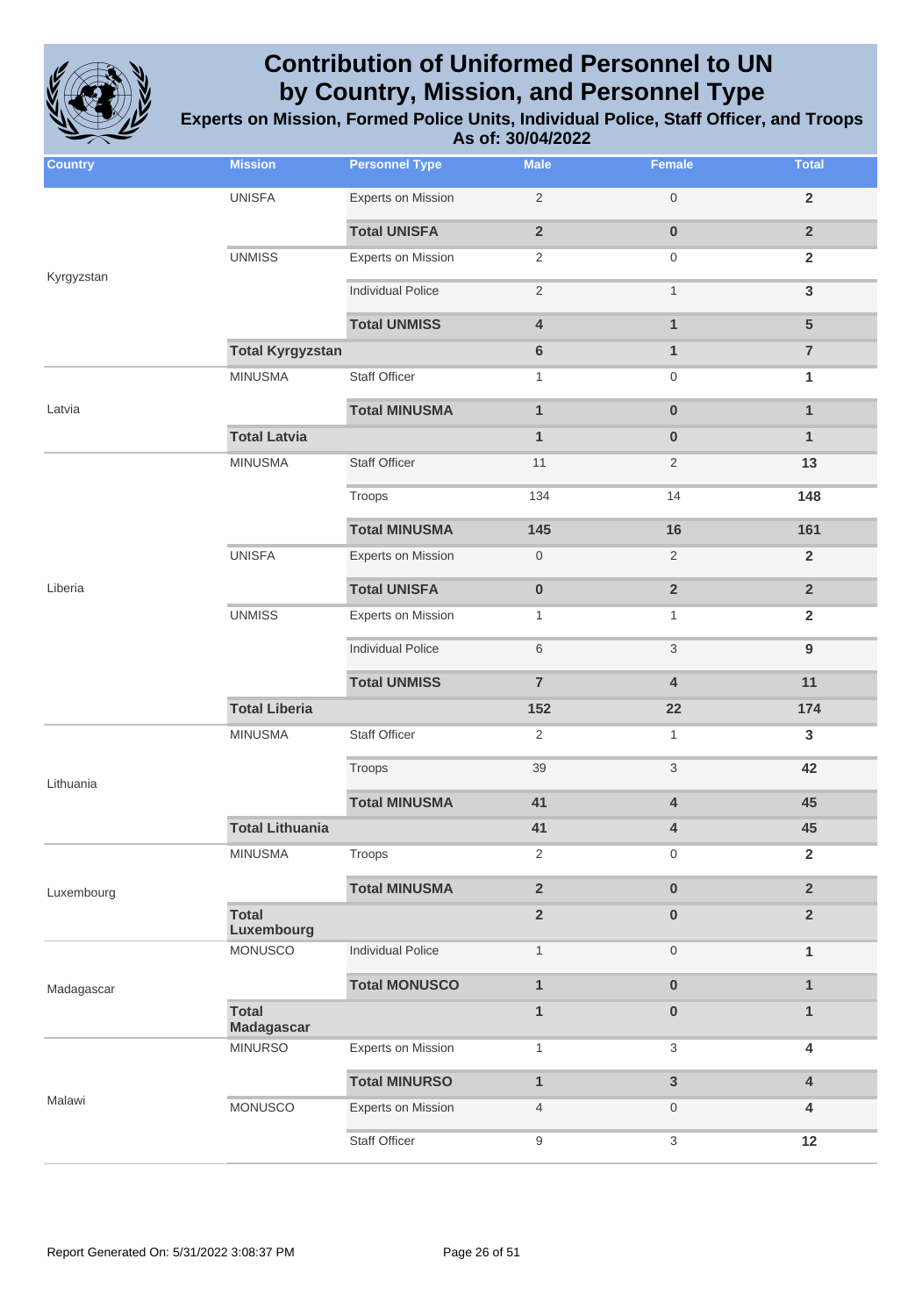

| <b>Country</b> | <b>Mission</b>        | <b>Personnel Type</b>     | <b>Male</b>      | Female              | <b>Total</b>            |
|----------------|-----------------------|---------------------------|------------------|---------------------|-------------------------|
|                | MONUSCO               | Troops                    | 659              | $72\,$              | 731                     |
|                |                       | <b>Total MONUSCO</b>      | 672              | 75                  | 747                     |
|                | <b>UNISFA</b>         | <b>Experts on Mission</b> | $\mathbf{1}$     | $\mathbf{1}$        | $\mathbf 2$             |
|                |                       | <b>Staff Officer</b>      | $\,0\,$          | $\mathsf{O}\xspace$ | $\pmb{0}$               |
|                |                       | <b>Total UNISFA</b>       | $\mathbf{1}$     | $\mathbf{1}$        | $\mathbf 2$             |
|                | <b>UNITAMS</b>        | <b>Individual Police</b>  | $\mathbf{1}$     | $\mathbf{1}$        | $\overline{2}$          |
| Malawi         |                       | <b>Total UNITAMS</b>      | $\mathbf{1}$     | $\mathbf{1}$        | $\overline{2}$          |
|                | <b>UNMISS</b>         | <b>Experts on Mission</b> | $\boldsymbol{0}$ | $\sqrt{2}$          | $\mathbf 2$             |
|                |                       | <b>Individual Police</b>  | 10               | $\boldsymbol{9}$    | 19                      |
|                |                       | <b>Staff Officer</b>      | $\,0\,$          | $\sqrt{3}$          | $\mathbf{3}$            |
|                |                       | <b>Total UNMISS</b>       | 10               | 14                  | 24                      |
|                | <b>Total Malawi</b>   |                           | 685              | 94                  | 779                     |
|                | <b>MINURSO</b>        | <b>Experts on Mission</b> | $\,6$            | 3                   | $\boldsymbol{9}$        |
|                |                       | <b>Total MINURSO</b>      | $\bf 6$          | $\mathbf{3}$        | $9\,$                   |
|                | <b>MONUSCO</b>        | <b>Experts on Mission</b> | $\sqrt{2}$       | $\sqrt{2}$          | 4                       |
|                |                       | Staff Officer             | $\sqrt{2}$       | $\mathsf{O}\xspace$ | $\overline{\mathbf{2}}$ |
|                |                       | <b>Total MONUSCO</b>      | $\pmb{4}$        | $\mathbf 2$         | $\bf 6$                 |
|                | <b>UNIFIL</b>         | <b>Staff Officer</b>      | 6                | $\sqrt{3}$          | $\boldsymbol{9}$        |
| Malaysia       |                       | Troops                    | 738              | 84                  | 822                     |
|                |                       | <b>Total UNIFIL</b>       | 744              | 87                  | 831                     |
|                | <b>UNISFA</b>         | <b>Experts on Mission</b> | $\boldsymbol{0}$ | $\mathbf{1}$        | 1                       |
|                |                       | Staff Officer             | $\mathbf{1}$     | $\mathbf 0$         | $\mathbf{1}$            |
|                |                       | <b>Total UNISFA</b>       | $\mathbf{1}$     | $\mathbf{1}$        | $\overline{2}$          |
|                | <b>Total Malaysia</b> |                           | 755              | 93                  | 848                     |
|                | <b>BINUH</b>          | <b>Individual Police</b>  | $\mathbf{1}$     | $\mathbf{1}$        | $\overline{2}$          |
|                |                       | <b>Total BINUH</b>        | $\mathbf{1}$     | $\mathbf{1}$        | $\overline{2}$          |
|                | <b>MINUSCA</b>        | <b>Individual Police</b>  | 23               | $\mathsf{O}$        | 23                      |
|                |                       | <b>Total MINUSCA</b>      | 23               | $\pmb{0}$           | 23                      |
| Mali           | MONUSCO               | <b>Experts on Mission</b> | $\mathbf{1}$     | 3                   | 4                       |
|                |                       | <b>Individual Police</b>  | 15               | 8                   | 23                      |
|                |                       | Staff Officer             | $\,0\,$          | $\boldsymbol{0}$    | $\bf{0}$                |
|                |                       | <b>Total MONUSCO</b>      | 16               | 11                  | 27                      |
|                | <b>Total Mali</b>     |                           | 40               | 12                  | 52                      |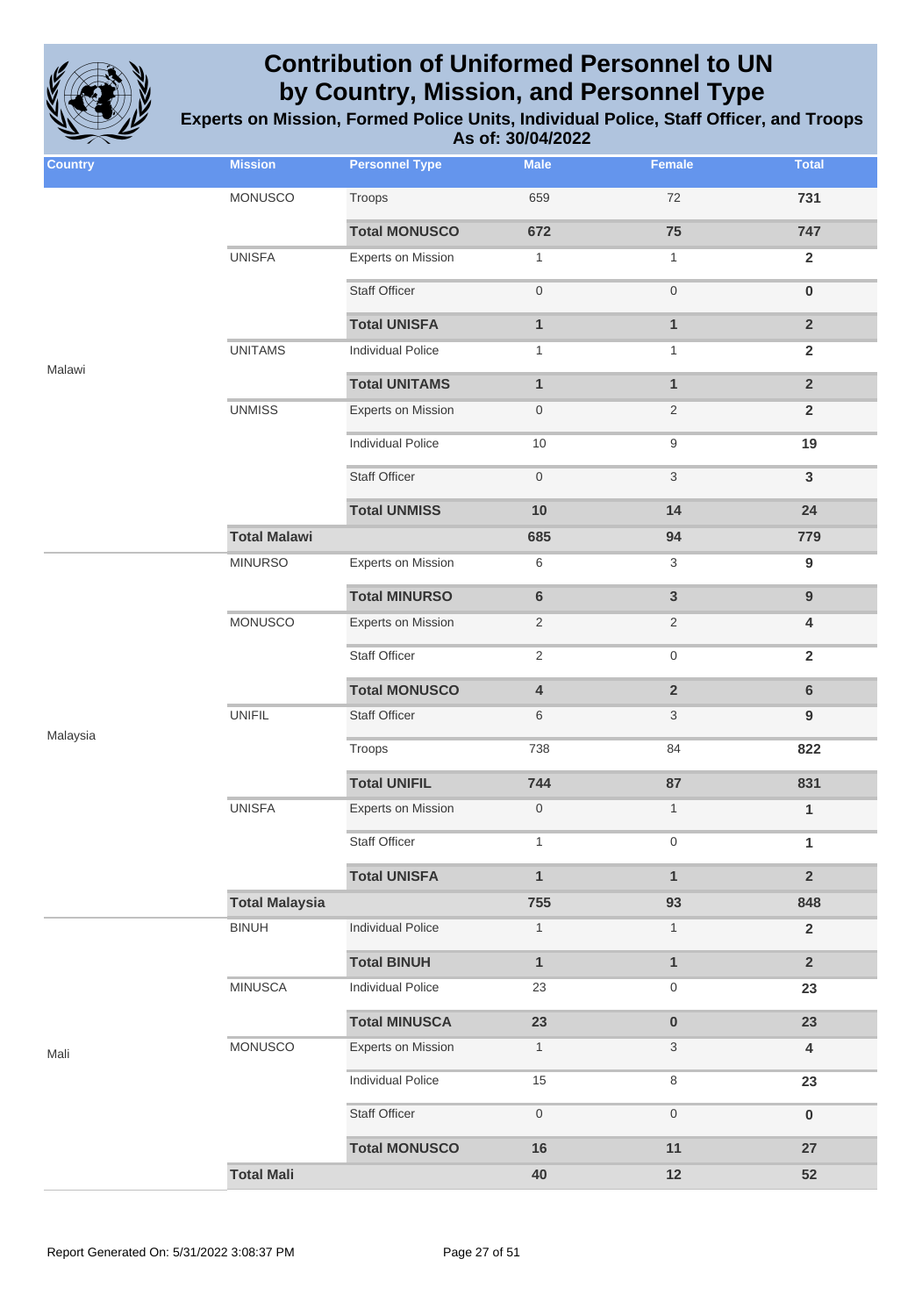

| <b>Country</b> | <b>Mission</b>          | <b>Personnel Type</b>     | <b>Male</b>             | <b>Female</b>           | <b>Total</b>            |
|----------------|-------------------------|---------------------------|-------------------------|-------------------------|-------------------------|
|                | <b>UNIFIL</b>           | Troops                    | 8                       | $\mathbf{1}$            | $\boldsymbol{9}$        |
| Malta          |                         | <b>Total UNIFIL</b>       | $\bf 8$                 | $\mathbf{1}$            | $9$                     |
|                | <b>Total Malta</b>      |                           | 8                       | $\mathbf{1}$            | 9                       |
|                | <b>MINUSCA</b>          | <b>Experts on Mission</b> | 6                       | $\mathbf{2}$            | 8                       |
|                |                         | Formed Police Units       | 318                     | $\mathbf{1}$            | 319                     |
|                |                         | <b>Staff Officer</b>      | 9                       | $\boldsymbol{0}$        | $\boldsymbol{9}$        |
|                |                         | Troops                    | 442                     | 8                       | 450                     |
| Mauritania     |                         | <b>Total MINUSCA</b>      | 775                     | 11                      | 786                     |
|                | <b>MINUSMA</b>          | <b>Staff Officer</b>      | $\sqrt{3}$              | $\mathbf{1}$            | $\overline{\mathbf{4}}$ |
|                |                         | <b>Total MINUSMA</b>      | $\mathbf{3}$            | $\mathbf{1}$            | $\overline{\mathbf{4}}$ |
|                | <b>UNSOS</b>            | <b>Experts on Mission</b> | $\mathbf{1}$            | 0                       | 1                       |
|                |                         | <b>Total UNSOS</b>        | $\mathbf{1}$            | $\bf{0}$                | $\mathbf{1}$            |
|                | <b>Total Mauritania</b> |                           | 779                     | 12                      | 791                     |
|                | <b>MINURSO</b>          | <b>Experts on Mission</b> | $\overline{2}$          | $\overline{2}$          | $\overline{\mathbf{4}}$ |
|                |                         | <b>Total MINURSO</b>      | $\mathbf 2$             | $\overline{\mathbf{2}}$ | $\overline{\mathbf{4}}$ |
|                | <b>MINUSCA</b>          | <b>Experts on Mission</b> | 0                       | $\mathbf{1}$            | 1                       |
|                |                         | <b>Staff Officer</b>      | $\mathbf{1}$            | $\boldsymbol{0}$        | $\mathbf{1}$            |
|                |                         | <b>Total MINUSCA</b>      | $\mathbf{1}$            | $\mathbf{1}$            | $\overline{2}$          |
| Mexico         | <b>MINUSMA</b>          | <b>Staff Officer</b>      | 4                       | 0                       | $\overline{\mathbf{4}}$ |
|                |                         | <b>Total MINUSMA</b>      | 4                       | $\bf{0}$                | $\overline{\mathbf{4}}$ |
|                | <b>UNMOGIP</b>          | <b>Experts on Mission</b> | 0                       | $\mathbf{1}$            | $\mathbf{1}$            |
|                |                         | <b>Total UNMOGIP</b>      | $\pmb{0}$               | $\mathbf{1}$            | $\mathbf{1}$            |
|                | <b>UNVMC</b>            | <b>Experts on Mission</b> | 3                       | 3                       | 6                       |
|                |                         | <b>Total UNVMC</b>        | $\mathbf{3}$            | 3                       | $\bf 6$                 |
|                | <b>Total Mexico</b>     |                           | 10                      | $\overline{\mathbf{7}}$ | 17                      |
|                | <b>MINURSO</b>          | <b>Experts on Mission</b> | 0                       | 3                       | 3                       |
|                |                         | <b>Total MINURSO</b>      | $\pmb{0}$               | 3                       | $\mathbf{3}$            |
|                | <b>MONUSCO</b>          | <b>Experts on Mission</b> | $\mathbf{2}$            | 0                       | $\mathbf{2}$            |
| Mongolia       |                         | <b>Staff Officer</b>      | $\boldsymbol{0}$        | $\boldsymbol{0}$        | $\pmb{0}$               |
|                |                         | <b>Total MONUSCO</b>      | $\overline{\mathbf{2}}$ | $\pmb{0}$               | $\overline{2}$          |
|                | <b>UNISFA</b>           | <b>Experts on Mission</b> | 3                       | 0                       | $\mathbf{3}$            |
|                |                         | <b>Individual Police</b>  | $\mathsf{O}\xspace$     | $\mathsf{O}\xspace$     | $\pmb{0}$               |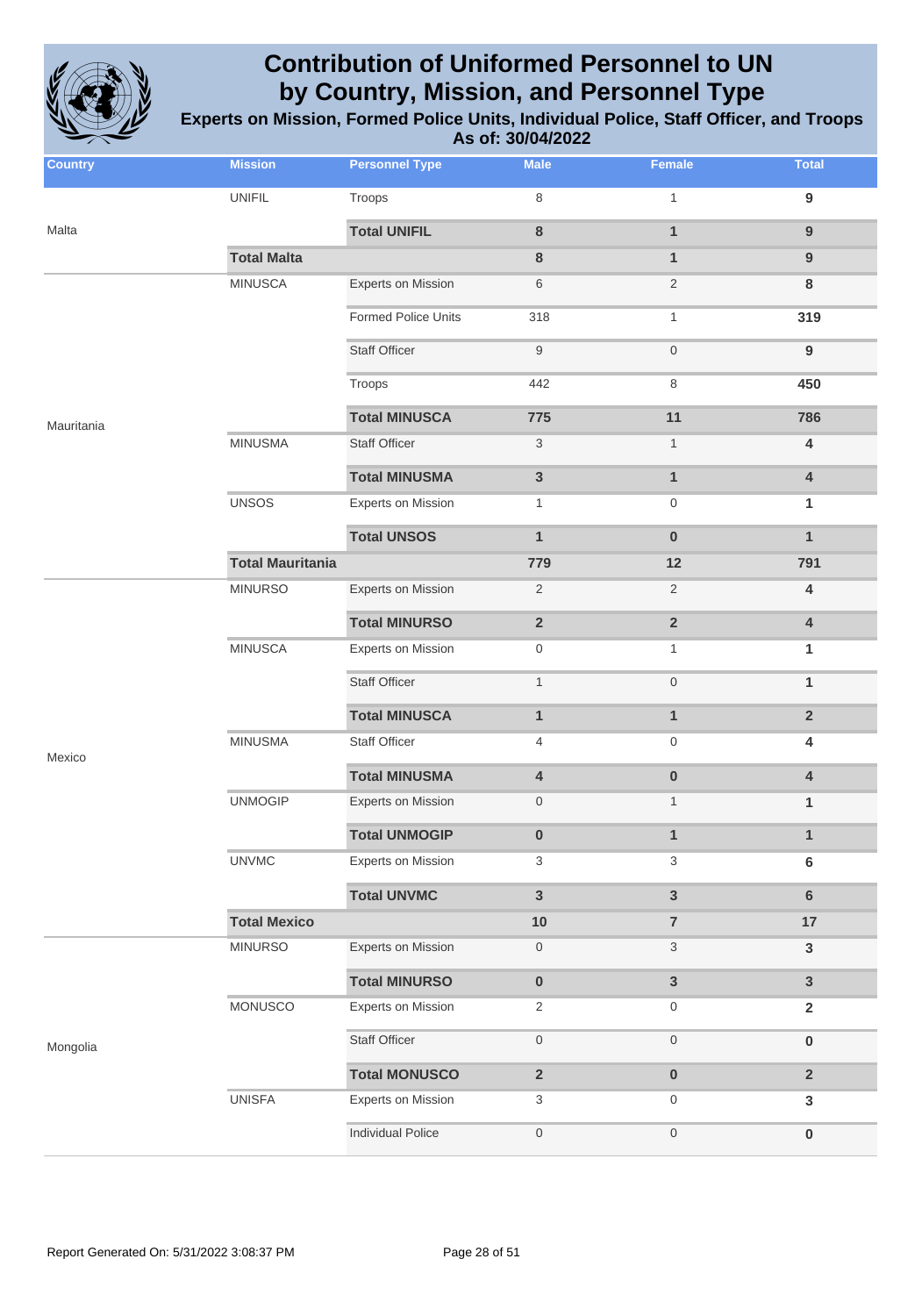

| <b>Country</b> | <b>Mission</b>                    | <b>Personnel Type</b>     | <b>Male</b>             | Female              | <b>Total</b>            |
|----------------|-----------------------------------|---------------------------|-------------------------|---------------------|-------------------------|
|                | <b>UNISFA</b>                     | <b>Staff Officer</b>      | $\mathbf 0$             | $\mathbf 0$         | $\pmb{0}$               |
|                |                                   | <b>Total UNISFA</b>       | $\mathbf{3}$            | $\pmb{0}$           | $\mathbf{3}$            |
|                | <b>UNMHA</b>                      | Experts on Mission        | $\mathbf{1}$            | $\mathbf 0$         | 1                       |
|                |                                   | <b>Total UNMHA</b>        | $\mathbf{1}$            | $\pmb{0}$           | $\mathbf{1}$            |
|                | <b>UNMISS</b>                     | <b>Experts on Mission</b> | $\,$ 5 $\,$             | $\mathbf{1}$        | $\bf 6$                 |
| Mongolia       |                                   | <b>Individual Police</b>  | $\,6$                   | $\mathbf{1}$        | $\overline{7}$          |
|                |                                   | <b>Staff Officer</b>      | 11                      | $\sqrt{2}$          | 13                      |
|                |                                   | Troops                    | 783                     | 66                  | 849                     |
|                |                                   | <b>Total UNMISS</b>       | 805                     | 70                  | 875                     |
|                | <b>Total Mongolia</b>             |                           | 811                     | 73                  | 884                     |
|                | <b>MINURSO</b>                    | <b>Experts on Mission</b> | $\boldsymbol{0}$        | $\boldsymbol{0}$    | $\pmb{0}$               |
|                |                                   | <b>Total MINURSO</b>      | $\pmb{0}$               | $\pmb{0}$           | $\pmb{0}$               |
| Montenegro     | <b>UNFICYP</b>                    | <b>Individual Police</b>  | $\overline{2}$          | 3                   | 5                       |
|                |                                   | <b>Total UNFICYP</b>      | $\overline{\mathbf{2}}$ | $\mathbf{3}$        | 5                       |
|                | <b>Total</b><br><b>Montenegro</b> |                           | $\overline{\mathbf{2}}$ | $\mathbf{3}$        | $5\phantom{.}$          |
|                | <b>MINUSCA</b>                    | <b>Experts on Mission</b> | $\overline{2}$          | $\mathbf{1}$        | $\mathbf{3}$            |
|                |                                   | <b>Staff Officer</b>      | 18                      | $\sqrt{5}$          | 23                      |
|                |                                   | Troops                    | 745                     | $\,$ 5 $\,$         | 750                     |
|                |                                   | <b>Total MINUSCA</b>      | 765                     | 11                  | 776                     |
|                | <b>MONUSCO</b>                    | <b>Experts on Mission</b> | $\mathbf{1}$            | 2                   | $\mathsf 3$             |
|                |                                   | <b>Individual Police</b>  | $\overline{c}$          | $\boldsymbol{0}$    | $\overline{2}$          |
| Morocco        |                                   | Staff Officer             | 5                       | $\overline{2}$      | $\overline{7}$          |
|                |                                   | Troops                    | 878                     | 38                  | 916                     |
|                |                                   | <b>Total MONUSCO</b>      | 886                     | 42                  | 928                     |
|                | <b>UNISFA</b>                     | <b>Experts on Mission</b> | $\mathbf{1}$            | $\mathsf{O}\xspace$ | $\mathbf{1}$            |
|                |                                   | <b>Total UNISFA</b>       | $\mathbf{1}$            | $\pmb{0}$           | $\mathbf{1}$            |
|                | <b>UNMISS</b>                     | <b>Experts on Mission</b> | $\boldsymbol{0}$        | $\overline{2}$      | $\overline{2}$          |
|                |                                   | <b>Total UNMISS</b>       | $\pmb{0}$               | $\overline{2}$      | $\overline{2}$          |
|                | <b>Total Morocco</b>              |                           | 1652                    | 55                  | 1707                    |
|                | <b>UNISFA</b>                     | <b>Experts on Mission</b> | $\sqrt{2}$              | $\overline{2}$      | $\overline{\mathbf{4}}$ |
| Namibia        |                                   | <b>Individual Police</b>  | $\boldsymbol{0}$        | $\sqrt{2}$          | $\overline{2}$          |
|                |                                   | <b>Staff Officer</b>      | $\mathbf{1}$            | $\mathbf{1}$        | $\overline{2}$          |
|                |                                   | <b>Total UNISFA</b>       | $\mathsf 3$             | $\sqrt{5}$          | $\bf 8$                 |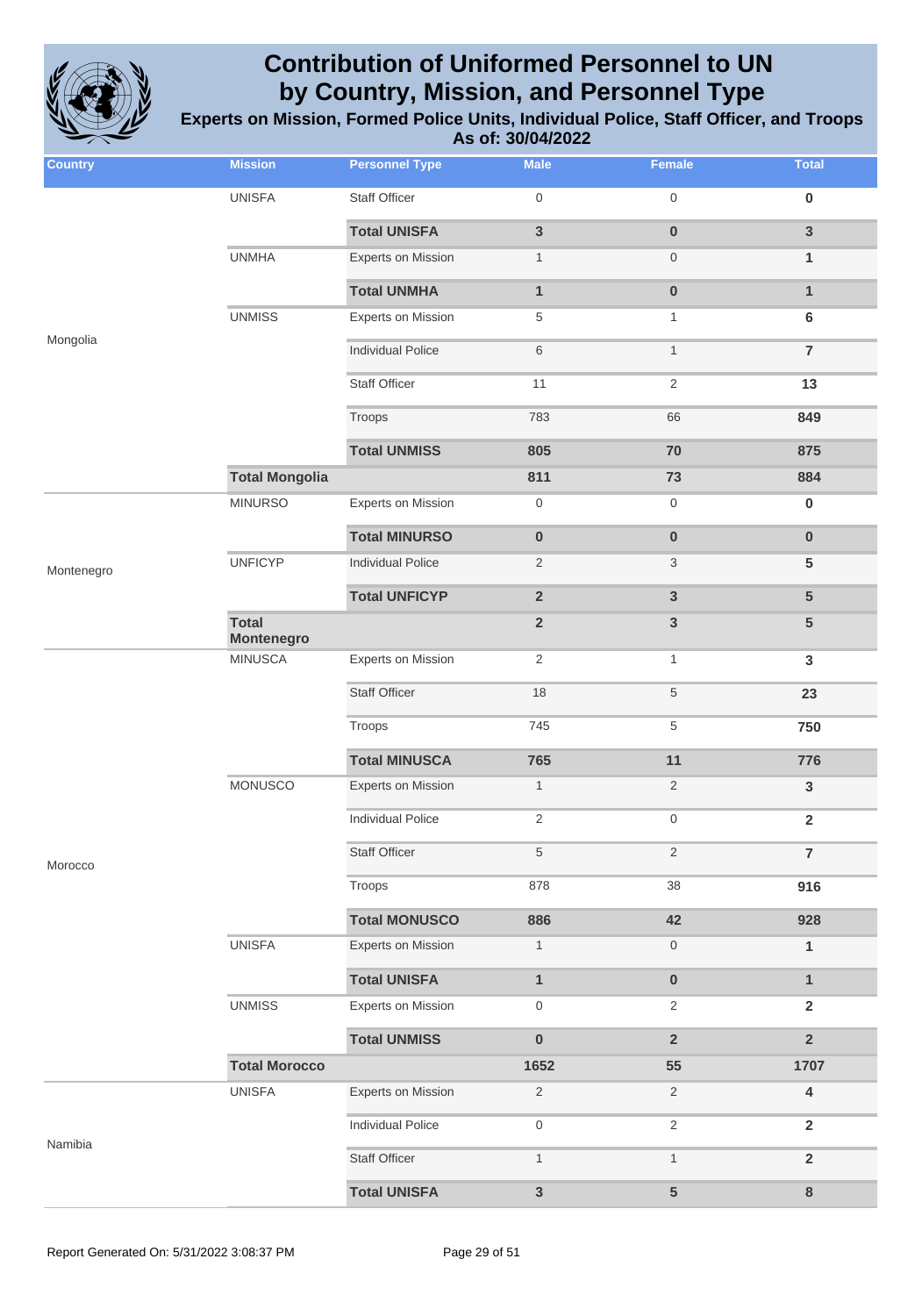

| <b>Country</b> | <b>Mission</b>       | <b>Personnel Type</b>     | <b>Male</b>               | Female                    | <b>Total</b>   |
|----------------|----------------------|---------------------------|---------------------------|---------------------------|----------------|
|                | <b>UNMISS</b>        | <b>Experts on Mission</b> | $\mathbf{1}$              | $\mathsf{O}\xspace$       | $\mathbf{1}$   |
| Namibia        |                      | <b>Staff Officer</b>      | $\mathbf 0$               | $\mathbf{1}$              | $\mathbf{1}$   |
|                |                      | <b>Total UNMISS</b>       | $\mathbf{1}$              | $\mathbf{1}$              | $\overline{2}$ |
|                | <b>Total Namibia</b> |                           | $\overline{\mathbf{4}}$   | 6                         | $10$           |
|                | <b>MINURSO</b>       | <b>Experts on Mission</b> | $\,$ 5 $\,$               | $\overline{2}$            | $\overline{7}$ |
|                |                      | <b>Total MINURSO</b>      | 5                         | $\overline{\mathbf{2}}$   | $\overline{7}$ |
|                | <b>MINUSCA</b>       | <b>Experts on Mission</b> | $\ensuremath{\mathsf{3}}$ | $\sqrt{2}$                | $\overline{5}$ |
|                |                      | Staff Officer             | 13                        | $\ensuremath{\mathsf{3}}$ | 16             |
|                |                      | Troops                    | 702                       | 57                        | 759            |
|                |                      | <b>Total MINUSCA</b>      | 718                       | 62                        | 780            |
|                | <b>MINUSMA</b>       | <b>Staff Officer</b>      | 17                        | $\overline{2}$            | 19             |
|                |                      | Troops                    | 150                       | $\,$ 6 $\,$               | 156            |
|                |                      | <b>Total MINUSMA</b>      | 167                       | 8                         | 175            |
|                | MONUSCO              | <b>Experts on Mission</b> | 8                         | $\overline{4}$            | 12             |
|                |                      | <b>Individual Police</b>  | $\,0\,$                   | $\,8\,$                   | $\bf8$         |
|                |                      | <b>Staff Officer</b>      | 15                        | $\mathbf{1}$              | 16             |
|                |                      | Troops                    | 1075                      | 49                        | 1124           |
|                |                      | <b>Total MONUSCO</b>      | 1098                      | 62                        | 1160           |
| Nepal          | <b>UNAMI</b>         | Troops                    | 74                        | 3                         | 77             |
|                |                      | <b>Total UNAMI</b>        | ${\bf 74}$                | $\mathbf{3}$              | 77             |
|                | <b>UNDOF</b>         | <b>Staff Officer</b>      | 11                        | $\overline{c}$            | 13             |
|                |                      | Troops                    | 364                       | 33                        | 397            |
|                |                      | <b>Total UNDOF</b>        | 375                       | 35                        | 410            |
|                | <b>UNIFIL</b>        | Staff Officer             | 12                        | $\overline{2}$            | 14             |
|                |                      | Troops                    | 820                       | 38                        | 858            |
|                |                      | <b>Total UNIFIL</b>       | 832                       | 40                        | 872            |
|                | <b>UNISFA</b>        | Experts on Mission        | $\boldsymbol{0}$          | $\overline{2}$            | $\overline{2}$ |
|                |                      | <b>Individual Police</b>  | $\mathbf{1}$              | $\mathbf{1}$              | $\overline{2}$ |
|                |                      | Staff Officer             | $\overline{7}$            | $\mathbf{1}$              | $\bf8$         |
|                |                      | Troops                    | 70                        | $\boldsymbol{7}$          | 77             |
|                |                      | <b>Total UNISFA</b>       | 78                        | 11                        | 89             |
|                | <b>UNMISS</b>        | Experts on Mission        | 9                         | $\ensuremath{\mathsf{3}}$ | 12             |
|                |                      | Formed Police Units       | 145                       | 35                        | 180            |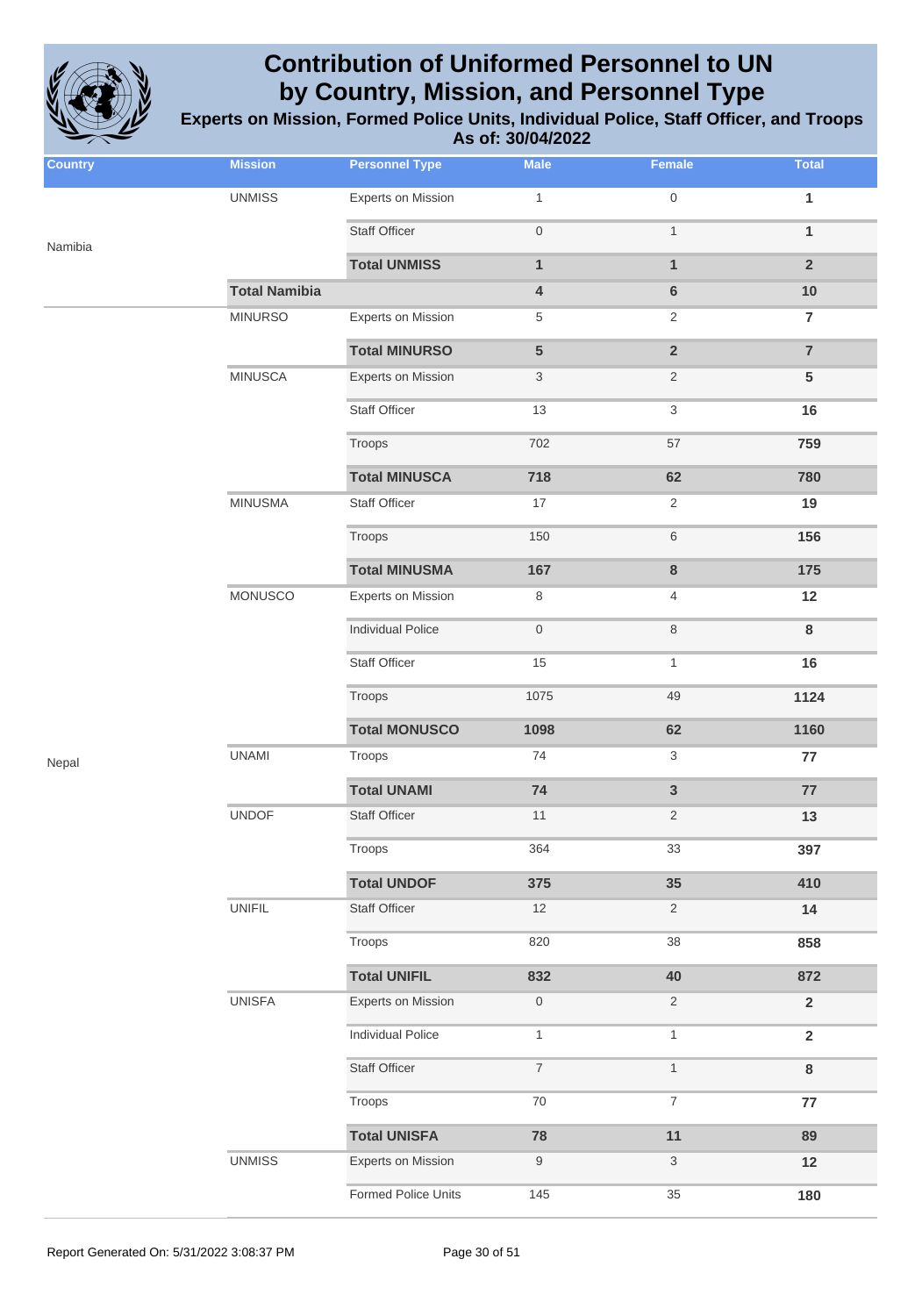

| <b>Country</b> | <b>Mission</b>                     | <b>Personnel Type</b>     | <b>Male</b>      | Female                    | <b>Total</b>   |
|----------------|------------------------------------|---------------------------|------------------|---------------------------|----------------|
|                | <b>UNMISS</b>                      | <b>Individual Police</b>  | $\sqrt{2}$       | 39                        | 41             |
|                |                                    | <b>Staff Officer</b>      | 36               | $\,$ 5 $\,$               | 41             |
|                |                                    | Troops                    | 1631             | 68                        | 1699           |
|                |                                    | <b>Total UNMISS</b>       | 1823             | 150                       | 1973           |
|                | <b>UNSMIL</b>                      | <b>Experts on Mission</b> | $\mathbf{1}$     | $\mathsf{O}\xspace$       | $\mathbf{1}$   |
| Nepal          |                                    | Troops                    | 215              | 19                        | 234            |
|                |                                    | <b>Total UNSMIL</b>       | 216              | 19                        | 235            |
|                | <b>UNSOM</b>                       | <b>Individual Police</b>  | $\mathbf{1}$     | $\boldsymbol{0}$          | $\mathbf{1}$   |
|                |                                    | <b>Total UNSOM</b>        | $\mathbf{1}$     | $\pmb{0}$                 | $\mathbf{1}$   |
|                | <b>UNTSO</b>                       | <b>Experts on Mission</b> | $\sqrt{2}$       | $\mathbf{1}$              | $\mathbf{3}$   |
|                |                                    | <b>Total UNTSO</b>        | $\overline{2}$   | $\mathbf{1}$              | $\mathbf{3}$   |
|                | <b>Total Nepal</b>                 |                           | 5389             | 393                       | 5782           |
|                | <b>MINUSMA</b>                     | <b>Individual Police</b>  | $\,$ 5 $\,$      | $\mathbf{1}$              | $\bf 6$        |
|                |                                    | <b>Staff Officer</b>      | $\,$ 5 $\,$      | $\ensuremath{\mathsf{3}}$ | 8              |
|                |                                    | Troops                    | 68               | $\sqrt{2}$                | $70\,$         |
|                |                                    | <b>Total MINUSMA</b>      | 78               | $\bf 6$                   | 84             |
|                | <b>UNDOF</b>                       | <b>Staff Officer</b>      | $\boldsymbol{0}$ | $\boldsymbol{0}$          | $\pmb{0}$      |
| Netherlands    |                                    | <b>Total UNDOF</b>        | $\pmb{0}$        | $\pmb{0}$                 | $\pmb{0}$      |
|                | <b>UNIFIL</b>                      | <b>Staff Officer</b>      | 0                | $\mathbf{1}$              | 1              |
|                |                                    | <b>Total UNIFIL</b>       | $\pmb{0}$        | $\mathbf{1}$              | $\mathbf{1}$   |
|                | <b>UNTSO</b>                       | <b>Experts on Mission</b> | 15               | $\mathbf{1}$              | 16             |
|                |                                    | <b>Total UNTSO</b>        | 15               | $\mathbf{1}$              | 16             |
|                | <b>Total</b><br><b>Netherlands</b> |                           | 93               | 8                         | 101            |
|                | <b>UNMISS</b>                      | <b>Experts on Mission</b> | $\sqrt{2}$       | $\mathsf{O}\xspace$       | $\overline{2}$ |
|                |                                    | <b>Staff Officer</b>      | $\mathbf{1}$     | $\mathsf{O}\xspace$       | $\mathbf{1}$   |
|                |                                    | <b>Total UNMISS</b>       | $\mathbf{3}$     | $\pmb{0}$                 | $\overline{3}$ |
| New Zealand    | <b>UNTSO</b>                       | <b>Experts on Mission</b> | $\boldsymbol{7}$ | 1                         | 8              |
|                |                                    | <b>Total UNTSO</b>        | $\overline{7}$   | $\mathbf{1}$              | $\bf 8$        |
|                | <b>Total New</b><br><b>Zealand</b> |                           | 10               | $\mathbf{1}$              | 11             |
|                | <b>BINUH</b>                       | <b>Individual Police</b>  | $\mathbf{1}$     | $\mathsf{O}\xspace$       | $\mathbf{1}$   |
|                |                                    | <b>Total BINUH</b>        | $\mathbf{1}$     | $\pmb{0}$                 | $\mathbf{1}$   |
| Niger          | <b>MINUSCA</b>                     | <b>Experts on Mission</b> | $\mathbf{1}$     | $\boldsymbol{0}$          | 1              |
|                |                                    | <b>Individual Police</b>  | 29               | $\,$ 6 $\,$               | 35             |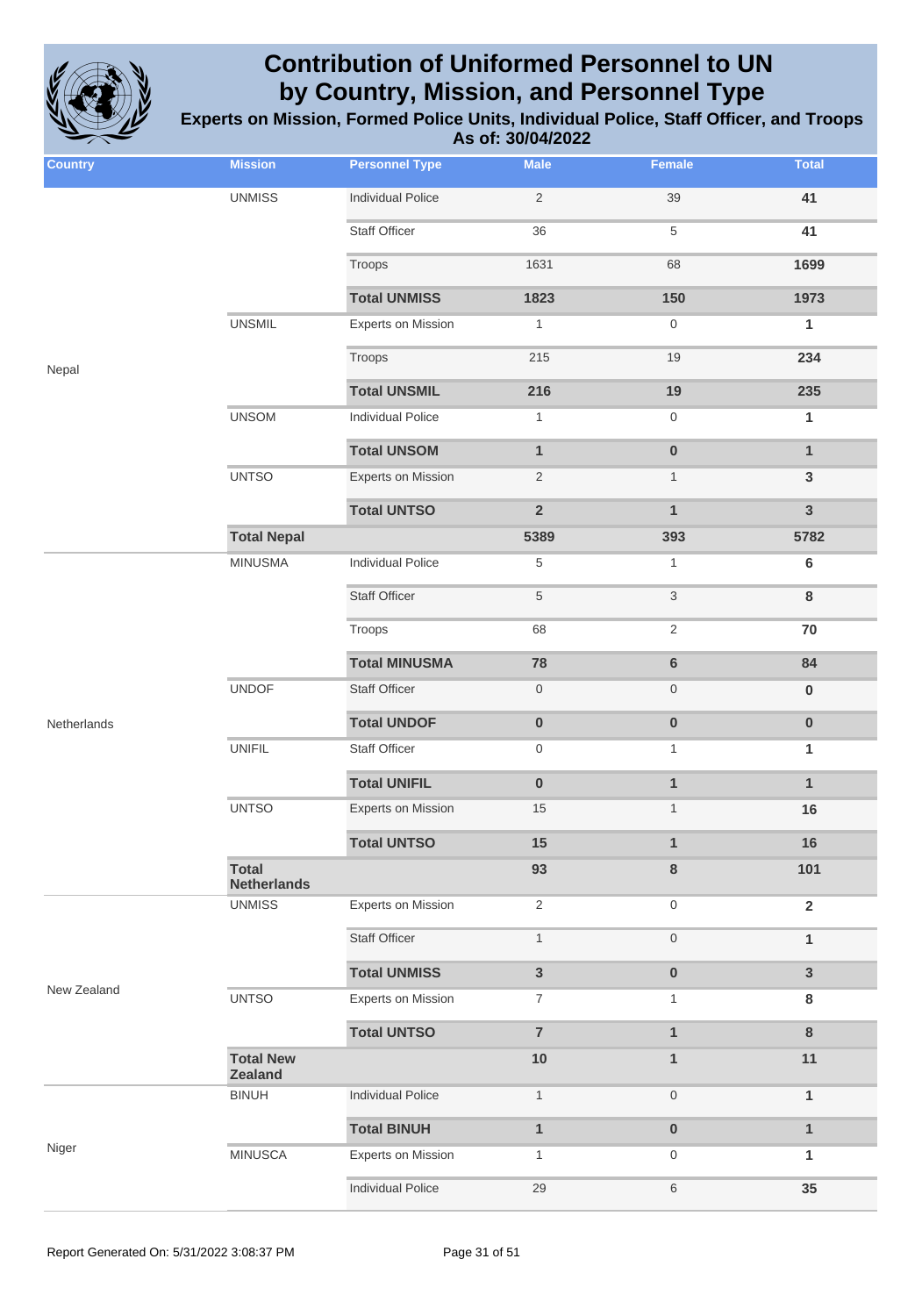

| <b>Country</b> | <b>Mission</b>     | <b>Personnel Type</b>      | <b>Male</b>               | Female                    | <b>Total</b>            |
|----------------|--------------------|----------------------------|---------------------------|---------------------------|-------------------------|
|                | <b>MINUSCA</b>     | Staff Officer              | $\overline{4}$            | $\mathbf{1}$              | $5\phantom{.0}$         |
|                |                    | <b>Total MINUSCA</b>       | 34                        | $\overline{7}$            | 41                      |
|                | <b>MINUSMA</b>     | <b>Individual Police</b>   | 23                        | 6                         | 29                      |
|                |                    | <b>Staff Officer</b>       | 13                        | $\boldsymbol{0}$          | 13                      |
|                |                    | Troops                     | 856                       | $\,6$                     | 862                     |
| Niger          |                    | <b>Total MINUSMA</b>       | 892                       | 12                        | 904                     |
|                | MONUSCO            | <b>Experts on Mission</b>  | $\mathbf{1}$              | $\boldsymbol{0}$          | $\mathbf{1}$            |
|                |                    | <b>Individual Police</b>   | 17                        | $\ensuremath{\mathsf{3}}$ | 20                      |
|                |                    | <b>Staff Officer</b>       | 3                         | $\mathbf{1}$              | $\overline{\mathbf{4}}$ |
|                |                    | <b>Total MONUSCO</b>       | 21                        | $\overline{\mathbf{4}}$   | 25                      |
|                | <b>Total Niger</b> |                            | 948                       | 23                        | 971                     |
|                | <b>MINURSO</b>     | <b>Experts on Mission</b>  | $\,$ 5 $\,$               | 3                         | 8                       |
|                |                    | <b>Total MINURSO</b>       | 5                         | $\mathbf{3}$              | $\bf 8$                 |
|                | <b>MINUSCA</b>     | <b>Individual Police</b>   | $\mathbf{1}$              | 1                         | $\mathbf 2$             |
|                |                    | <b>Staff Officer</b>       | $\overline{4}$            | $\sqrt{2}$                | $\bf 6$                 |
|                |                    | <b>Total MINUSCA</b>       | $\overline{5}$            | $\mathbf{3}$              | $\bf 8$                 |
|                | <b>MINUSMA</b>     | <b>Formed Police Units</b> | 103                       | 36                        | 139                     |
|                |                    | <b>Individual Police</b>   | $\mathbf{1}$              | $\ensuremath{\mathsf{3}}$ | 4                       |
|                |                    | <b>Staff Officer</b>       | 10                        | 3                         | 13                      |
|                |                    | Troops                     | 51                        | 14                        | 65                      |
|                |                    | <b>Total MINUSMA</b>       | 165                       | 56                        | 221                     |
| Nigeria        | MONUSCO            | <b>Experts on Mission</b>  | 3                         | $\mathbf{1}$              | 4                       |
|                |                    | <b>Individual Police</b>   | $\mathbf{1}$              | $\mathsf{O}\xspace$       | $\mathbf{1}$            |
|                |                    | Staff Officer              | $\ensuremath{\mathsf{3}}$ | $\mathbf{1}$              | $\overline{\mathbf{4}}$ |
|                |                    | <b>Total MONUSCO</b>       | $\overline{\mathbf{7}}$   | $\overline{\mathbf{2}}$   | $\boldsymbol{9}$        |
|                | <b>UNIFIL</b>      | Staff Officer              | $\overline{c}$            | $\boldsymbol{0}$          | $\mathbf 2$             |
|                |                    | <b>Total UNIFIL</b>        | $\overline{\mathbf{2}}$   | $\pmb{0}$                 | $\mathbf 2$             |
|                | <b>UNISFA</b>      | <b>Experts on Mission</b>  | $\boldsymbol{0}$          | $\overline{2}$            | $\mathbf 2$             |
|                |                    | <b>Individual Police</b>   | $\ensuremath{\mathsf{3}}$ | $\mathbf{1}$              | $\pmb{4}$               |
|                |                    | Staff Officer              | $\,6$                     | $\mathsf{O}\xspace$       | $\bf 6$                 |
|                |                    | <b>Total UNISFA</b>        | $\boldsymbol{9}$          | $\mathbf{3}$              | 12                      |
|                | <b>UNMISS</b>      | Experts on Mission         | $\,6$                     | $\ensuremath{\mathsf{3}}$ | $\boldsymbol{9}$        |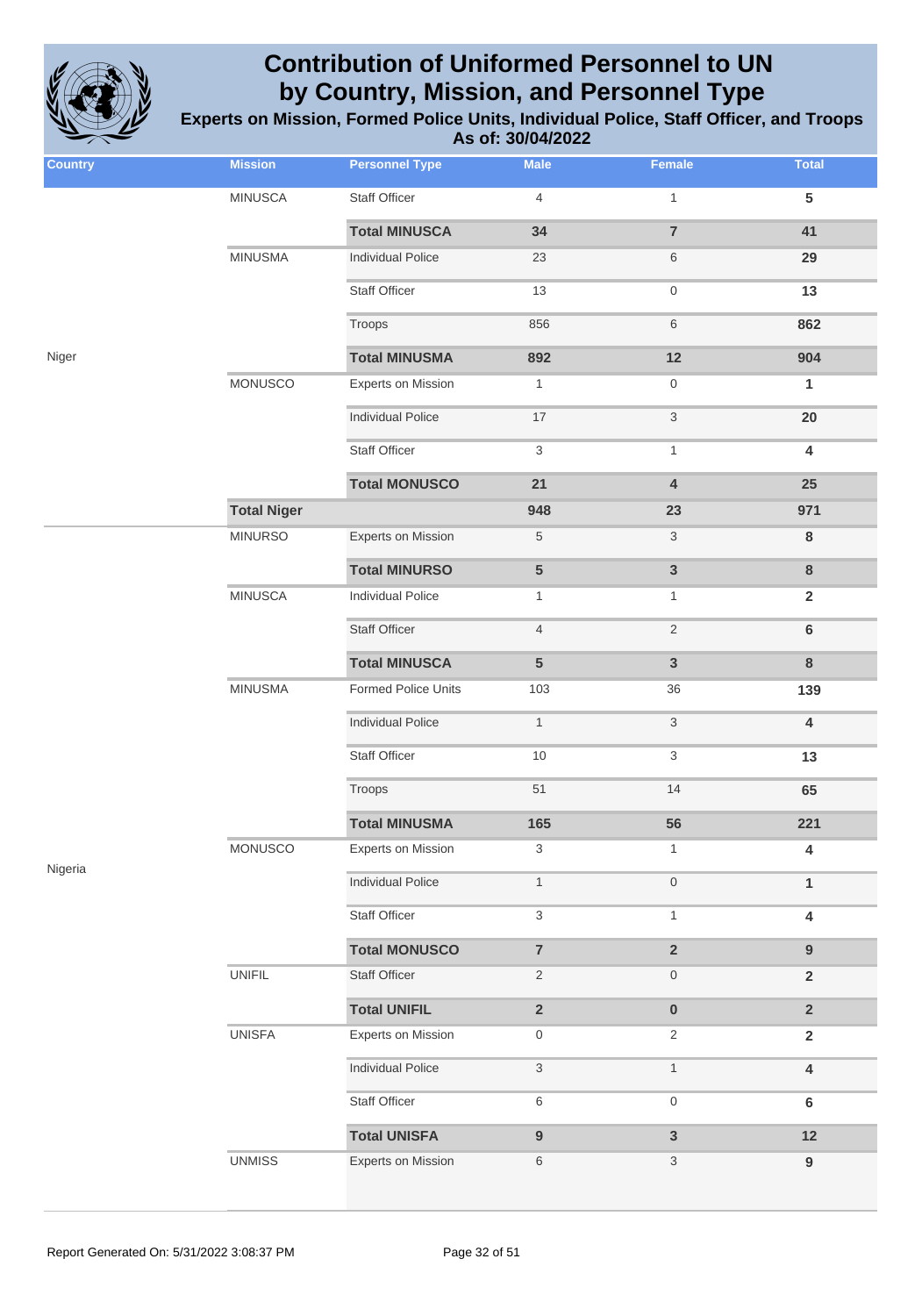

| <b>Country</b>  | <b>Mission</b>                         | <b>Personnel Type</b>     | <b>Male</b>               | <b>Female</b>           | <b>Total</b>     |
|-----------------|----------------------------------------|---------------------------|---------------------------|-------------------------|------------------|
|                 | <b>UNMISS</b>                          | <b>Individual Police</b>  | 20                        | 6                       | 26               |
| Nigeria         |                                        | <b>Staff Officer</b>      | $\overline{4}$            | $\mathbf{1}$            | $5\phantom{1}$   |
|                 |                                        | <b>Total UNMISS</b>       | 30                        | 10                      | 40               |
|                 | <b>Total Nigeria</b>                   |                           | 223                       | $77$                    | 300              |
|                 | <b>UNIFIL</b>                          | Staff Officer             | $\mathbf{1}$              | $\mathbf 0$             | 1                |
|                 |                                        | Troops                    | $\sqrt{2}$                | $\,0\,$                 | $\overline{2}$   |
| North Macedonia |                                        | <b>Total UNIFIL</b>       | $\mathbf{3}$              | $\pmb{0}$               | $\mathsf 3$      |
|                 | <b>Total North</b><br><b>Macedonia</b> |                           | $\mathbf{3}$              | $\pmb{0}$               | $\mathbf{3}$     |
|                 | <b>MINUSMA</b>                         | <b>Individual Police</b>  | $\mathbf{1}$              | $\boldsymbol{0}$        | 1                |
|                 |                                        | <b>Staff Officer</b>      | $\ensuremath{\mathsf{3}}$ | $\mathbf{1}$            | 4                |
|                 |                                        | Troops                    | $\boldsymbol{9}$          | $\boldsymbol{0}$        | $\boldsymbol{9}$ |
|                 |                                        | <b>Total MINUSMA</b>      | 13                        | $\mathbf{1}$            | 14               |
|                 | <b>UNFICYP</b>                         | Staff Officer             | $\mathbf{1}$              | $\mathbf{1}$            | $\overline{2}$   |
|                 |                                        | <b>Total UNFICYP</b>      | $\mathbf{1}$              | $\mathbf{1}$            | $\overline{2}$   |
|                 | <b>UNITAMS</b>                         | <b>Individual Police</b>  | $\mathbf{1}$              | $\mathbf{1}$            | $\overline{2}$   |
| Norway          |                                        | <b>Total UNITAMS</b>      | $\mathbf{1}$              | $\mathbf{1}$            | $\overline{2}$   |
|                 | <b>UNMISS</b>                          | <b>Individual Police</b>  | $\sqrt{5}$                | 5                       | 10               |
|                 |                                        | <b>Staff Officer</b>      | 14                        | $\boldsymbol{0}$        | 14               |
|                 |                                        | <b>Total UNMISS</b>       | 19                        | $\overline{\mathbf{5}}$ | 24               |
|                 | <b>UNTSO</b>                           | <b>Experts on Mission</b> | 12                        | $\mathbf{1}$            | 13               |
|                 |                                        | <b>Total UNTSO</b>        | 12                        | $\mathbf{1}$            | 13               |
|                 | <b>UNVMC</b>                           | Individual Police         | $\overline{2}$            |                         | 3                |
|                 |                                        | <b>Total UNVMC</b>        | $\overline{2}$            | $\mathbf{1}$            | $\overline{3}$   |
|                 | <b>Total Norway</b>                    |                           | 48                        | $10$                    | 58               |
|                 | <b>MINURSO</b>                         | <b>Experts on Mission</b> | 10                        | $\overline{2}$          | 12               |
|                 |                                        | <b>Total MINURSO</b>      | 10                        | $\mathbf 2$             | 12               |
|                 | <b>MINUSCA</b>                         | Experts on Mission        | 9                         | $\mathbf 0$             | 9                |
|                 |                                        | <b>Staff Officer</b>      | 24                        | $\,$ 5 $\,$             | 29               |
| Pakistan        |                                        | Troops                    | 1259                      | 16                      | 1275             |
|                 |                                        | <b>Total MINUSCA</b>      | 1292                      | 21                      | 1313             |
|                 | <b>MINUSMA</b>                         | Staff Officer             | 19                        | $\overline{4}$          | 23               |
|                 |                                        | Troops                    | 182                       | 13                      | 195              |
|                 |                                        | <b>Total MINUSMA</b>      | 201                       | 17                      | 218              |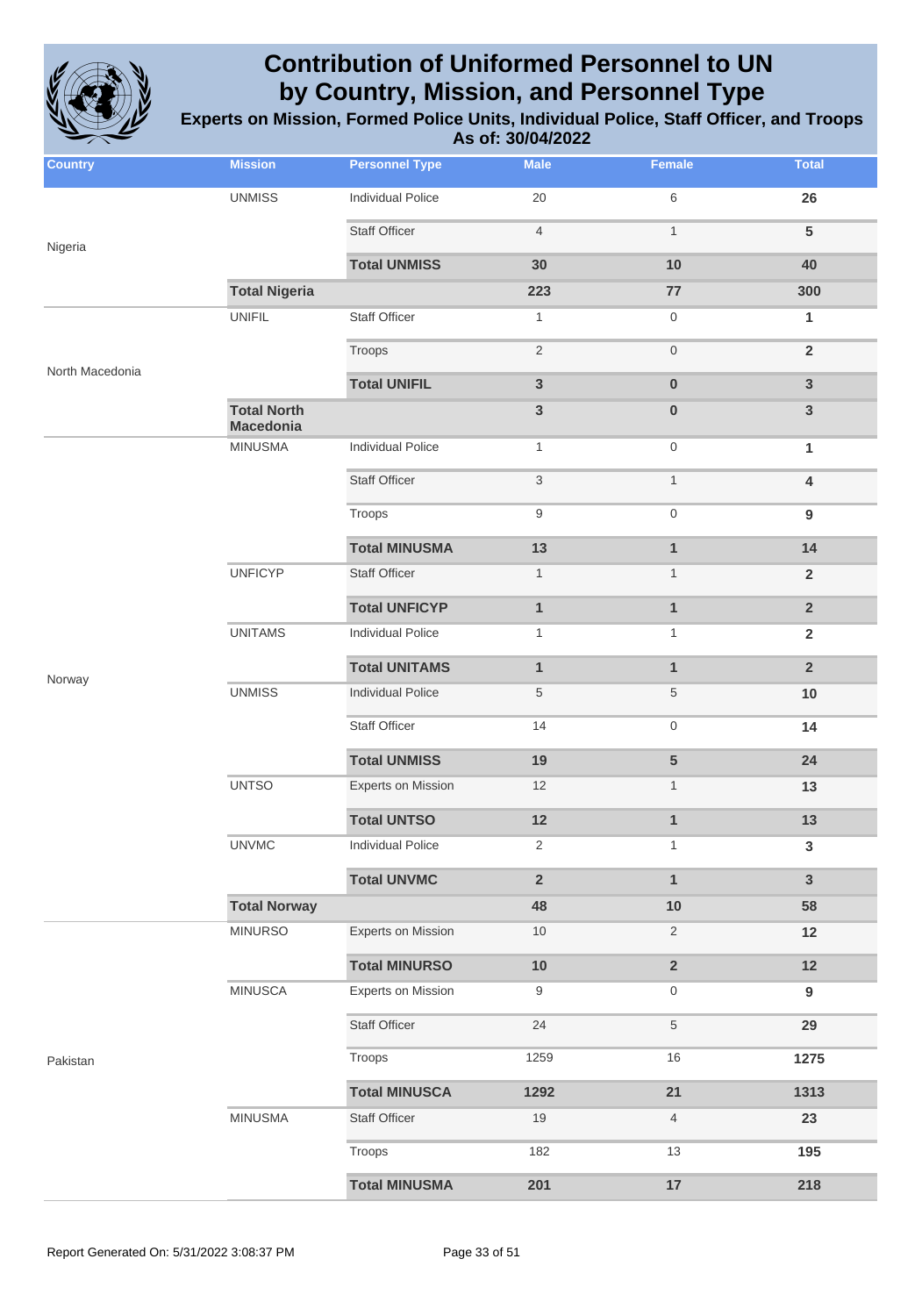

| <b>Country</b>   | <b>Mission</b>                   | <b>Personnel Type</b>     | <b>Male</b>               | Female           | <b>Total</b>            |
|------------------|----------------------------------|---------------------------|---------------------------|------------------|-------------------------|
|                  | MONUSCO                          | Experts on Mission        | 14                        | $\mathbf 0$      | 14                      |
|                  |                                  | <b>Staff Officer</b>      | 24                        | 9                | 33                      |
|                  |                                  | Troops                    | 1890                      | 32               | 1922                    |
|                  |                                  | <b>Total MONUSCO</b>      | 1928                      | 41               | 1969                    |
|                  | <b>UNFICYP</b>                   | <b>Staff Officer</b>      | $\mathbf{1}$              | 2                | $\mathbf{3}$            |
|                  |                                  | <b>Total UNFICYP</b>      | $\mathbf{1}$              | $\overline{2}$   | $\mathbf{3}$            |
|                  | <b>UNISFA</b>                    | Experts on Mission        | $\mathbf{3}$              | $\mathbf 0$      | $\mathsf 3$             |
|                  |                                  | <b>Staff Officer</b>      | $\sqrt{3}$                | $\mathbf 0$      | $\mathbf{3}$            |
| Pakistan         |                                  | Troops                    | 314                       | $\mathbf 0$      | 314                     |
|                  |                                  | <b>Total UNISFA</b>       | 320                       | $\pmb{0}$        | 320                     |
|                  | <b>UNMISS</b>                    | <b>Experts on Mission</b> | $\overline{2}$            | $\mathbf 0$      | $\overline{2}$          |
|                  |                                  | <b>Staff Officer</b>      | 8                         | 3                | 11                      |
|                  |                                  | Troops                    | 274                       | $\boldsymbol{0}$ | 274                     |
|                  |                                  | <b>Total UNMISS</b>       | 284                       | $\mathbf{3}$     | 287                     |
|                  | <b>UNSOS</b>                     | <b>Experts on Mission</b> | $\mathbf{1}$              | $\mathbf 0$      | $\mathbf{1}$            |
|                  |                                  | <b>Total UNSOS</b>        | $\mathbf{1}$              | $\bf{0}$         | $\mathbf{1}$            |
|                  | <b>Total Pakistan</b>            |                           | 4037                      | 86               | 4123                    |
|                  | <b>UNMISS</b>                    | <b>Experts on Mission</b> | $\mathsf{O}\xspace$       | $\boldsymbol{0}$ | $\pmb{0}$               |
| Papua New Guinea |                                  | <b>Total UNMISS</b>       | $\pmb{0}$                 | $\pmb{0}$        | $\bf{0}$                |
|                  | <b>Total Papua New</b><br>Guinea |                           | $\pmb{0}$                 | $\pmb{0}$        | $\bf{0}$                |
|                  | <b>MINUSCA</b>                   | Experts on Mission        | $\overline{2}$            | $\mathbf 0$      | $\overline{2}$          |
|                  |                                  | Staff Officer             | $\sqrt{2}$                | $\mathbf 0$      | $\overline{\mathbf{2}}$ |
|                  |                                  | <b>Total MINUSCA</b>      | $\pmb{4}$                 | $\pmb{0}$        | 4                       |
|                  | MONUSCO                          | Experts on Mission        | $\overline{4}$            | $\mathbf{1}$     | 5                       |
|                  |                                  | <b>Staff Officer</b>      | $\mathbf 0$               | 2                | $\overline{2}$          |
|                  |                                  | <b>Total MONUSCO</b>      | $\pmb{4}$                 | $\overline{3}$   | $\overline{7}$          |
| Paraguay         | <b>UNFICYP</b>                   | Staff Officer             | $\mathbf 0$               | $\mathbf 0$      | $\pmb{0}$               |
|                  |                                  | Troops                    | 11                        | $\mathbf{1}$     | 12                      |
|                  |                                  | <b>Total UNFICYP</b>      | 11                        | $\mathbf{1}$     | 12                      |
|                  | <b>UNMISS</b>                    | Experts on Mission        | $\mathbf{3}$              | $\mathbf 0$      | $\mathbf{3}$            |
|                  |                                  | <b>Total UNMISS</b>       | $\mathbf{3}$              | $\pmb{0}$        | $\mathbf{3}$            |
|                  | <b>UNVMC</b>                     | Experts on Mission        | $\ensuremath{\mathsf{3}}$ | $\mathbf{1}$     | 4                       |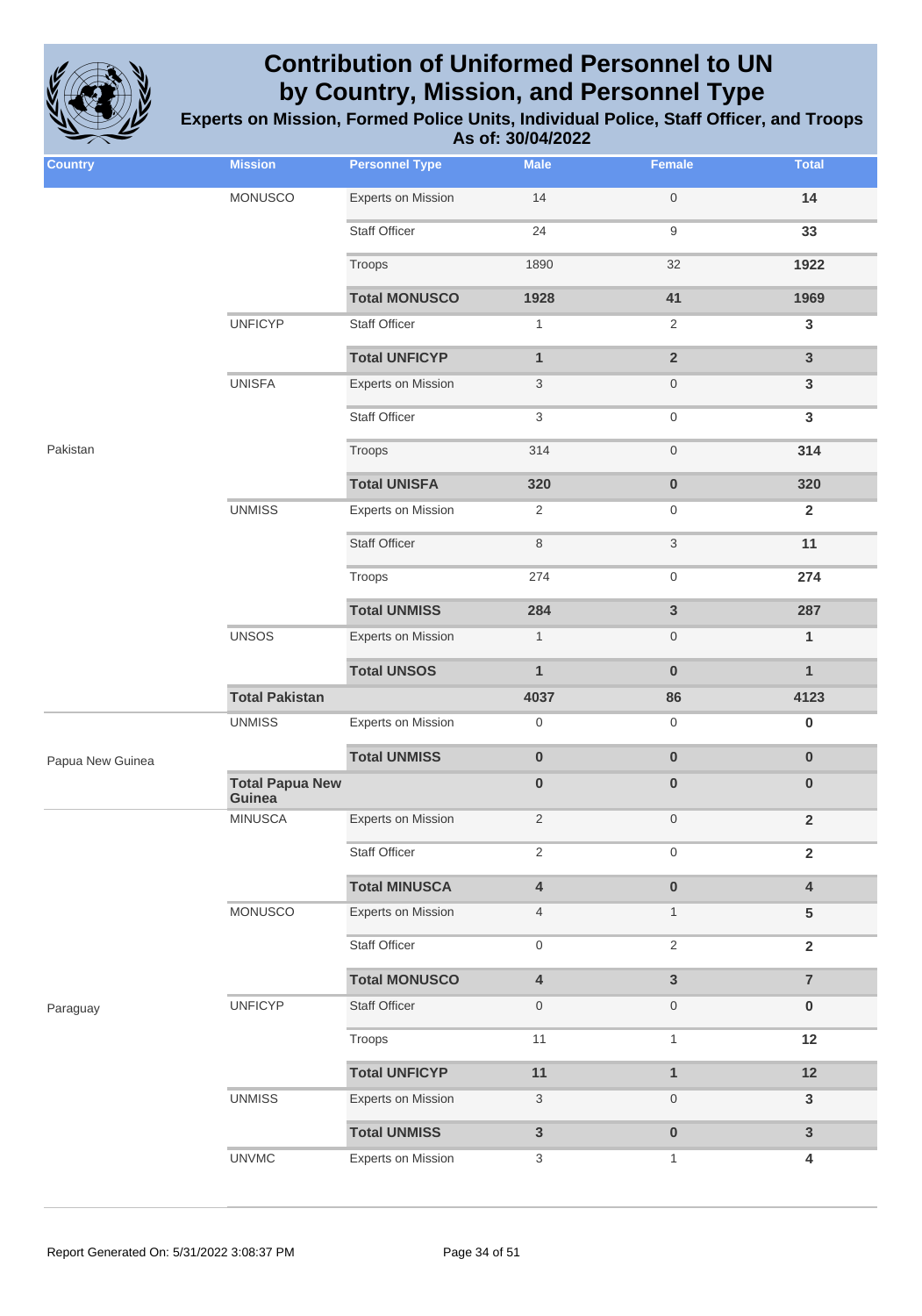

| <b>Country</b> | <b>Mission</b>           | <b>Personnel Type</b>     | <b>Male</b>               | Female                  | <b>Total</b>    |
|----------------|--------------------------|---------------------------|---------------------------|-------------------------|-----------------|
|                | <b>UNVMC</b>             | <b>Individual Police</b>  | $\sqrt{2}$                | $\mathbf{1}$            | $\mathbf{3}$    |
| Paraguay       |                          | <b>Total UNVMC</b>        | $5\phantom{1}$            | $\overline{2}$          | $\overline{7}$  |
|                | <b>Total Paraguay</b>    |                           | 27                        | 6                       | 33              |
|                | <b>MINUSCA</b>           | <b>Experts on Mission</b> | 3                         | $\overline{2}$          | $5\phantom{.0}$ |
|                |                          | <b>Staff Officer</b>      | $\sqrt{2}$                | $\overline{4}$          | $\bf 6$         |
|                |                          | Troops                    | 184                       | 20                      | 204             |
|                |                          | <b>Total MINUSCA</b>      | 189                       | 26                      | 215             |
|                | <b>MONUSCO</b>           | <b>Experts on Mission</b> | $\overline{4}$            | $\mathbf{1}$            | $\sqrt{5}$      |
|                |                          | <b>Staff Officer</b>      | 0                         | $\mathbf{1}$            | 1               |
|                |                          | <b>Total MONUSCO</b>      | $\overline{\mathbf{4}}$   | $\overline{\mathbf{2}}$ | $\bf 6$         |
| Peru           | <b>UNIFIL</b>            | <b>Staff Officer</b>      | $\boldsymbol{0}$          | $\mathbf{1}$            | $\mathbf{1}$    |
|                |                          | <b>Total UNIFIL</b>       | $\pmb{0}$                 | $\mathbf{1}$            | $\mathbf{1}$    |
|                | <b>UNISFA</b>            | <b>Experts on Mission</b> | $\mathbf{1}$              | $\overline{2}$          | $\mathbf{3}$    |
|                |                          | <b>Staff Officer</b>      | $\mathbf{1}$              | $\mathsf{O}\xspace$     | $\mathbf{1}$    |
|                |                          | <b>Total UNISFA</b>       | $\overline{\mathbf{2}}$   | $\mathbf 2$             | $\pmb{4}$       |
|                | <b>UNMISS</b>            | <b>Experts on Mission</b> | $\mathbf{1}$              | 1                       | $\overline{2}$  |
|                |                          | <b>Staff Officer</b>      | $\ensuremath{\mathsf{3}}$ | $\mathsf{O}\xspace$     | $\mathsf 3$     |
|                |                          | <b>Total UNMISS</b>       | 4                         | $\mathbf{1}$            | $5\phantom{1}$  |
|                | <b>Total Peru</b>        |                           | 199                       | 32                      | 231             |
|                | <b>MINUSCA</b>           | <b>Experts on Mission</b> | $\boldsymbol{0}$          | $\overline{2}$          | $\overline{2}$  |
|                |                          | <b>Staff Officer</b>      | $\mathbf{1}$              | $\mathsf{O}\xspace$     | $\mathbf{1}$    |
|                |                          | <b>Total MINUSCA</b>      | $\mathbf{1}$              | $\overline{\mathbf{2}}$ | 3               |
| Philippines    | <b>UNMISS</b>            | <b>Experts on Mission</b> | 0                         | 2                       | $\overline{2}$  |
|                |                          | <b>Total UNMISS</b>       | $\pmb{0}$                 | $\mathbf 2$             | $\overline{2}$  |
|                | <b>UNMOGIP</b>           | <b>Experts on Mission</b> | $\overline{4}$            | $\mathbf{1}$            | $\sqrt{5}$      |
|                |                          | <b>Total UNMOGIP</b>      | $\overline{\mathbf{4}}$   | $\mathbf{1}$            | $5\phantom{.0}$ |
|                | <b>Total Philippines</b> |                           | $\sqrt{5}$                | $\sqrt{5}$              | 10              |
|                | <b>MINURSO</b>           | <b>Experts on Mission</b> | $\mathbf{1}$              | $\boldsymbol{0}$        | $\mathbf{1}$    |
|                |                          | <b>Total MINURSO</b>      | $\mathbf{1}$              | $\pmb{0}$               | $\mathbf{1}$    |
| Poland         | MONUSCO                  | <b>Experts on Mission</b> | $\overline{c}$            | $\boldsymbol{0}$        | $\mathbf 2$     |
|                |                          | <b>Staff Officer</b>      | 0                         | $\boldsymbol{0}$        | $\pmb{0}$       |
|                |                          | <b>Total MONUSCO</b>      | $\overline{\mathbf{2}}$   | $\pmb{0}$               | $\mathbf 2$     |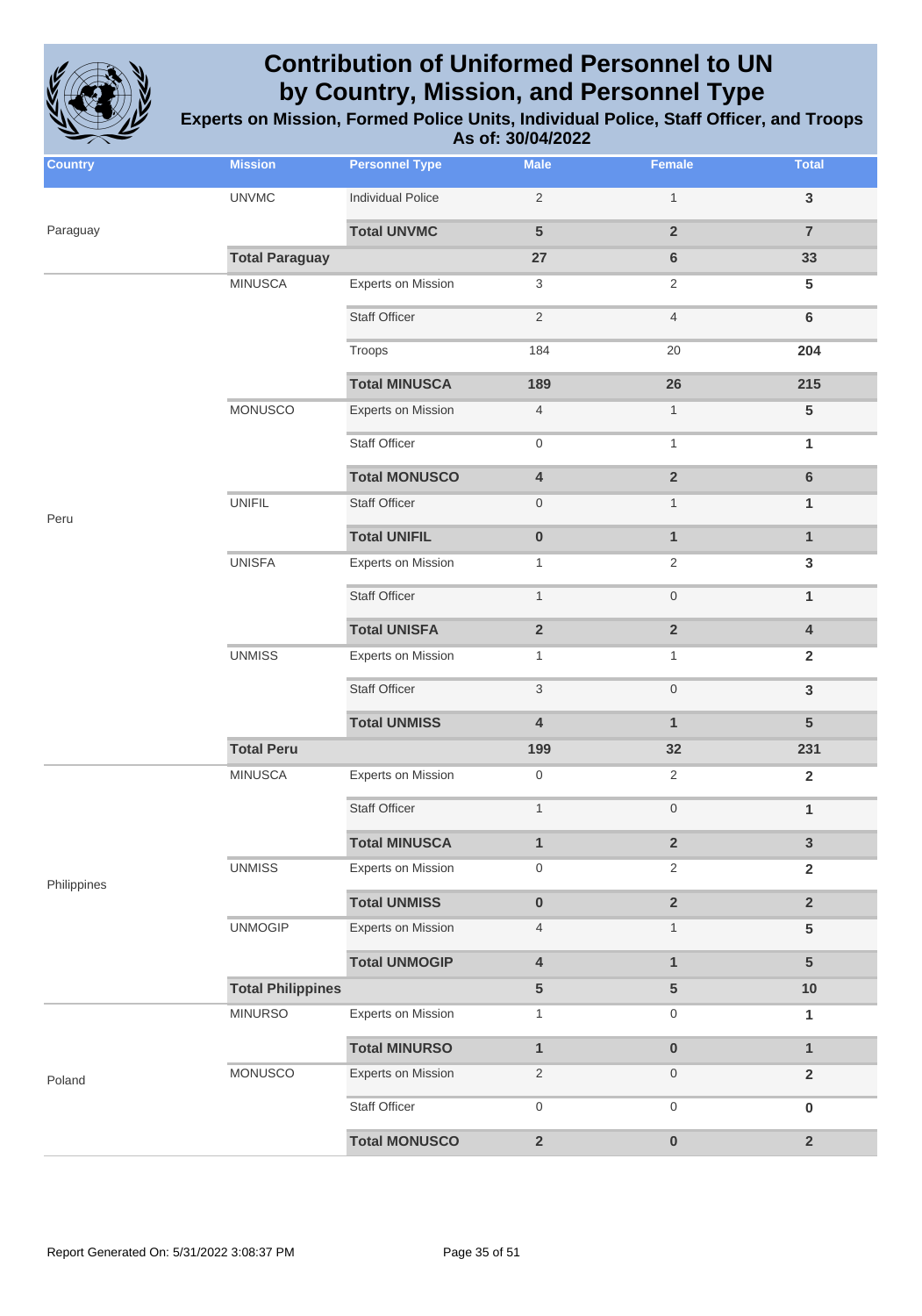

| <b>Country</b>    | <b>Mission</b>        | <b>Personnel Type</b>     | <b>Male</b>             | Female                  | <b>Total</b>            |
|-------------------|-----------------------|---------------------------|-------------------------|-------------------------|-------------------------|
|                   | <b>UNIFIL</b>         | <b>Staff Officer</b>      | $\mathbf{1}$            | $\mathsf{O}\xspace$     | $\mathbf{1}$            |
|                   |                       | Troops                    | 183                     | $\boldsymbol{9}$        | 192                     |
|                   |                       | <b>Total UNIFIL</b>       | 184                     | $\boldsymbol{9}$        | 193                     |
|                   | <b>UNMIK</b>          | <b>Experts on Mission</b> | $\mathbf{1}$            | $\boldsymbol{0}$        | $\mathbf{1}$            |
|                   |                       | <b>Total UNMIK</b>        | $\mathbf{1}$            | $\pmb{0}$               | $\mathbf{1}$            |
| Poland            | <b>UNMISS</b>         | <b>Experts on Mission</b> | $\mathbf{1}$            | $\boldsymbol{0}$        | 1                       |
|                   |                       | <b>Individual Police</b>  | $\sqrt{2}$              | $\mathbf{1}$            | $\mathsf 3$             |
|                   |                       | <b>Total UNMISS</b>       | $\mathbf{3}$            | $\mathbf{1}$            | $\pmb{4}$               |
|                   | <b>UNTSO</b>          | <b>Experts on Mission</b> | $\overline{2}$          | $\mathbf{1}$            | 3                       |
|                   |                       | <b>Total UNTSO</b>        | $\overline{2}$          | $\mathbf{1}$            | $\mathbf{3}$            |
|                   | <b>Total Poland</b>   |                           | 193                     | 11                      | 204                     |
|                   | <b>MINUSCA</b>        | <b>Individual Police</b>  | $\boldsymbol{9}$        | $\boldsymbol{0}$        | $\boldsymbol{9}$        |
|                   |                       | <b>Staff Officer</b>      | 10                      | $\overline{2}$          | 12                      |
|                   |                       | Troops                    | 168                     | 12                      | 180                     |
|                   |                       | <b>Total MINUSCA</b>      | 187                     | 14                      | 201                     |
|                   | <b>MINUSMA</b>        | <b>Individual Police</b>  | $\overline{2}$          | $\boldsymbol{0}$        | $\overline{2}$          |
|                   |                       | <b>Staff Officer</b>      | $\sqrt{2}$              | $\mathsf{O}\xspace$     | $\mathbf 2$             |
| Portugal          |                       | <b>Total MINUSMA</b>      | $\overline{\mathbf{4}}$ | $\pmb{0}$               | $\pmb{4}$               |
|                   | <b>UNMISS</b>         | <b>Individual Police</b>  | 6                       | $\overline{2}$          | 8                       |
|                   |                       | <b>Total UNMISS</b>       | $\bf 6$                 | $\overline{\mathbf{2}}$ | $\bf 8$                 |
|                   | <b>UNVMC</b>          | <b>Experts on Mission</b> | $\mathbf{1}$            | $\mathbf{1}$            | $\overline{2}$          |
|                   |                       | <b>Individual Police</b>  | 2                       | $\mathbf{0}$            | $\overline{\mathbf{2}}$ |
|                   |                       | <b>Total UNVMC</b>        | 3                       | $\mathbf{1}$            | $\overline{\mathbf{4}}$ |
|                   | <b>Total Portugal</b> |                           | 200                     | $17$                    | 217                     |
|                   | <b>UNIFIL</b>         | <b>Staff Officer</b>      | $\mathbf{1}$            | $\boldsymbol{0}$        | $\mathbf{1}$            |
| Qatar             |                       | <b>Total UNIFIL</b>       | $\mathbf{1}$            | $\bf{0}$                | $\mathbf{1}$            |
|                   | <b>Total Qatar</b>    |                           | $\mathbf{1}$            | $\pmb{0}$               | $\mathbf{1}$            |
|                   | <b>MINURSO</b>        | <b>Experts on Mission</b> | $\overline{c}$          | 1                       | $\mathbf{3}$            |
|                   |                       | <b>Total MINURSO</b>      | $\overline{\mathbf{2}}$ | $\mathbf{1}$            | $\mathbf{3}$            |
|                   | <b>UNIFIL</b>         | <b>Staff Officer</b>      | $\overline{4}$          | $\boldsymbol{0}$        | 4                       |
| Republic of Korea |                       | Troops                    | 241                     | 13                      | 254                     |
|                   |                       | <b>Total UNIFIL</b>       | 245                     | 13                      | 258                     |
|                   | <b>UNISFA</b>         | <b>Individual Police</b>  | $\mathsf{O}\xspace$     | $\boldsymbol{0}$        | $\pmb{0}$               |
|                   |                       | <b>Total UNISFA</b>       | $\pmb{0}$               | $\pmb{0}$               | $\pmb{0}$               |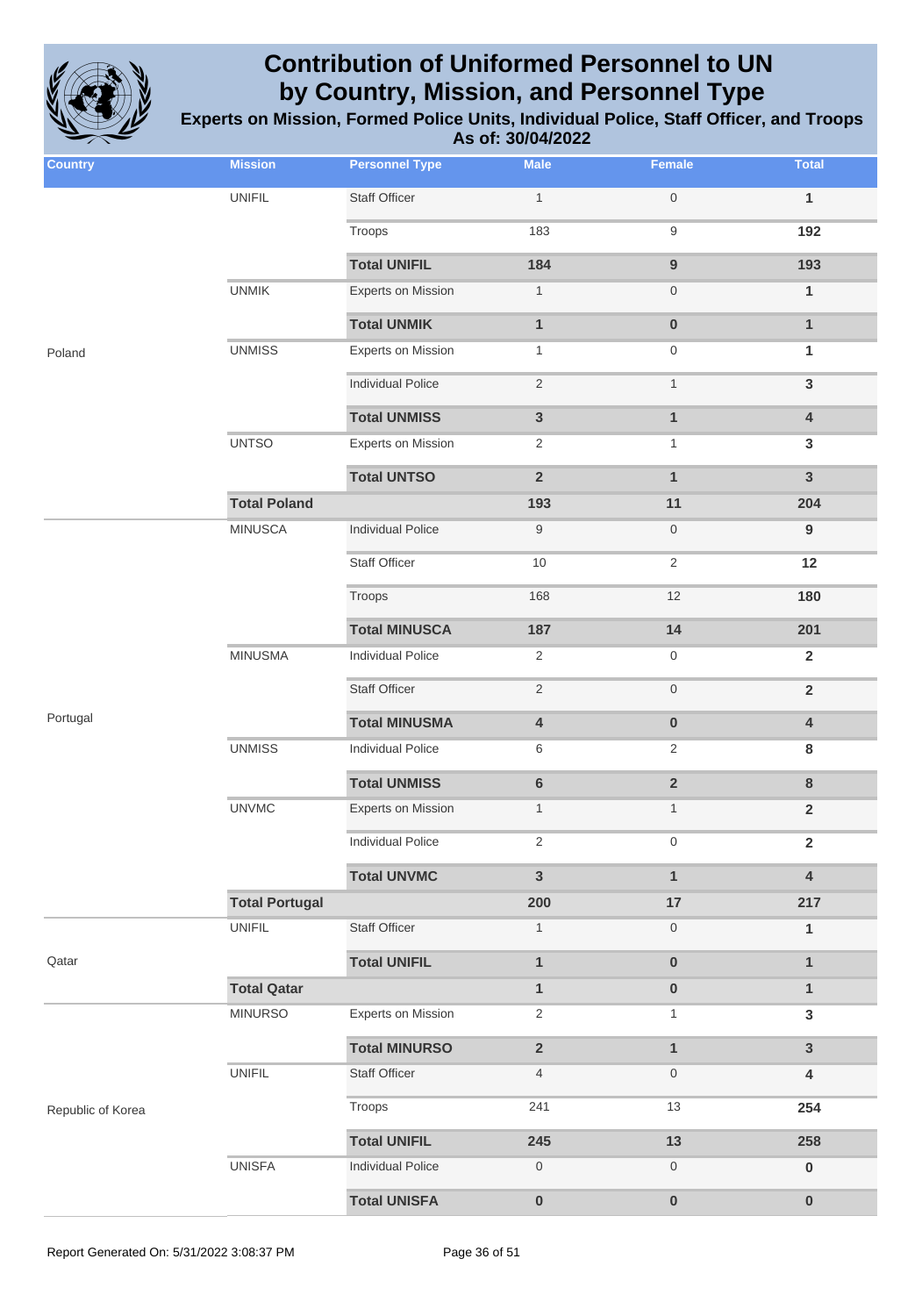

| <b>Country</b>      | <b>Mission</b>                           | <b>Personnel Type</b>     | <b>Male</b>    | Female                  | <b>Total</b>            |
|---------------------|------------------------------------------|---------------------------|----------------|-------------------------|-------------------------|
|                     | <b>UNMISS</b>                            | <b>Experts on Mission</b> | $\sqrt{2}$     | $\mathbf 0$             | $\overline{2}$          |
|                     |                                          | <b>Individual Police</b>  | $\mathbf{1}$   | $\overline{2}$          | $\mathsf 3$             |
|                     |                                          | <b>Staff Officer</b>      | 4              | $\overline{2}$          | $\bf 6$                 |
|                     |                                          | Troops                    | 259            | $\boldsymbol{9}$        | 268                     |
| Republic of Korea   |                                          | <b>Total UNMISS</b>       | 266            | 13                      | 279                     |
|                     | <b>UNMOGIP</b>                           | <b>Experts on Mission</b> | $\overline{7}$ | $\mathbf{1}$            | ${\bf 8}$               |
|                     |                                          | <b>Total UNMOGIP</b>      | $\overline{7}$ | $\mathbf{1}$            | $\bf 8$                 |
|                     | <b>Total Republic of</b><br><b>Korea</b> |                           | 520            | 28                      | 548                     |
|                     | <b>MINUSCA</b>                           | <b>Experts on Mission</b> | $\sqrt{2}$     | $\mathbf{1}$            | $\mathbf{3}$            |
|                     |                                          | <b>Staff Officer</b>      | $\mathbf{1}$   | $\boldsymbol{0}$        | 1                       |
|                     |                                          | <b>Total MINUSCA</b>      | $\mathsf 3$    | $\mathbf{1}$            | $\pmb{4}$               |
|                     | <b>UNMIK</b>                             | <b>Experts on Mission</b> | $\mathbf{1}$   | $\boldsymbol{0}$        | 1                       |
| Republic of Moldova |                                          | <b>Total UNMIK</b>        | $\mathbf{1}$   | $\pmb{0}$               | $\mathbf{1}$            |
|                     | <b>UNMISS</b>                            | <b>Experts on Mission</b> | $\sqrt{2}$     | $\mathbf{1}$            | $\mathsf 3$             |
|                     |                                          | <b>Staff Officer</b>      | $\mathbf{1}$   | $\boldsymbol{0}$        | 1                       |
|                     |                                          | <b>Total UNMISS</b>       | $\mathsf 3$    | $\mathbf{1}$            | 4                       |
|                     | <b>Total Republic of</b><br>Moldova      |                           | $\overline{7}$ | $\mathbf 2$             | $9\,$                   |
|                     | <b>MINUSCA</b>                           | <b>Individual Police</b>  | 14             | $\mathbf{1}$            | 15                      |
|                     |                                          | <b>Total MINUSCA</b>      | 14             | $\mathbf{1}$            | 15                      |
|                     | <b>MINUSMA</b>                           | <b>Staff Officer</b>      | $\overline{2}$ | 3                       | 5                       |
|                     |                                          | <b>Total MINUSMA</b>      | $\mathbf 2$    | $\mathbf{3}$            | 5                       |
|                     | MONUSCO                                  | <b>Experts on Mission</b> | 4              | $\mathbf 0$             | 4                       |
|                     |                                          | <b>Individual Police</b>  | $\,8\,$        | $\overline{7}$          | 15                      |
|                     |                                          | <b>Staff Officer</b>      | $\sqrt{2}$     | $\sqrt{2}$              | $\overline{\mathbf{4}}$ |
| Romania             |                                          | <b>Total MONUSCO</b>      | 14             | $\boldsymbol{9}$        | 23                      |
|                     | <b>UNFICYP</b>                           | <b>Individual Police</b>  | $\overline{2}$ | 4                       | $\bf 6$                 |
|                     |                                          | <b>Total UNFICYP</b>      | $\mathbf 2$    | $\pmb{4}$               | $\bf 6$                 |
|                     | <b>UNMIK</b>                             | <b>Experts on Mission</b> | $\sqrt{2}$     | $\mathbf 0$             | $\overline{2}$          |
|                     |                                          | <b>Total UNMIK</b>        | $\mathbf 2$    | $\pmb{0}$               | $\mathbf 2$             |
|                     | <b>UNMISS</b>                            | Experts on Mission        | $\overline{2}$ | 3                       | 5                       |
|                     |                                          | <b>Staff Officer</b>      | $\mathbf{1}$   | $\mathbf{1}$            | $\overline{2}$          |
|                     |                                          | <b>Total UNMISS</b>       | $\mathbf{3}$   | $\overline{\mathbf{4}}$ | $\overline{7}$          |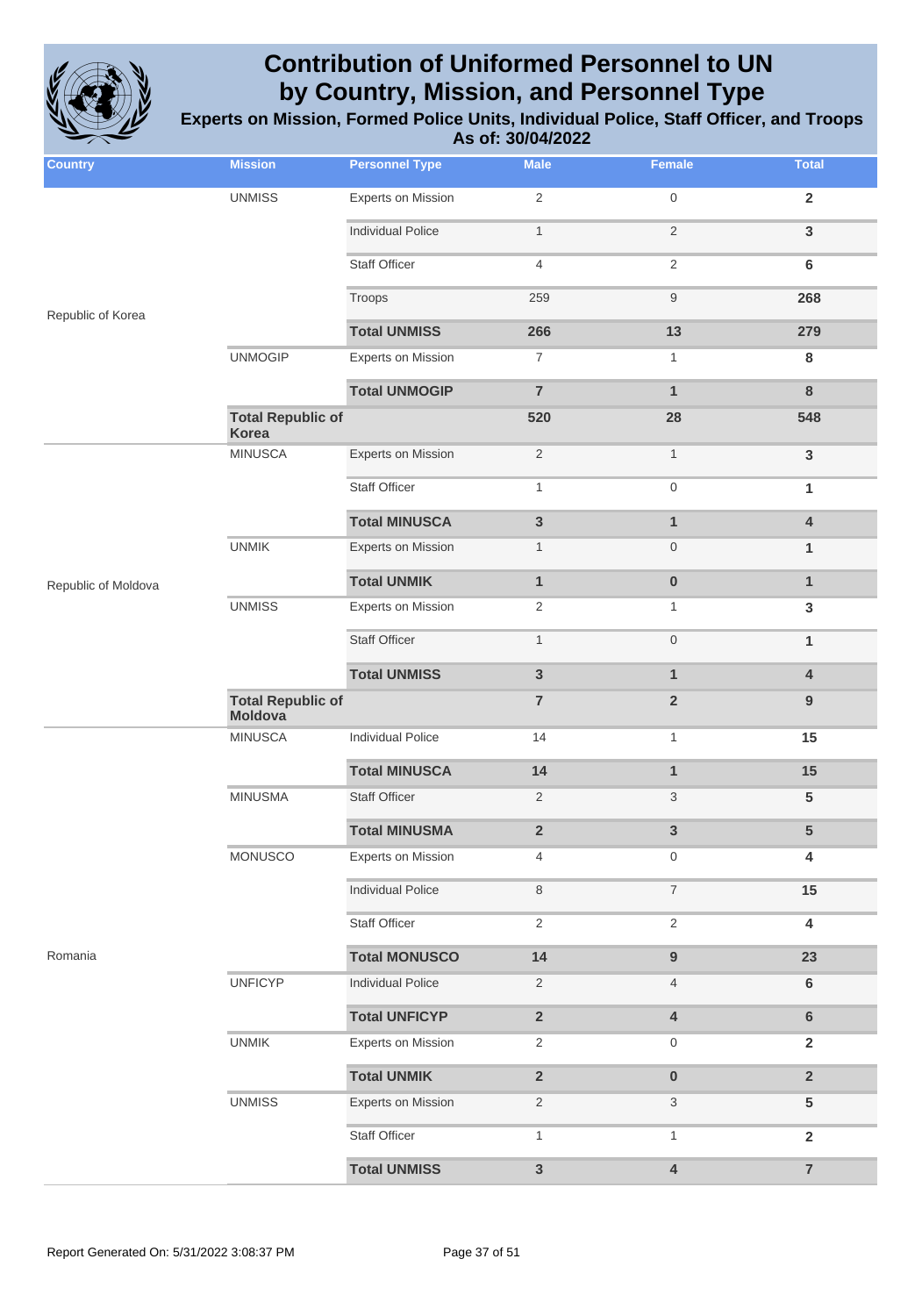

| <b>Country</b>            | <b>Mission</b>                            | <b>Personnel Type</b>     | <b>Male</b>               | <b>Female</b>           | <b>Total</b>            |
|---------------------------|-------------------------------------------|---------------------------|---------------------------|-------------------------|-------------------------|
|                           | <b>UNMOGIP</b>                            | <b>Experts on Mission</b> | $\mathbf{1}$              | $\mathbf{1}$            | $\mathbf 2$             |
| Romania                   |                                           | <b>Total UNMOGIP</b>      | $\mathbf{1}$              | $\mathbf{1}$            | $\overline{2}$          |
|                           | <b>Total Romania</b>                      |                           | 38                        | 22                      | 60                      |
|                           | <b>MINURSO</b>                            | <b>Experts on Mission</b> | 9                         | $\overline{2}$          | 11                      |
|                           |                                           | <b>Total MINURSO</b>      | $\boldsymbol{9}$          | $\overline{\mathbf{2}}$ | 11                      |
|                           | <b>MINUSCA</b>                            | <b>Experts on Mission</b> | $\ensuremath{\mathsf{3}}$ | $\boldsymbol{0}$        | $\mathsf 3$             |
|                           |                                           | <b>Staff Officer</b>      | 10                        | $\mathsf{O}\xspace$     | 10                      |
|                           |                                           | <b>Total MINUSCA</b>      | 13                        | $\pmb{0}$               | 13                      |
|                           | <b>MONUSCO</b>                            | <b>Experts on Mission</b> | 5                         | $\boldsymbol{0}$        | 5                       |
|                           |                                           | <b>Individual Police</b>  | 8                         | $\mathsf{O}$            | 8                       |
|                           |                                           | <b>Staff Officer</b>      | 3                         | $\boldsymbol{0}$        | $\mathsf 3$             |
|                           |                                           | <b>Total MONUSCO</b>      | 16                        | $\pmb{0}$               | 16                      |
|                           | <b>UNFICYP</b>                            | <b>Individual Police</b>  | 2                         | 4                       | 6                       |
|                           |                                           | <b>Staff Officer</b>      | $\sqrt{3}$                | $\mathbf{1}$            | 4                       |
|                           |                                           | <b>Total UNFICYP</b>      | 5                         | 5                       | 10                      |
|                           | <b>UNISFA</b>                             | <b>Experts on Mission</b> | $\mathbf{1}$              | $\boldsymbol{0}$        | $\mathbf{1}$            |
| <b>Russian Federation</b> |                                           | <b>Individual Police</b>  | $\sqrt{2}$                | $\boldsymbol{0}$        | $\mathbf 2$             |
|                           |                                           | <b>Staff Officer</b>      | $\mathbf{1}$              | 0                       | 1                       |
|                           |                                           | <b>Total UNISFA</b>       | 4                         | $\pmb{0}$               | 4                       |
|                           | <b>UNITAMS</b>                            | <b>Individual Police</b>  | $\mathbf{1}$              | $\boldsymbol{0}$        | 1                       |
|                           |                                           | <b>Total UNITAMS</b>      | $\mathbf{1}$              | $\pmb{0}$               | $\mathbf{1}$            |
|                           | <b>UNMIK</b>                              | Individual Police         | $\mathbf{1}$              | $\mathbf{1}$            | $\overline{\mathbf{2}}$ |
|                           |                                           | <b>Total UNMIK</b>        | $\mathbf{1}$              | $\mathbf{1}$            | $\overline{2}$          |
|                           | <b>UNMISS</b>                             | <b>Experts on Mission</b> | $\ensuremath{\mathsf{3}}$ | $\boldsymbol{0}$        | $\mathbf{3}$            |
|                           |                                           | <b>Individual Police</b>  | $10$                      | 3                       | 13                      |
|                           |                                           | <b>Total UNMISS</b>       | 13                        | 3                       | 16                      |
|                           | <b>UNTSO</b>                              | <b>Experts on Mission</b> | 4                         | $\boldsymbol{0}$        | 4                       |
|                           |                                           | <b>Total UNTSO</b>        | $\overline{\mathbf{4}}$   | $\pmb{0}$               | $\overline{\mathbf{4}}$ |
|                           | <b>Total Russian</b><br><b>Federation</b> |                           | 66                        | 11                      | ${\bf 77}$              |
|                           | <b>BINUH</b>                              | <b>Individual Police</b>  | $\mathbf{1}$              | 0                       | 1                       |
| Rwanda                    |                                           | <b>Total BINUH</b>        | $\mathbf{1}$              | $\pmb{0}$               | $\mathbf{1}$            |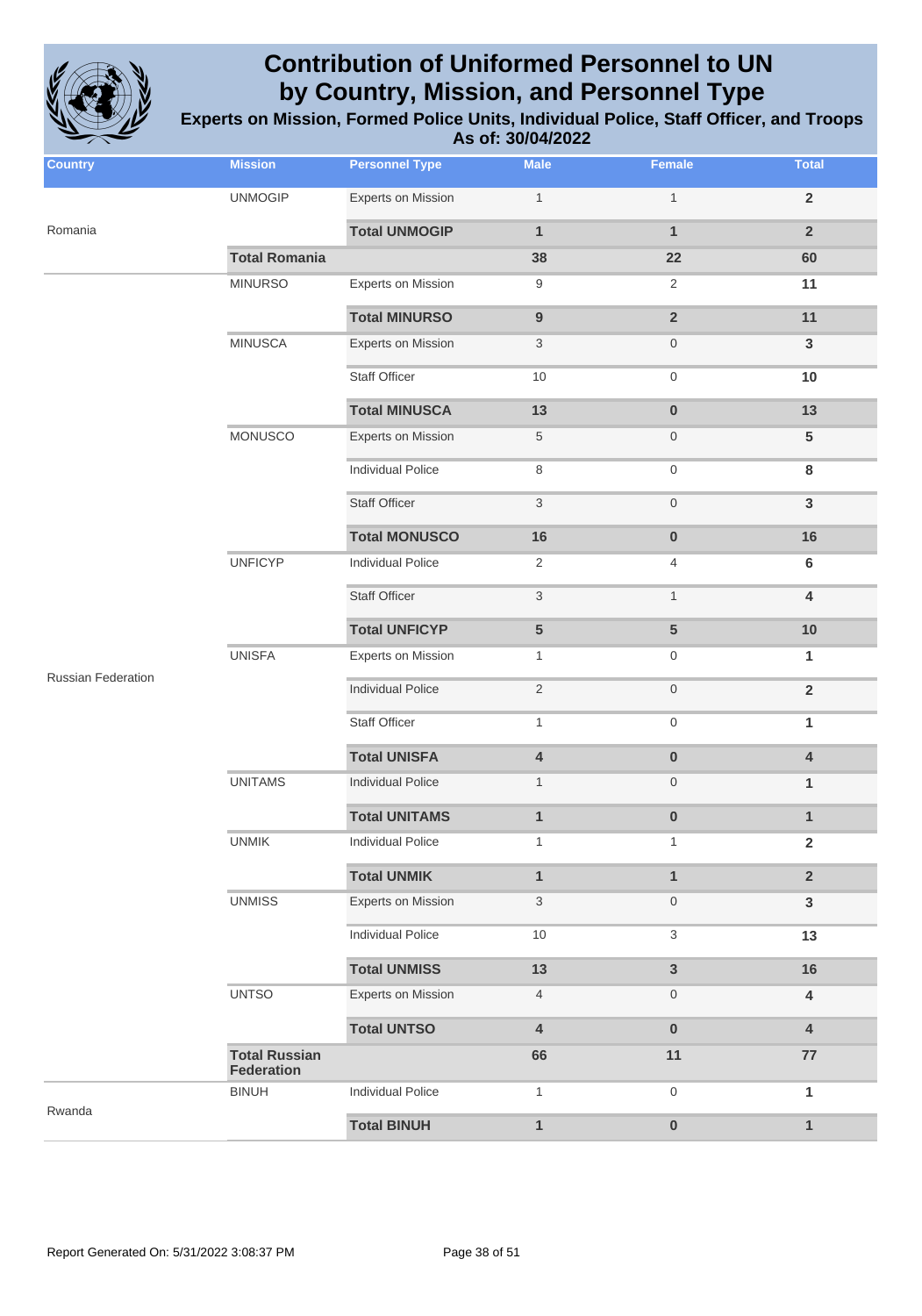

| <b>Country</b> | <b>Mission</b>      | <b>Personnel Type</b>      | <b>Male</b>      | Female                    | <b>Total</b>    |
|----------------|---------------------|----------------------------|------------------|---------------------------|-----------------|
|                |                     |                            |                  |                           |                 |
|                | <b>MINUSCA</b>      | <b>Experts on Mission</b>  | $\overline{4}$   | $\ensuremath{\mathsf{3}}$ | $\overline{7}$  |
|                |                     | <b>Formed Police Units</b> | 410              | 82                        | 492             |
|                |                     | <b>Individual Police</b>   | 27               | 14                        | 41              |
|                |                     | <b>Staff Officer</b>       | 23               | $\,$ 5 $\,$               | 28              |
|                |                     | Troops                     | 1570             | 90                        | 1660            |
|                |                     | <b>Total MINUSCA</b>       | 2034             | 194                       | 2228            |
|                | <b>UNISFA</b>       | <b>Experts on Mission</b>  | $\overline{2}$   | $\mathbf{1}$              | $\mathbf{3}$    |
|                |                     | <b>Individual Police</b>   | $\,$ 5 $\,$      | $\ensuremath{\mathsf{3}}$ | $\bf 8$         |
| Rwanda         |                     | Staff Officer              | 3                | $\mathbf 0$               | $\mathbf{3}$    |
|                |                     | <b>Total UNISFA</b>        | 10               | $\overline{\mathbf{4}}$   | 14              |
|                | <b>UNMISS</b>       | Experts on Mission         | 12               | 6                         | 18              |
|                |                     | <b>Formed Police Units</b> | 269              | 131                       | 400             |
|                |                     | <b>Individual Police</b>   | $9$              | $\overline{4}$            | 13              |
|                |                     | Staff Officer              | 35               | $\,$ 5 $\,$               | 40              |
|                |                     | Troops                     | 2433             | 143                       | 2576            |
|                |                     | <b>Total UNMISS</b>        | 2758             | 289                       | 3047            |
|                | <b>Total Rwanda</b> |                            | 4803             | 487                       | 5290            |
|                | <b>MINUSCA</b>      | <b>Formed Police Units</b> | 457              | 43                        | 500             |
|                |                     | <b>Individual Police</b>   | 14               | $\,6\,$                   | 20              |
|                |                     | Staff Officer              | $\boldsymbol{7}$ | $\mathbf{1}$              | $\bf8$          |
|                |                     | Troops                     | 164              | 16                        | 180             |
|                |                     | <b>Total MINUSCA</b>       | 642              | 66                        | 708             |
|                | <b>MINUSMA</b>      | Formed Police Units        | 275              | $32\,$                    | 307             |
|                |                     | <b>Individual Police</b>   | 15               | $\,$ 5 $\,$               | 20              |
| Senegal        |                     | <b>Staff Officer</b>       | 14               | $\mathbf{1}$              | 15              |
|                |                     | Troops                     | 917              | 36                        | 953             |
|                |                     | <b>Total MINUSMA</b>       | 1221             | 74                        | 1295            |
|                | MONUSCO             | <b>Experts on Mission</b>  | $\mathbf{1}$     | $\mathbf{1}$              | $\overline{2}$  |
|                |                     | <b>Formed Police Units</b> | 345              | 65                        | 410             |
|                |                     | <b>Individual Police</b>   | 14               | 13                        | 27              |
|                |                     | Staff Officer              | $\overline{4}$   | $\mathbf{1}$              | $5\phantom{.0}$ |
|                |                     | <b>Total MONUSCO</b>       | 364              | 80                        | 444             |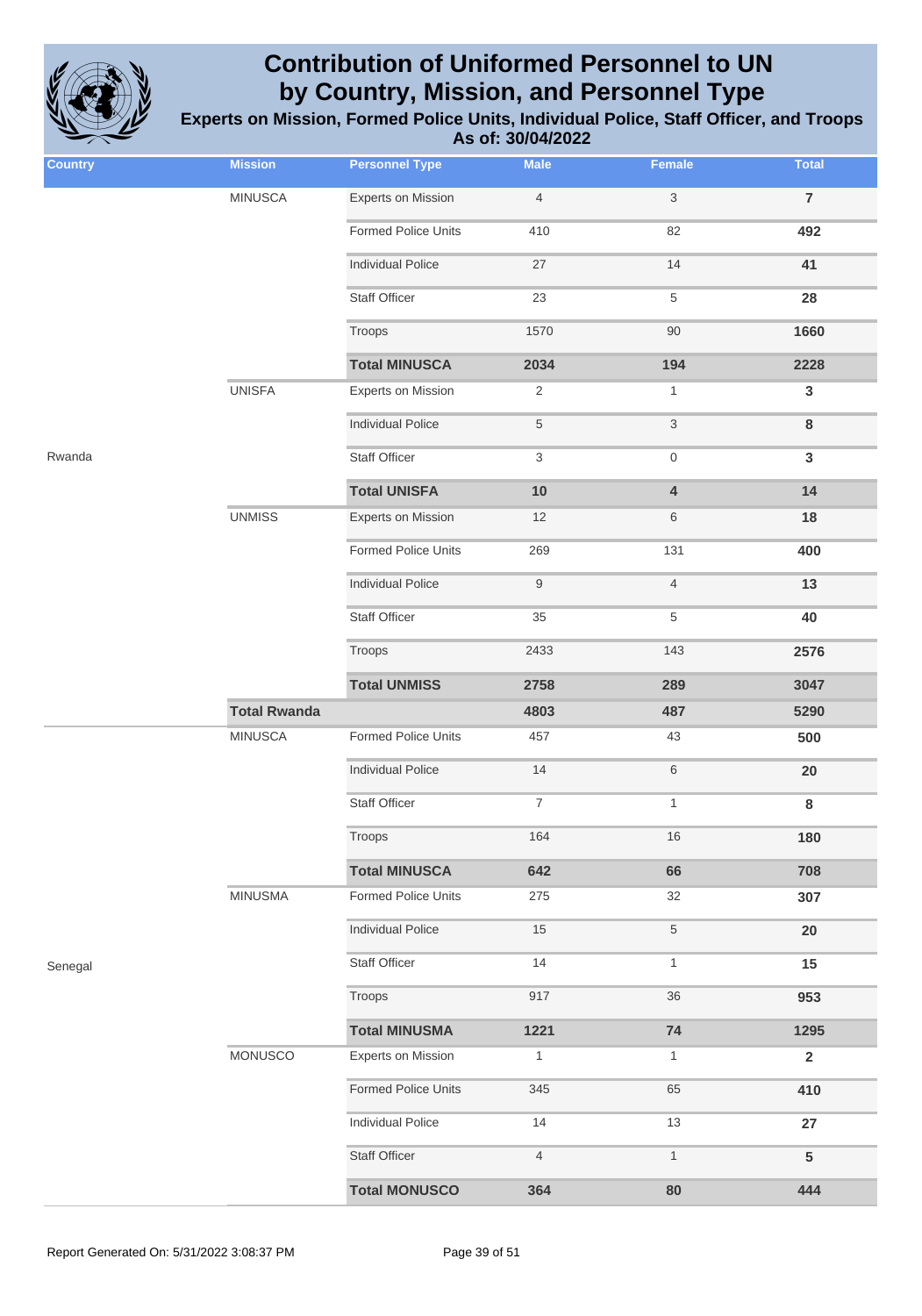

| <b>Country</b> | <b>Mission</b>       | <b>Personnel Type</b>     | <b>Male</b>             | Female                  | <b>Total</b>            |
|----------------|----------------------|---------------------------|-------------------------|-------------------------|-------------------------|
|                | <b>UNISFA</b>        | <b>Experts on Mission</b> | $\sqrt{2}$              | $\mathbf 0$             | $\overline{2}$          |
|                |                      | <b>Total UNISFA</b>       | $\overline{\mathbf{2}}$ | $\pmb{0}$               | $\overline{2}$          |
|                | <b>UNMISS</b>        | <b>Experts on Mission</b> | $\overline{c}$          | $\mathsf{O}$            | $\overline{2}$          |
| Senegal        |                      | <b>Individual Police</b>  | $\sqrt{5}$              | $\,0\,$                 | 5                       |
|                |                      | <b>Staff Officer</b>      | $\sqrt{2}$              | $\,0\,$                 | $\overline{2}$          |
|                |                      | <b>Total UNMISS</b>       | $\overline{9}$          | $\bf{0}$                | $\overline{9}$          |
|                | <b>Total Senegal</b> |                           | 2238                    | 220                     | 2458                    |
|                | <b>MINUSCA</b>       | <b>Experts on Mission</b> | $\sqrt{2}$              | $\mathsf{O}$            | $\overline{2}$          |
|                |                      | <b>Staff Officer</b>      | $\overline{4}$          | $\,0\,$                 | $\overline{\mathbf{4}}$ |
|                |                      | Troops                    | 47                      | 24                      | 71                      |
|                |                      | <b>Total MINUSCA</b>      | 53                      | 24                      | 77                      |
|                | <b>MONUSCO</b>       | <b>Experts on Mission</b> | $\boldsymbol{0}$        | $\boldsymbol{0}$        | $\pmb{0}$               |
|                |                      | <b>Staff Officer</b>      | $\boldsymbol{0}$        | $\,0\,$                 | $\pmb{0}$               |
|                |                      | <b>Total MONUSCO</b>      | $\pmb{0}$               | $\pmb{0}$               | $\pmb{0}$               |
|                | <b>UNFICYP</b>       | <b>Individual Police</b>  | $\overline{2}$          | $\mathsf{O}$            | $\overline{2}$          |
| Serbia         |                      | <b>Staff Officer</b>      | 3                       | $\boldsymbol{0}$        | $\mathbf{3}$            |
|                |                      | Troops                    | $\sqrt{5}$              | $\mathbf 0$             | $5\phantom{1}$          |
|                |                      | <b>Total UNFICYP</b>      | 10                      | $\pmb{0}$               | 10                      |
|                | <b>UNIFIL</b>        | <b>Staff Officer</b>      | $\overline{2}$          | $\boldsymbol{0}$        | $\overline{2}$          |
|                |                      | Troops                    | 170                     | $\,$ 5 $\,$             | 175                     |
|                |                      | <b>Total UNIFIL</b>       | 172                     | 5                       | 177                     |
|                | <b>UNTSO</b>         | <b>Experts on Mission</b> | $\mathbf{1}$            | $\boldsymbol{0}$        | 1                       |
|                |                      | <b>Total UNTSO</b>        | $\mathbf{1}$            | $\mathbf 0$             | $\mathbf{1}$            |
|                | <b>Total Serbia</b>  |                           | 236                     | 29                      | 265                     |
|                | <b>MINUSCA</b>       | <b>Experts on Mission</b> | $\boldsymbol{0}$        | $\overline{4}$          | 4                       |
|                |                      | <b>Staff Officer</b>      | $\mathbf{1}$            | $\mathbf{1}$            | $\mathbf{2}$            |
|                |                      | <b>Total MINUSCA</b>      | $\mathbf{1}$            | $\overline{\mathbf{5}}$ | $6\phantom{a}$          |
| Sierra Leone   | <b>MINUSMA</b>       | Staff Officer             | 12                      | $\overline{2}$          | 14                      |
|                |                      | <b>Total MINUSMA</b>      | 12                      | $\overline{2}$          | 14                      |
|                | MONUSCO              | <b>Experts on Mission</b> | $\boldsymbol{0}$        | $\boldsymbol{0}$        | $\pmb{0}$               |
|                |                      | <b>Staff Officer</b>      | $\mathsf{O}\xspace$     | $\sqrt{2}$              | $\overline{2}$          |
|                |                      | <b>Total MONUSCO</b>      | $\pmb{0}$               | $\mathbf 2$             | $\overline{\mathbf{2}}$ |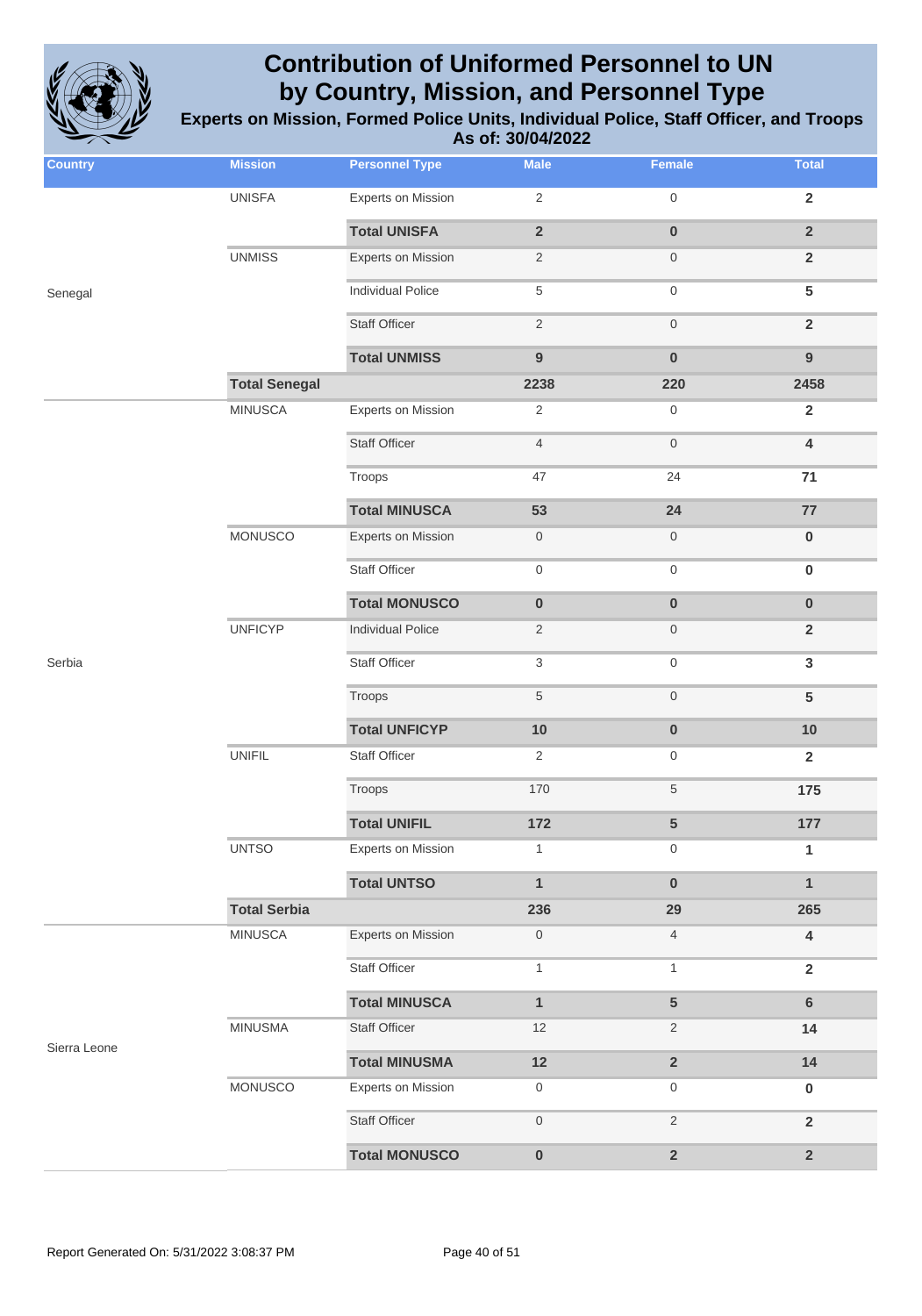

**Experts on Mission, Formed Police Units, Individual Police, Staff Officer, and Troops As of: 30/04/2022**

| <b>Country</b> | <b>Mission</b>               | <b>Personnel Type</b>     | <b>Male</b>      | <b>Female</b>  | <b>Total</b>            |
|----------------|------------------------------|---------------------------|------------------|----------------|-------------------------|
|                | <b>UNIFIL</b>                | Staff Officer             | $\overline{2}$   | $\mathbf{1}$   | $\mathbf{3}$            |
|                |                              | <b>Total UNIFIL</b>       | $\overline{2}$   | $\mathbf{1}$   | $\overline{3}$          |
|                | <b>UNISFA</b>                | <b>Experts on Mission</b> | $\boldsymbol{0}$ | $\overline{4}$ | $\overline{\mathbf{4}}$ |
|                |                              | <b>Individual Police</b>  | $\overline{2}$   | 0              | $\overline{2}$          |
|                |                              | <b>Staff Officer</b>      | $\mathbf{1}$     | $\mathbf{1}$   | $\overline{2}$          |
|                |                              | <b>Total UNISFA</b>       | $\mathbf{3}$     | 5              | $\bf 8$                 |
|                | <b>UNITAMS</b>               | <b>Individual Police</b>  | $\mathbf 0$      | $\mathbf{1}$   | 1                       |
|                |                              | <b>Total UNITAMS</b>      | $\pmb{0}$        | $\mathbf{1}$   | $\mathbf{1}$            |
| Sierra Leone   | <b>UNMISS</b>                | <b>Individual Police</b>  | $\boldsymbol{0}$ | 34             | 34                      |
|                |                              | <b>Staff Officer</b>      | $\mathbf{1}$     | 0              | 1                       |
|                |                              | <b>Total UNMISS</b>       | $\mathbf{1}$     | 34             | 35                      |
|                | <b>UNSOM</b>                 | Experts on Mission        | $\mathbf{1}$     | 0              | $\mathbf{1}$            |
|                |                              | <b>Total UNSOM</b>        | $\mathbf{1}$     | $\bf{0}$       | $\mathbf{1}$            |
|                | <b>UNSOS</b>                 | Experts on Mission        | 1                | 0              | 1                       |
|                |                              | <b>Total UNSOS</b>        | $\mathbf{1}$     | $\bf{0}$       | $\mathbf{1}$            |
|                | <b>Total Sierra</b><br>Leone |                           | 21               | 50             | 71                      |
|                | <b>UNFICYP</b>               | <b>Individual Police</b>  | $\mathbf{3}$     | $\overline{4}$ | $\overline{7}$          |
|                |                              | Staff Officer             | 5                | $\mathbf{1}$   | $6\phantom{1}$          |
|                |                              | Troops                    | 206              | 28             | 234                     |
| Slovakia       |                              | <b>Total UNFICYP</b>      | 214              | 33             | 247                     |
|                | <b>UNTSO</b>                 | <b>Experts on Mission</b> | $\overline{2}$   | 0              | $\mathbf{2}$            |
|                |                              | <b>Total UNTSO</b>        | $\mathbf 2$      | $\bf{0}$       | $\overline{2}$          |
|                | <b>Total Slovakia</b>        |                           | 216              | 33             | 249                     |
|                | <b>UNIFIL</b>                | Troops                    | $\mathbf{1}$     | 0              | $\mathbf{1}$            |
|                |                              | <b>Total UNIFIL</b>       | $\mathbf{1}$     | $\pmb{0}$      | $\mathbf{1}$            |
|                | <b>UNMIK</b>                 | <b>Individual Police</b>  | $\mathbf{1}$     | 0              | 1                       |
| Slovenia       |                              | <b>Total UNMIK</b>        | $\mathbf{1}$     | $\bf{0}$       | $\mathbf{1}$            |
|                | <b>UNTSO</b>                 | Experts on Mission        | 3                | 0              | $\mathbf{3}$            |
|                |                              | <b>Total UNTSO</b>        | $\mathbf{3}$     | $\pmb{0}$      | $\mathbf{3}$            |
|                | <b>Total Slovenia</b>        |                           | 5                | $\bf{0}$       | $5\phantom{.0}$         |
|                | MONUSCO                      | Experts on Mission        | $\overline{2}$   | $\overline{2}$ | $\overline{\mathbf{4}}$ |
| South Africa   |                              | Staff Officer             | $19$             | 5              | 24                      |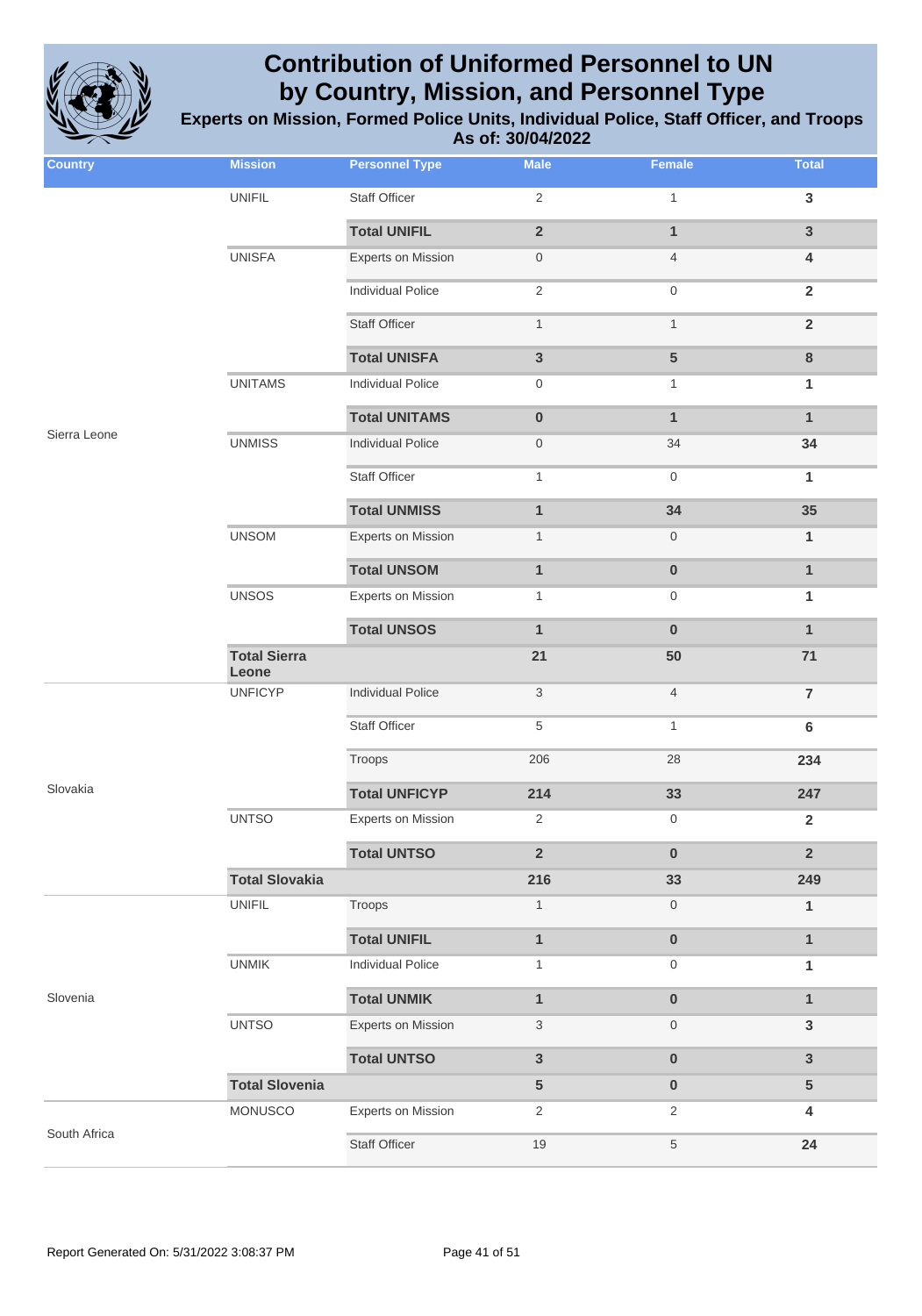

**Experts on Mission, Formed Police Units, Individual Police, Staff Officer, and Troops As of: 30/04/2022**

| <b>Country</b> | <b>Mission</b>                      | <b>Personnel Type</b>     | <b>Male</b>         | <b>Female</b>           | <b>Total</b>            |
|----------------|-------------------------------------|---------------------------|---------------------|-------------------------|-------------------------|
|                | MONUSCO                             | Troops                    | 726                 | 200                     | 926                     |
|                |                                     | <b>Total MONUSCO</b>      | 747                 | 207                     | 954                     |
|                | <b>UNISFA</b>                       | <b>Individual Police</b>  | $\mathsf{O}\xspace$ | $\mathbf{2}$            | $\overline{2}$          |
| South Africa   |                                     | <b>Total UNISFA</b>       | $\pmb{0}$           | $\overline{\mathbf{2}}$ | $\overline{2}$          |
|                | <b>UNMISS</b>                       | <b>Individual Police</b>  | 4                   | 0                       | $\overline{\mathbf{4}}$ |
|                |                                     | <b>Total UNMISS</b>       | 4                   | $\bf{0}$                | $\overline{\mathbf{4}}$ |
|                | <b>Total South</b><br><b>Africa</b> |                           | 751                 | 209                     | 960                     |
|                | <b>MINUSCA</b>                      | <b>Individual Police</b>  | $\mathbf{1}$        | $\mathbf{2}$            | $\mathbf{3}$            |
|                |                                     | <b>Total MINUSCA</b>      | $\mathbf{1}$        | $\overline{\mathbf{2}}$ | $\mathbf{3}$            |
|                | <b>MINUSMA</b>                      | <b>Individual Police</b>  | $\mathbf{1}$        | $\mathbf{1}$            | $\overline{2}$          |
|                |                                     | <b>Staff Officer</b>      | $\mathbf{1}$        | $\boldsymbol{0}$        | $\mathbf{1}$            |
|                |                                     | <b>Total MINUSMA</b>      | $\mathbf 2$         | $\mathbf{1}$            | $\mathbf{3}$            |
|                | <b>UNIFIL</b>                       | <b>Staff Officer</b>      | $19$                | 0                       | 19                      |
| Spain          |                                     | Troops                    | 583                 | 55                      | 638                     |
|                |                                     | <b>Total UNIFIL</b>       | 602                 | 55                      | 657                     |
|                | <b>UNVMC</b>                        | <b>Experts on Mission</b> | 4                   | $\mathbf{1}$            | $5\phantom{.0}$         |
|                |                                     | <b>Individual Police</b>  | 3                   | 0                       | $\mathbf{3}$            |
|                |                                     | <b>Total UNVMC</b>        | $\overline{7}$      | $\mathbf{1}$            | $\bf{8}$                |
|                | <b>Total Spain</b>                  |                           | 612                 | 59                      | 671                     |
|                | <b>MINURSO</b>                      | <b>Experts on Mission</b> | $\mathbf{1}$        | 2                       | $\mathbf{3}$            |
|                |                                     | <b>Total MINURSO</b>      | $\mathbf{1}$        | $\overline{\mathbf{2}}$ | $\mathbf{3}$            |
|                | <b>MINUSCA</b>                      | <b>Staff Officer</b>      | 3                   | 0                       | 3                       |
|                |                                     | Troops                    | 109                 | $\mathbf{1}$            | 110                     |
|                |                                     | <b>Total MINUSCA</b>      | 112                 | $\mathbf{1}$            | 113                     |
|                | <b>MINUSMA</b>                      | Troops                    | 243                 | 0                       | 243                     |
|                |                                     | <b>Total MINUSMA</b>      | 243                 | $\bf{0}$                | 243                     |
| Sri Lanka      | <b>UNIFIL</b>                       | <b>Staff Officer</b>      | $\mathbf{1}$        | 0                       | $\mathbf{1}$            |
|                |                                     | Troops                    | 116                 | 9                       | 125                     |
|                |                                     | <b>Total UNIFIL</b>       | 117                 | 9                       | 126                     |
|                | <b>UNMISS</b>                       | <b>Individual Police</b>  | 11                  | 2                       | 13                      |
|                |                                     | Troops                    | 51                  | 15                      | 66                      |
|                |                                     | <b>Total UNMISS</b>       | 62                  | 17                      | 79                      |
|                | <b>Total Sri Lanka</b>              |                           | 535                 | 29                      | 564                     |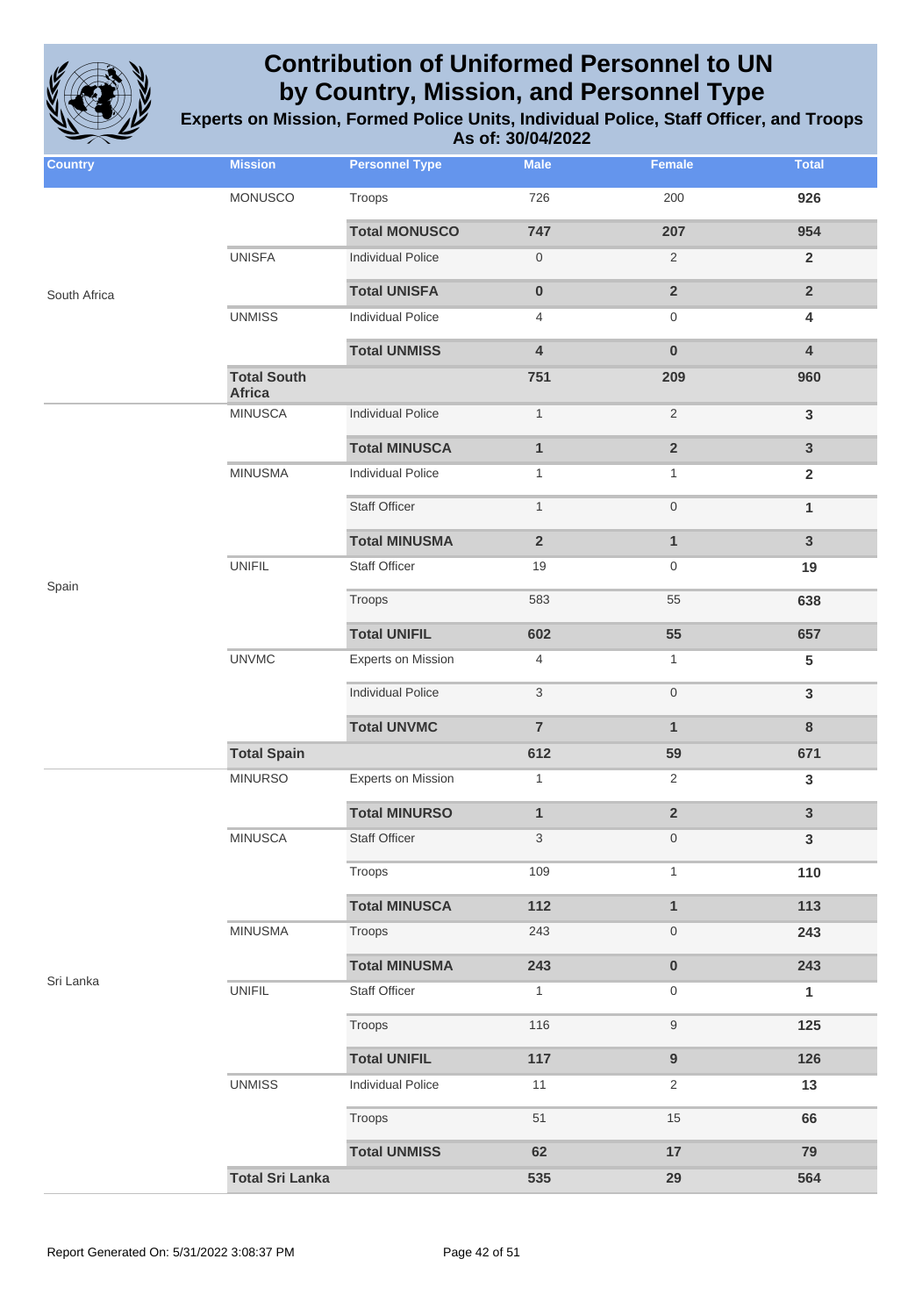

| <b>Country</b> | <b>Mission</b>      | <b>Personnel Type</b>     | <b>Male</b>             | <b>Female</b>    | <b>Total</b>            |
|----------------|---------------------|---------------------------|-------------------------|------------------|-------------------------|
|                | <b>MINURSO</b>      | <b>Experts on Mission</b> | $\sqrt{2}$              | $\boldsymbol{0}$ | $\overline{2}$          |
|                |                     | <b>Total MINURSO</b>      | $\mathbf 2$             | $\pmb{0}$        | $\overline{2}$          |
|                | <b>MINUSCA</b>      | <b>Individual Police</b>  | $\mathsf{O}\xspace$     | $\mathbf{1}$     | $\mathbf{1}$            |
|                |                     | <b>Total MINUSCA</b>      | $\pmb{0}$               | $\mathbf{1}$     | $\mathbf{1}$            |
|                | <b>MINUSMA</b>      | <b>Staff Officer</b>      | $\overline{7}$          | $\boldsymbol{0}$ | $\overline{\mathbf{7}}$ |
|                |                     | Troops                    | 168                     | $\,8\,$          | 176                     |
|                |                     | <b>Total MINUSMA</b>      | 175                     | 8                | 183                     |
|                | <b>MONUSCO</b>      | <b>Individual Police</b>  | $\overline{2}$          | $\mathbf{1}$     | $\mathbf{3}$            |
|                |                     | <b>Total MONUSCO</b>      | $\overline{2}$          | $\mathbf{1}$     | 3                       |
|                | <b>UNFICYP</b>      | <b>Individual Police</b>  | $\boldsymbol{0}$        | $\overline{2}$   | $\overline{2}$          |
| Sweden         |                     | <b>Total UNFICYP</b>      | $\pmb{0}$               | $\overline{2}$   | $\overline{2}$          |
|                | <b>UNMISS</b>       | <b>Individual Police</b>  | 12                      | 8                | 20                      |
|                |                     | <b>Total UNMISS</b>       | 12                      | $\bf 8$          | 20                      |
|                | <b>UNMOGIP</b>      | Experts on Mission        | $\overline{4}$          | $\mathbf 0$      | 4                       |
|                |                     | <b>Total UNMOGIP</b>      | $\sqrt{4}$              | $\pmb{0}$        | 4                       |
|                | <b>UNSOM</b>        | <b>Individual Police</b>  | $\overline{0}$          | 1                | 1                       |
|                |                     | <b>Total UNSOM</b>        | $\pmb{0}$               | $\mathbf{1}$     | $\mathbf{1}$            |
|                | <b>UNTSO</b>        | Experts on Mission        | 6                       | $\mathbf{1}$     | $\overline{7}$          |
|                |                     | <b>Total UNTSO</b>        | $\bf 6$                 | $\mathbf{1}$     | $\overline{7}$          |
|                | <b>UNVMC</b>        | <b>Individual Police</b>  | 3                       | $\mathbf{1}$     | 4                       |
|                |                     | <b>Total UNVMC</b>        | $\mathbf{3}$            | $\mathbf{1}$     | 4                       |
|                | <b>Total Sweden</b> |                           | 204                     | 23               | 227                     |
|                | <b>MINURSO</b>      | <b>Experts on Mission</b> | $\overline{2}$          | $\mathbf 0$      | $\overline{2}$          |
|                |                     | <b>Total MINURSO</b>      | $\mathbf 2$             | $\pmb{0}$        | $\overline{2}$          |
|                | <b>MINUSMA</b>      | <b>Individual Police</b>  | 5                       | 1                | 6                       |
|                |                     | Staff Officer             | $\,$ 5 $\,$             | $\mathbf 0$      | 5                       |
|                |                     | Troops                    | $\mathbf{1}$            | $\mathbf 0$      | 1                       |
| Switzerland    |                     | <b>Total MINUSMA</b>      | 11                      | $\mathbf{1}$     | 12                      |
|                | MONUSCO             | Experts on Mission        | $\mathsf{O}\xspace$     | $\mathbf 0$      | 0                       |
|                |                     | <b>Individual Police</b>  | $\mathbf{1}$            | $\mathbf 0$      | 1                       |
|                |                     | <b>Staff Officer</b>      | $\mathbf{1}$            | $\mathbf 0$      | $\mathbf{1}$            |
|                |                     | <b>Total MONUSCO</b>      | $\overline{\mathbf{2}}$ | $\pmb{0}$        | $\overline{2}$          |
|                | <b>UNMISS</b>       | Individual Police         | $\mathbf{1}$            | 0                | 1                       |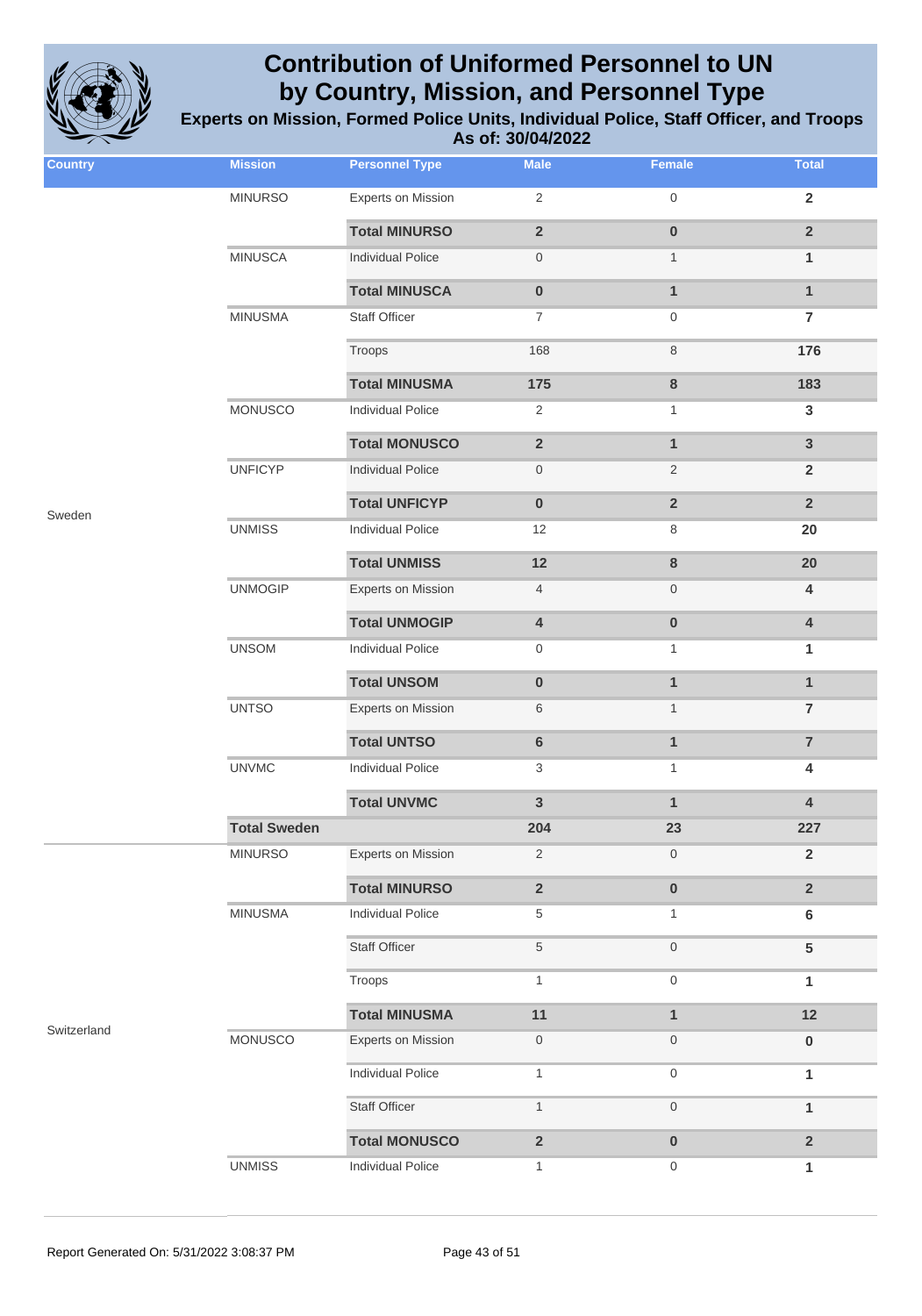

| <b>Country</b> | <b>Mission</b>                     | <b>Personnel Type</b>     | <b>Male</b>               | Female           | <b>Total</b>   |
|----------------|------------------------------------|---------------------------|---------------------------|------------------|----------------|
|                | <b>UNMISS</b>                      | <b>Staff Officer</b>      | $\mathbf{1}$              | $\boldsymbol{0}$ | 1              |
|                |                                    | <b>Total UNMISS</b>       | $\mathbf 2$               | $\pmb{0}$        | $\mathbf 2$    |
|                | <b>UNMOGIP</b>                     | <b>Experts on Mission</b> | $\ensuremath{\mathsf{3}}$ | 0                | $\mathbf{3}$   |
| Switzerland    |                                    | <b>Total UNMOGIP</b>      | $\mathbf{3}$              | $\pmb{0}$        | $\mathbf{3}$   |
|                | <b>UNTSO</b>                       | <b>Experts on Mission</b> | 12                        | $\mathbf{1}$     | 13             |
|                |                                    | <b>Total UNTSO</b>        | 12                        | $\mathbf{1}$     | 13             |
|                | <b>Total</b><br><b>Switzerland</b> |                           | 32                        | $\overline{2}$   | 34             |
|                | <b>UNISFA</b>                      | <b>Individual Police</b>  | $\overline{2}$            | 0                | $\overline{2}$ |
| Tajikistan     |                                    | <b>Total UNISFA</b>       | $\mathbf 2$               | $\bf{0}$         | $\overline{2}$ |
|                | <b>Total Tajikistan</b>            |                           | $\mathbf 2$               | $\bf{0}$         | $\overline{2}$ |
|                | <b>UNMISS</b>                      | <b>Experts on Mission</b> | $\mathbf{1}$              | $\mathbf{1}$     | $\overline{2}$ |
|                |                                    | <b>Individual Police</b>  | 3                         | 4                | $\overline{7}$ |
|                |                                    | <b>Staff Officer</b>      | $\mathbf{1}$              | $\overline{4}$   | ${\bf 5}$      |
| Thailand       |                                    | Troops                    | 265                       | 8                | 273            |
|                |                                    | <b>Total UNMISS</b>       | 270                       | 17               | 287            |
|                | <b>UNMOGIP</b>                     | <b>Experts on Mission</b> | $\overline{4}$            | $\mathbf{1}$     | $\sqrt{5}$     |
|                |                                    | <b>Total UNMOGIP</b>      | $\pmb{4}$                 | $\mathbf{1}$     | $5\phantom{1}$ |
|                | <b>Total Thailand</b>              |                           | 274                       | 18               | 292            |
|                | <b>MINURSO</b>                     | <b>Experts on Mission</b> | $\sqrt{2}$                | 1                | $\mathbf{3}$   |
|                |                                    | <b>Total MINURSO</b>      | $\mathbf 2$               | $\mathbf{1}$     | $\mathbf{3}$   |
|                | <b>MINUSCA</b>                     | <b>Experts on Mission</b> | $\overline{2}$            | 2                | 4              |
|                |                                    | <b>Individual Police</b>  | 16                        | 3                | 19             |
|                |                                    | <b>Staff Officer</b>      | $\overline{7}$            | 3                | $10$           |
|                |                                    | <b>Total MINUSCA</b>      | 25                        | 8                | 33             |
|                | <b>MINUSMA</b>                     | Formed Police Units       | 243                       | 34               | 277            |
| Togo           |                                    | <b>Individual Police</b>  | 9                         | 3                | 12             |
|                |                                    | <b>Staff Officer</b>      | 16                        | $\mathbf{1}$     | 17             |
|                |                                    | Troops                    | 668                       | 49               | 717            |
|                |                                    | <b>Total MINUSMA</b>      | 936                       | 87               | 1023           |
|                | MONUSCO                            | <b>Individual Police</b>  | 15                        | 13               | 28             |
|                |                                    | <b>Total MONUSCO</b>      | 15                        | 13               | 28             |
|                | <b>UNMISS</b>                      | <b>Experts on Mission</b> | $\mathbf{1}$              | 0                | 1              |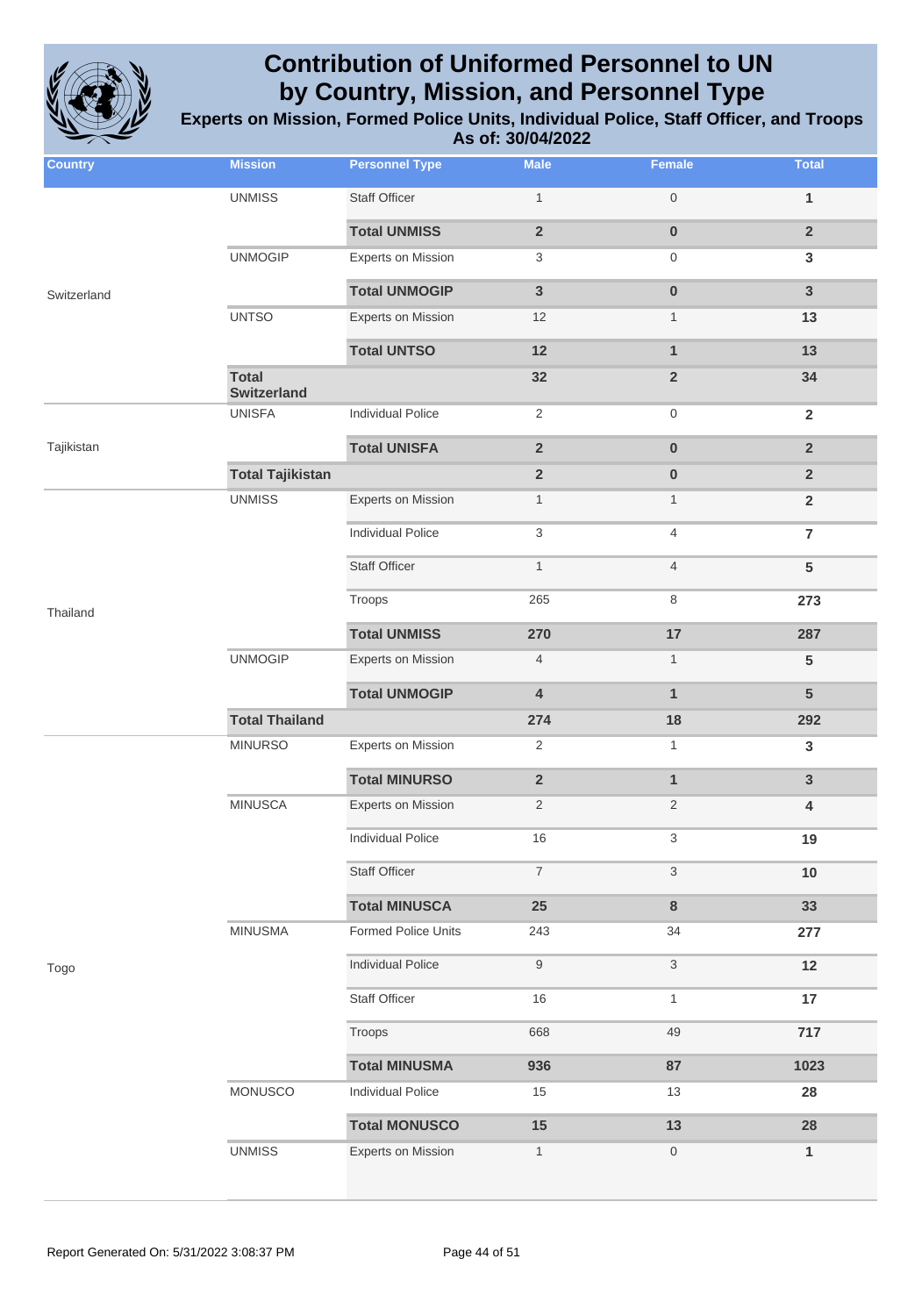

| <b>Country</b> | <b>Mission</b>       | <b>Personnel Type</b>     | <b>Male</b>      | Female                    | <b>Total</b>     |
|----------------|----------------------|---------------------------|------------------|---------------------------|------------------|
|                | <b>UNMISS</b>        | Staff Officer             | $\mathbf{1}$     | $\mathbf 0$               | 1                |
| Togo           |                      | <b>Total UNMISS</b>       | $\overline{2}$   | $\bf{0}$                  | $\overline{2}$   |
|                | <b>Total Togo</b>    |                           | 980              | 109                       | 1089             |
|                | <b>MINUSCA</b>       | <b>Experts on Mission</b> | $\mathbf{3}$     | $\,0\,$                   | $\mathbf{3}$     |
|                |                      | <b>Individual Police</b>  | 48               | $\boldsymbol{7}$          | 55               |
|                |                      | <b>Staff Officer</b>      | $\,$ 5 $\,$      | $\overline{4}$            | $\boldsymbol{9}$ |
|                |                      | Troops                    | 306              | $\overline{4}$            | 310              |
|                |                      | <b>Total MINUSCA</b>      | 362              | 15                        | 377              |
|                | <b>MINUSMA</b>       | <b>Individual Police</b>  | 21               | $\overline{2}$            | 23               |
|                |                      | <b>Staff Officer</b>      | $\boldsymbol{9}$ | $\ensuremath{\mathsf{3}}$ | 12               |
|                |                      | Troops                    | $70\,$           | $\,$ 5 $\,$               | 75               |
|                |                      | <b>Total MINUSMA</b>      | 100              | 10                        | 110              |
| Tunisia        | <b>MONUSCO</b>       | <b>Experts on Mission</b> | $\boldsymbol{0}$ | $\mathbf{1}$              | $\mathbf{1}$     |
|                |                      | <b>Individual Police</b>  | 24               | $\overline{7}$            | 31               |
|                |                      | <b>Staff Officer</b>      | 6                | 3                         | $\boldsymbol{9}$ |
|                |                      | <b>Total MONUSCO</b>      | 30               | 11                        | 41               |
|                | <b>UNITAMS</b>       | <b>Individual Police</b>  | $\mathbf{1}$     | $\overline{2}$            | $\mathsf 3$      |
|                |                      | <b>Total UNITAMS</b>      | $\mathbf{1}$     | $\mathbf 2$               | $\mathbf{3}$     |
|                | <b>UNMISS</b>        | Experts on Mission        | $\mathbf{1}$     | $\boldsymbol{0}$          | 1                |
|                |                      | <b>Individual Police</b>  | $\mathbf{1}$     | $\,0\,$                   | $\mathbf{1}$     |
|                |                      | <b>Staff Officer</b>      | $\mathbf 0$      | $\mathbf{1}$              | 1                |
|                |                      | <b>Total UNMISS</b>       | $\overline{2}$   | $\mathbf{1}$              | $\mathbf{3}$     |
|                | <b>Total Tunisia</b> |                           | 495              | 39                        | 534              |
|                | <b>MINUSMA</b>       | <b>Individual Police</b>  | $\,6\,$          | $\mathbf{1}$              | $\overline{7}$   |
|                |                      | <b>Total MINUSMA</b>      | $\bf 6$          | $\mathbf{1}$              | $\overline{7}$   |
|                | <b>MONUSCO</b>       | <b>Individual Police</b>  | $\,$ 5 $\,$      | 4                         | $\boldsymbol{9}$ |
|                |                      | <b>Total MONUSCO</b>      | $\sqrt{5}$       | $\overline{4}$            | $\boldsymbol{9}$ |
| Turkey         | <b>UNIFIL</b>        | <b>Staff Officer</b>      | $\overline{2}$   | $\boldsymbol{0}$          | $\overline{2}$   |
|                |                      | Troops                    | 111              | $\boldsymbol{0}$          | 111              |
|                |                      | <b>Total UNIFIL</b>       | 113              | $\pmb{0}$                 | 113              |
|                | <b>UNITAMS</b>       | <b>Individual Police</b>  | $\mathbf{1}$     | $\mathbf 0$               | $\mathbf{1}$     |
|                |                      | <b>Total UNITAMS</b>      | $\mathbf{1}$     | $\pmb{0}$                 | $\mathbf{1}$     |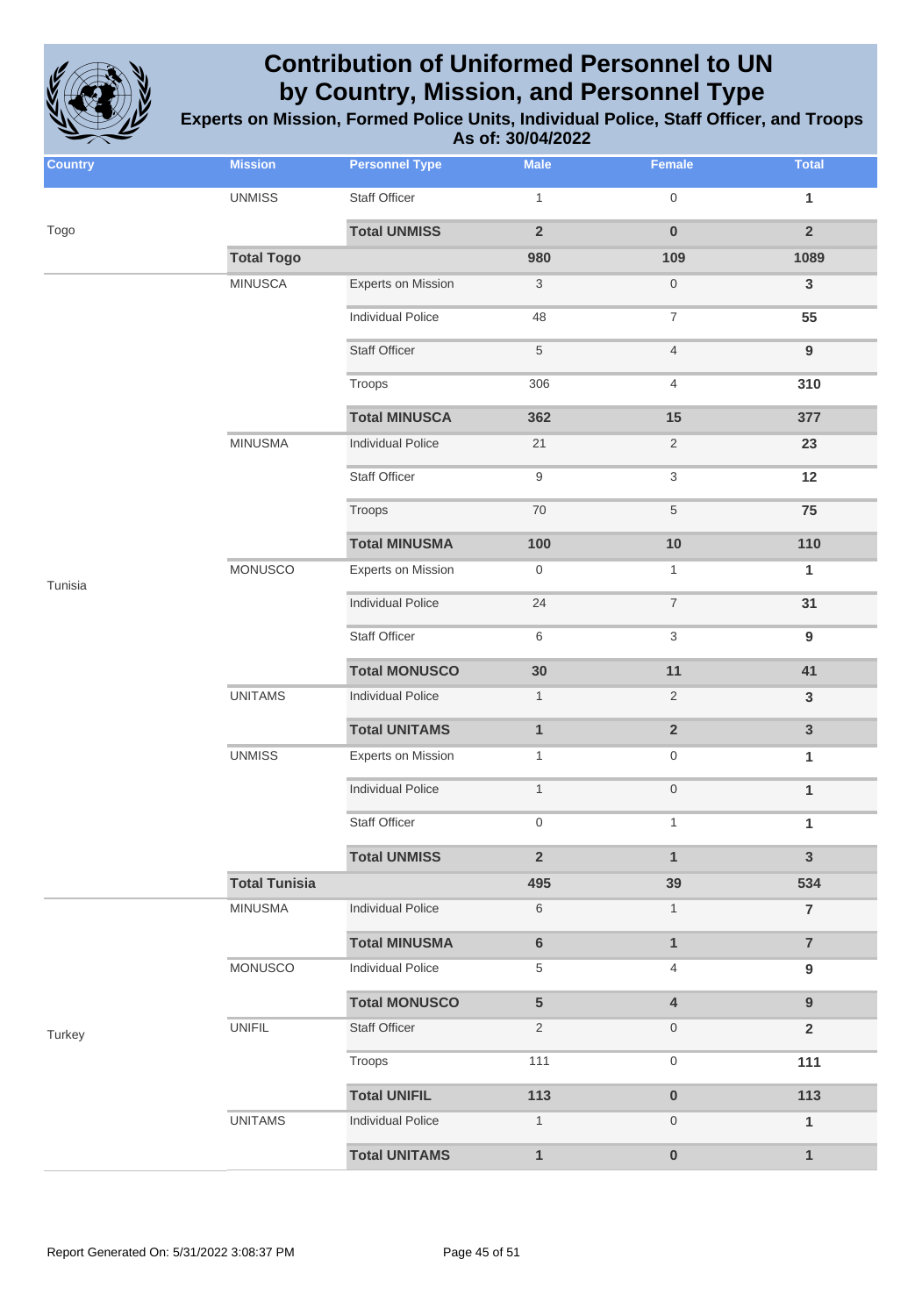

**Experts on Mission, Formed Police Units, Individual Police, Staff Officer, and Troops As of: 30/04/2022**

| <b>Country</b> | <b>Mission</b>      | <b>Personnel Type</b>     | <b>Male</b>         | Female                  | <b>Total</b>   |
|----------------|---------------------|---------------------------|---------------------|-------------------------|----------------|
|                | <b>UNMIK</b>        | <b>Experts on Mission</b> | $\boldsymbol{0}$    | $\mathbf{1}$            | 1              |
|                |                     | <b>Total UNMIK</b>        | $\pmb{0}$           | $\mathbf{1}$            | $\mathbf{1}$   |
|                | <b>UNMISS</b>       | <b>Individual Police</b>  | 18                  | 9                       | 27             |
| Turkey         |                     | <b>Total UNMISS</b>       | 18                  | $\boldsymbol{9}$        | 27             |
|                | <b>UNSOM</b>        | <b>Experts on Mission</b> | $\mathbf{1}$        | 0                       | 1              |
|                |                     | <b>Total UNSOM</b>        | $\mathbf{1}$        | $\pmb{0}$               | $\mathbf{1}$   |
|                | <b>Total Turkey</b> |                           | 144                 | 15                      | 159            |
|                | <b>UNISFA</b>       | <b>Experts on Mission</b> | $\boldsymbol{0}$    | 1                       | 1              |
|                |                     | <b>Staff Officer</b>      | $\mathbf{1}$        | 0                       | $\mathbf{1}$   |
|                |                     | <b>Total UNISFA</b>       | $\mathbf{1}$        | $\mathbf{1}$            | $\overline{2}$ |
|                | <b>UNMISS</b>       | <b>Individual Police</b>  | 11                  | $\overline{4}$          | 15             |
|                |                     | <b>Staff Officer</b>      | $\mathbf{1}$        | $\mathbf{1}$            | $\overline{2}$ |
| Uganda         |                     | <b>Total UNMISS</b>       | 12                  | 5                       | 17             |
|                | <b>UNSOM</b>        | Experts on Mission        | $\mathbf{1}$        | $\mathbf{1}$            | $\overline{2}$ |
|                |                     | Troops                    | 544                 | 81                      | 625            |
|                |                     | <b>Total UNSOM</b>        | 545                 | 82                      | 627            |
|                | <b>UNSOS</b>        | Experts on Mission        | $\,0\,$             | $\mathbf{1}$            | $\mathbf{1}$   |
|                |                     | <b>Total UNSOS</b>        | $\pmb{0}$           | $\mathbf{1}$            | $\mathbf{1}$   |
|                | <b>Total Uganda</b> |                           | 558                 | 89                      | 647            |
|                | <b>MINUSMA</b>      | Staff Officer             | $\mathsf{O}\xspace$ | 0                       | $\pmb{0}$      |
|                |                     | <b>Total MINUSMA</b>      | $\pmb{0}$           | $\pmb{0}$               | $\pmb{0}$      |
|                | MONUSCO             | Experts on Mission        | $\mathsf{O}\xspace$ | $\boldsymbol{0}$        | $\pmb{0}$      |
|                |                     | <b>Individual Police</b>  | 0                   | 0                       | $\bf{0}$       |
|                |                     | <b>Staff Officer</b>      | $\mathsf{O}\xspace$ | $\boldsymbol{0}$        | $\pmb{0}$      |
|                |                     | Troops                    | 248                 | $\overline{2}$          | 250            |
|                |                     | <b>Total MONUSCO</b>      | 248                 | $\overline{\mathbf{2}}$ | 250            |
| Ukraine        | <b>UNFICYP</b>      | <b>Individual Police</b>  | $\boldsymbol{0}$    | 0                       | $\pmb{0}$      |
|                |                     | <b>Staff Officer</b>      | $\mathsf{O}\xspace$ | 0                       | $\pmb{0}$      |
|                |                     | <b>Total UNFICYP</b>      | $\pmb{0}$           | $\pmb{0}$               | $\bf{0}$       |
|                | <b>UNISFA</b>       | <b>Experts on Mission</b> | $\boldsymbol{0}$    | 0                       | $\bf{0}$       |
|                |                     | <b>Individual Police</b>  | $\boldsymbol{0}$    | 0                       | $\pmb{0}$      |
|                |                     | <b>Staff Officer</b>      | $\mathbf 0$         | 0                       | $\pmb{0}$      |
|                |                     | <b>Total UNISFA</b>       | $\pmb{0}$           | $\pmb{0}$               | $\pmb{0}$      |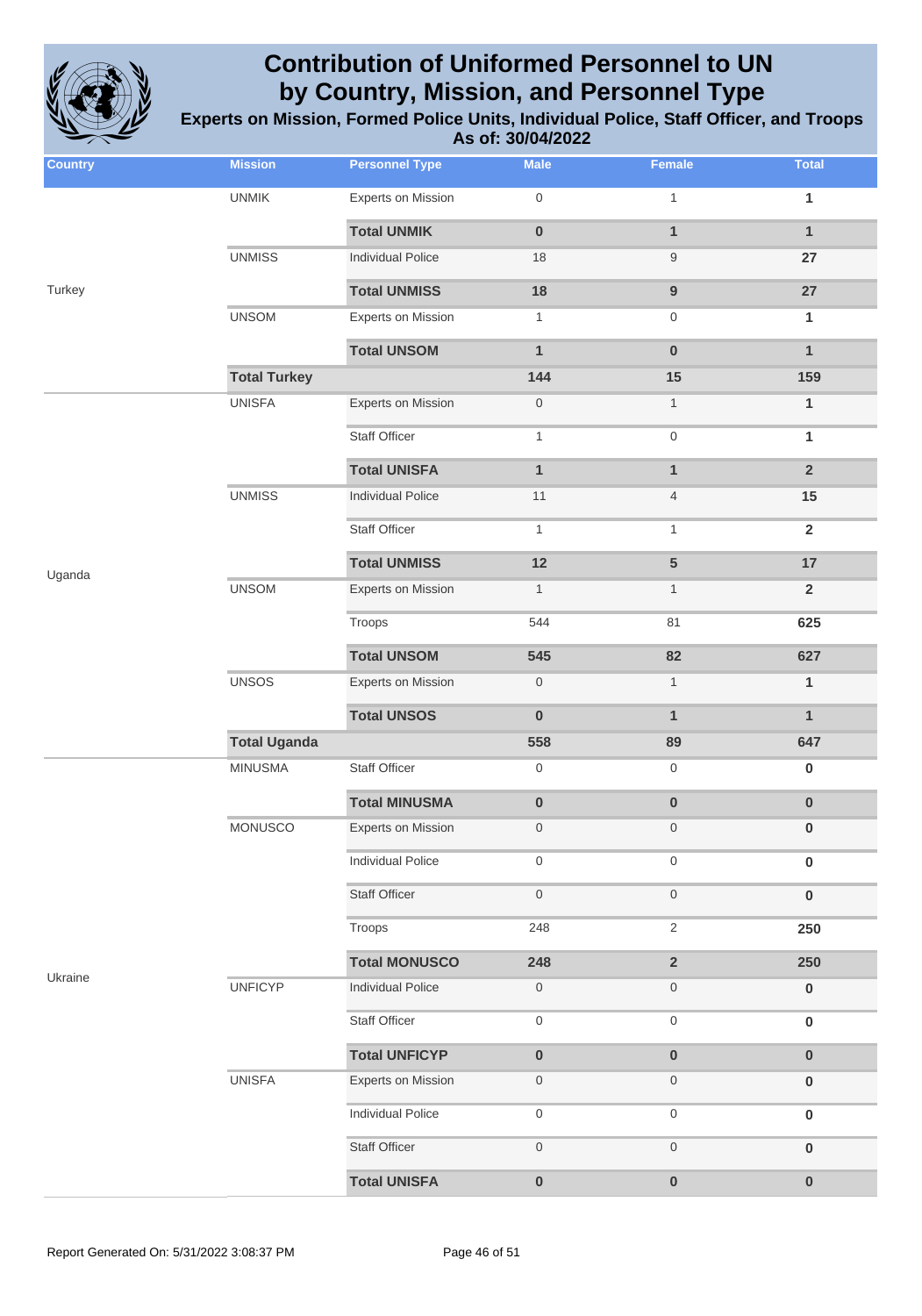

| <b>Country</b>              | <b>Mission</b>                 | <b>Personnel Type</b>     | <b>Male</b>             | Female           | <b>Total</b>   |
|-----------------------------|--------------------------------|---------------------------|-------------------------|------------------|----------------|
|                             | <b>UNMIK</b>                   | <b>Experts on Mission</b> | $\boldsymbol{0}$        | $\boldsymbol{0}$ | $\pmb{0}$      |
|                             |                                | <b>Individual Police</b>  | $\,0\,$                 | $\mathbf 0$      | $\pmb{0}$      |
|                             |                                | <b>Total UNMIK</b>        | $\pmb{0}$               | $\bf{0}$         | $\pmb{0}$      |
|                             | <b>UNMISS</b>                  | <b>Experts on Mission</b> | $\boldsymbol{0}$        | $\boldsymbol{0}$ | $\bf{0}$       |
| Ukraine                     |                                | <b>Individual Police</b>  | $\mathbf{1}$            | $\mathbf 0$      | $\mathbf{1}$   |
|                             |                                | <b>Staff Officer</b>      | $\mathbf 0$             | $\mathbf 0$      | $\pmb{0}$      |
|                             |                                | <b>Total UNMISS</b>       | $\mathbf{1}$            | $\pmb{0}$        | $\mathbf{1}$   |
|                             | <b>Total Ukraine</b>           |                           | 249                     | $\overline{2}$   | 251            |
|                             | <b>MINUSMA</b>                 | <b>Staff Officer</b>      | 6                       | $\mathbf 0$      | $\bf 6$        |
|                             |                                | Troops                    | 229                     | 21               | 250            |
|                             |                                | <b>Total MINUSMA</b>      | 235                     | 21               | 256            |
|                             | MONUSCO                        | <b>Experts on Mission</b> | $\boldsymbol{0}$        | $\mathbf 0$      | $\pmb{0}$      |
|                             |                                | <b>Staff Officer</b>      | $\sqrt{2}$              | $\mathbf{1}$     | $\mathbf 3$    |
|                             |                                | <b>Total MONUSCO</b>      | $\overline{\mathbf{2}}$ | $\mathbf{1}$     | $\mathsf 3$    |
|                             | <b>UNAMA</b>                   | <b>Experts on Mission</b> | $\boldsymbol{0}$        | $\mathbf 0$      | $\bf{0}$       |
|                             |                                | <b>Total UNAMA</b>        | $\pmb{0}$               | $\mathbf 0$      | $\pmb{0}$      |
|                             | <b>UNFICYP</b>                 | Staff Officer             | 9                       | $\mathbf{1}$     | 10             |
|                             |                                | Troops                    | 238                     | $\overline{7}$   | 245            |
| United Kingdom              |                                | <b>Total UNFICYP</b>      | 247                     | 8                | 255            |
|                             | <b>UNMIK</b>                   | <b>Individual Police</b>  | $\mathbf{1}$            | $\boldsymbol{0}$ | 1              |
|                             |                                | <b>Total UNMIK</b>        | $\mathbf{1}$            | $\bf{0}$         | $\mathbf{1}$   |
|                             | <b>UNMISS</b>                  | Staff Officer             | 3                       | $\mathbf{1}$     | 4              |
|                             |                                | <b>Total UNMISS</b>       | $\mathbf{3}$            | $\mathbf{1}$     | $\pmb{4}$      |
|                             | <b>UNSMIL</b>                  | <b>Experts on Mission</b> | $\mathbf{1}$            | $\mathbf 0$      | 1              |
|                             |                                | <b>Total UNSMIL</b>       | $\mathbf{1}$            | $\pmb{0}$        | $\mathbf{1}$   |
|                             | <b>UNSOM</b>                   | <b>Experts on Mission</b> | $\mathbf{1}$            | $\mathbf{1}$     | $\overline{2}$ |
|                             |                                | <b>Total UNSOM</b>        | $\mathbf{1}$            | $\mathbf{1}$     | $\overline{2}$ |
|                             | <b>UNSOS</b>                   | Troops                    | 9                       | $\mathbf{1}$     | 10             |
|                             |                                | <b>Total UNSOS</b>        | 9                       | $\mathbf{1}$     | 10             |
|                             | <b>Total United</b><br>Kingdom |                           | 499                     | 33               | 532            |
|                             | <b>MINUSCA</b>                 | Staff Officer             | $\sqrt{3}$              | $\overline{4}$   | $\overline{7}$ |
| United Republic of Tanzania |                                | Troops                    | 423                     | 27               | 450            |
|                             |                                | <b>Total MINUSCA</b>      | 426                     | 31               | 457            |
|                             | MONUSCO                        | <b>Experts on Mission</b> | $\boldsymbol{0}$        | $\mathbf{1}$     | 1              |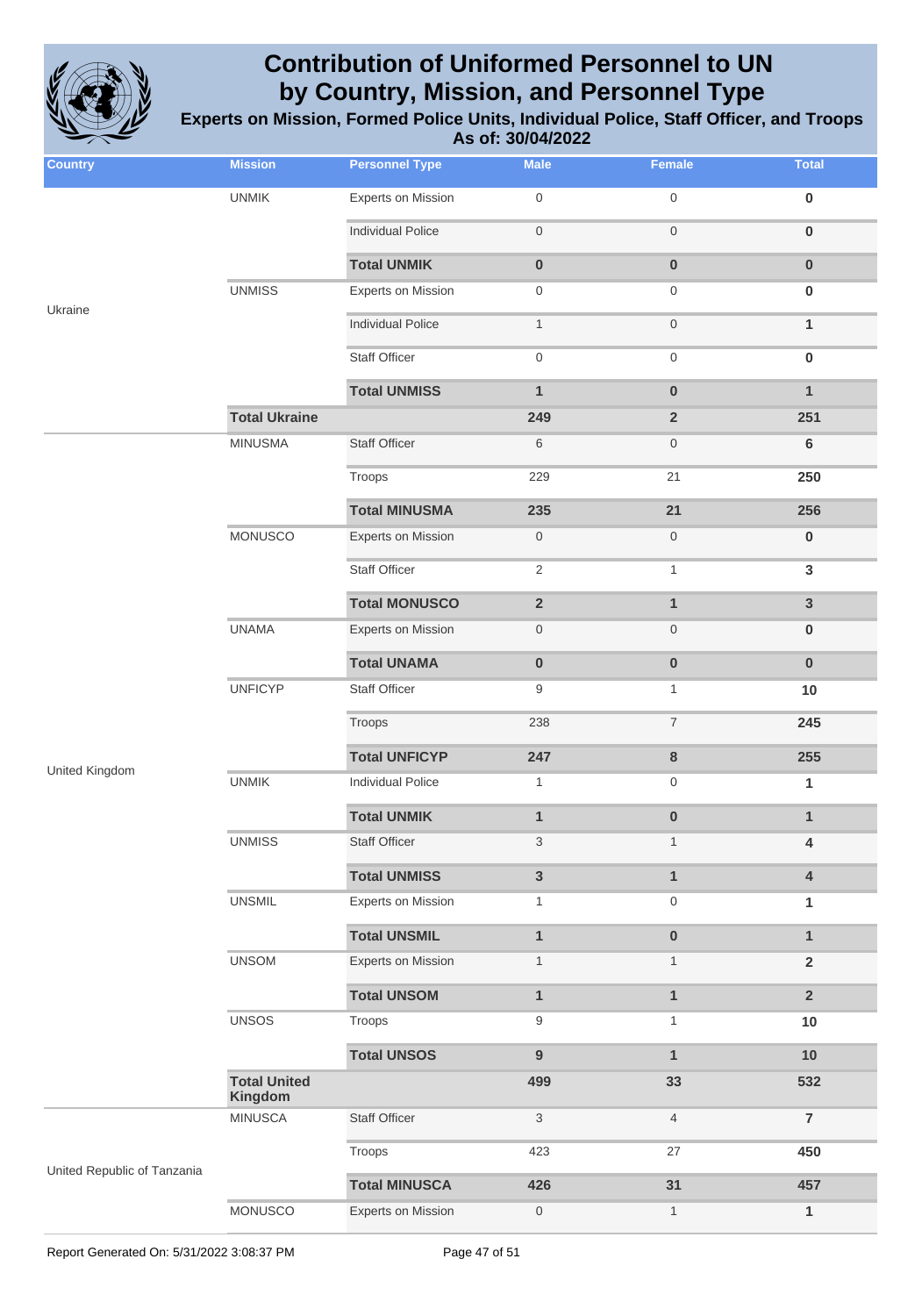

| <b>Country</b>              | <b>Mission</b>                                               | <b>Personnel Type</b>     | <b>Male</b>               | Female                  | <b>Total</b>            |
|-----------------------------|--------------------------------------------------------------|---------------------------|---------------------------|-------------------------|-------------------------|
|                             | <b>MONUSCO</b>                                               | <b>Individual Police</b>  | 11                        | $\,$ 5 $\,$             | 16                      |
|                             |                                                              | <b>Staff Officer</b>      | 15                        | $\mathsf{O}\xspace$     | 15                      |
|                             |                                                              | Troops                    | 763                       | 72                      | 835                     |
|                             |                                                              | <b>Total MONUSCO</b>      | 789                       | 78                      | 867                     |
|                             | <b>UNIFIL</b>                                                | <b>Staff Officer</b>      | $\sqrt{3}$                | $\mathbf{1}$            | $\overline{4}$          |
|                             |                                                              | Troops                    | 103                       | 17                      | 120                     |
|                             |                                                              | <b>Total UNIFIL</b>       | 106                       | 18                      | 124                     |
|                             | <b>UNISFA</b>                                                | <b>Experts on Mission</b> | $\mathbf{1}$              | $\mathsf{O}\xspace$     | $\mathbf{1}$            |
| United Republic of Tanzania |                                                              | <b>Individual Police</b>  | $\ensuremath{\mathsf{3}}$ | $\mathbf{1}$            | $\overline{\mathbf{4}}$ |
|                             |                                                              | <b>Staff Officer</b>      | $\mathbf{1}$              | $\mathsf{O}\xspace$     | $\mathbf{1}$            |
|                             |                                                              | <b>Total UNISFA</b>       | 5                         | $\mathbf{1}$            | $6\phantom{1}$          |
|                             | <b>UNMISS</b>                                                | <b>Experts on Mission</b> | 4                         | $\overline{2}$          | $\bf 6$                 |
|                             |                                                              | <b>Individual Police</b>  | 10                        | 15                      | 25                      |
|                             |                                                              | <b>Staff Officer</b>      | $\sqrt{2}$                | $\mathsf{O}\xspace$     | $\overline{2}$          |
|                             |                                                              | <b>Total UNMISS</b>       | 16                        | 17                      | 33                      |
|                             | <b>Total United</b><br><b>Republic of</b><br><b>Tanzania</b> |                           | 1342                      | 145                     | 1487                    |
|                             | <b>BINUH</b>                                                 | <b>Individual Police</b>  | $\overline{2}$            | $\mathsf{O}\xspace$     | $\overline{2}$          |
|                             |                                                              | <b>Total BINUH</b>        | $\overline{\mathbf{2}}$   | $\pmb{0}$               | $\overline{2}$          |
|                             | <b>MINUSCA</b>                                               | Staff Officer             | 8                         | $\overline{2}$          | 10                      |
|                             |                                                              | <b>Total MINUSCA</b>      | 8                         | $\overline{\mathbf{2}}$ | 10                      |
|                             | <b>MINUSMA</b>                                               | Staff Officer             | 10                        | $\mathbf 0$             | $10$                    |
|                             |                                                              | <b>Total MINUSMA</b>      | 10                        | $\pmb{0}$               | $10$                    |
|                             | <b>MONUSCO</b>                                               | Experts on Mission        | 0                         | 0                       | $\bf{0}$                |
|                             |                                                              | Staff Officer             | $\ensuremath{\mathsf{3}}$ | $\mathbf 0$             | $\mathbf{3}$            |
| United States of America    |                                                              | <b>Total MONUSCO</b>      | $\mathbf{3}$              | $\pmb{0}$               | $\mathbf{3}$            |
|                             | <b>UNMISS</b>                                                | Staff Officer             | 6                         | 1                       | $\overline{7}$          |
|                             |                                                              | <b>Total UNMISS</b>       | $\bf 6$                   | $\mathbf{1}$            | $\overline{7}$          |
|                             | <b>UNSMIL</b>                                                | Experts on Mission        | $\mathbf{1}$              | $\boldsymbol{0}$        | 1                       |
|                             |                                                              | <b>Total UNSMIL</b>       | $\mathbf{1}$              | $\pmb{0}$               | $\mathbf{1}$            |
|                             | <b>UNTSO</b>                                                 | <b>Experts on Mission</b> | $\mathbf{1}$              | 1                       | $\overline{2}$          |
|                             |                                                              | <b>Total UNTSO</b>        | $\mathbf{1}$              | $\mathbf{1}$            | $\overline{2}$          |
|                             | <b>Total United</b><br><b>States of</b><br>America           |                           | 31                        | $\overline{\mathbf{4}}$ | 35                      |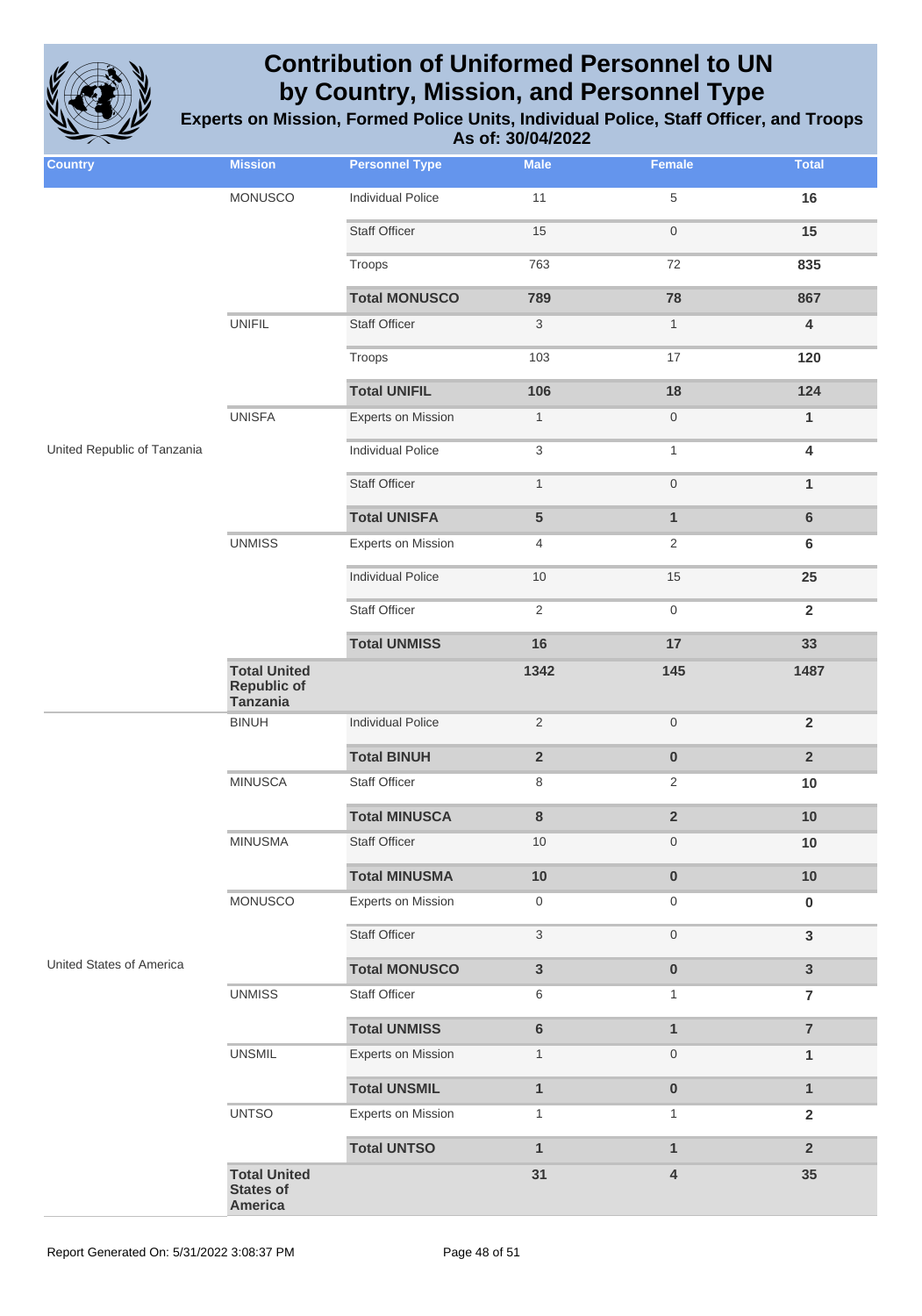

| <b>Country</b> | <b>Mission</b>        | <b>Personnel Type</b>     | <b>Male</b>               | <b>Female</b>           | <b>Total</b>   |
|----------------|-----------------------|---------------------------|---------------------------|-------------------------|----------------|
|                | <b>MINUSCA</b>        | <b>Staff Officer</b>      | $\ensuremath{\mathsf{3}}$ | $\,0\,$                 | $\mathsf 3$    |
|                |                       | <b>Total MINUSCA</b>      | $\mathbf{3}$              | $\pmb{0}$               | $\mathsf 3$    |
|                | MONUSCO               | Experts on Mission        | $\,$ 5 $\,$               | $\mathbf{1}$            | $\bf 6$        |
|                |                       | <b>Staff Officer</b>      | 11                        | $\sqrt{2}$              | 13             |
|                |                       | Troops                    | 757                       | 55                      | 812            |
|                |                       | <b>Total MONUSCO</b>      | 773                       | 58                      | 831            |
|                | <b>UNDOF</b>          | <b>Staff Officer</b>      | $\sqrt{3}$                | $\mathsf{O}$            | $\mathbf{3}$   |
|                |                       | Troops                    | 202                       | $\boldsymbol{7}$        | 209            |
|                |                       | <b>Total UNDOF</b>        | 205                       | $\overline{7}$          | 212            |
| Uruguay        | <b>UNIFIL</b>         | <b>Staff Officer</b>      | $\mathbf{1}$              | $\mathsf{O}$            | $\mathbf{1}$   |
|                |                       | <b>Total UNIFIL</b>       | $\mathbf{1}$              | $\pmb{0}$               | $\mathbf{1}$   |
|                | <b>UNISFA</b>         | <b>Experts on Mission</b> | 2                         | $\mathsf{O}$            | $\mathbf 2$    |
|                |                       | <b>Total UNISFA</b>       | $\mathbf 2$               | $\pmb{0}$               | $\overline{2}$ |
|                | <b>UNMOGIP</b>        | <b>Experts on Mission</b> | $\ensuremath{\mathsf{3}}$ | $\,0\,$                 | $\mathbf{3}$   |
|                |                       | <b>Total UNMOGIP</b>      | $\mathbf{3}$              | $\pmb{0}$               | $\mathbf{3}$   |
|                | <b>UNVMC</b>          | <b>Experts on Mission</b> | $\mathbf{1}$              | $\mathbf{1}$            | $\overline{2}$ |
|                |                       | <b>Individual Police</b>  | $\sqrt{3}$                | $\overline{4}$          | $\overline{7}$ |
|                |                       | <b>Total UNVMC</b>        | $\overline{\mathbf{4}}$   | $5\phantom{1}$          | $\overline{9}$ |
|                | <b>Total Uruguay</b>  |                           | 991                       | $70\,$                  | 1061           |
| Viet Nam       | <b>MINUSCA</b>        | Experts on Mission        | $\mathbf{1}$              | $\mathbf 0$             | $\mathbf{1}$   |
|                |                       | <b>Staff Officer</b>      | $\,$ 6 $\,$               | $\sqrt{2}$              | $\bf8$         |
|                |                       | <b>Total MINUSCA</b>      | $\overline{7}$            | $\overline{\mathbf{2}}$ | 9              |
|                | <b>UNISFA</b>         | Experts on Mission        | 2                         | $\mathbf 0$             | $\overline{2}$ |
|                |                       | <b>Staff Officer</b>      | $\sqrt{3}$                | $\,0\,$                 | $\mathsf 3$    |
|                |                       | <b>Total UNISFA</b>       | $\overline{5}$            | $\pmb{0}$               | $5\phantom{.}$ |
|                | <b>UNMISS</b>         | Experts on Mission        | 3                         | $\mathbf{1}$            | 4              |
|                |                       | <b>Staff Officer</b>      | $\mathbf{1}$              | $\,0\,$                 | $\mathbf{1}$   |
|                |                       | Troops                    | 56                        | 6                       | 62             |
|                |                       | <b>Total UNMISS</b>       | 60                        | $\overline{7}$          | 67             |
|                | <b>Total Viet Nam</b> |                           | $72$                      | $\boldsymbol{9}$        | 81             |
| Zambia         | <b>MINUSCA</b>        | Experts on Mission        | $\overline{4}$            | 3                       | $\overline{7}$ |
|                |                       | <b>Staff Officer</b>      | 13                        | $\overline{4}$          | 17             |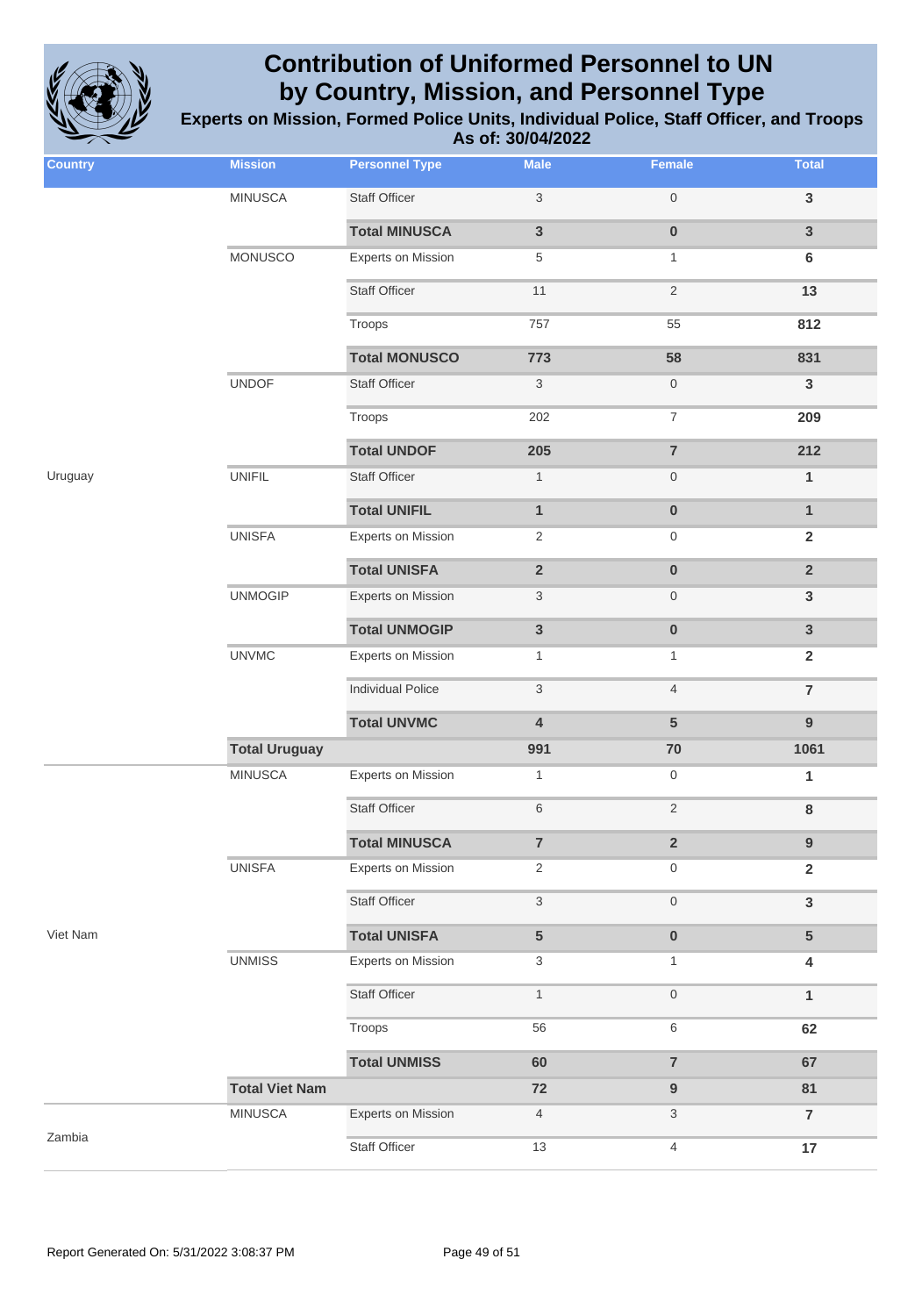

| <b>Country</b> | <b>Mission</b>      | <b>Personnel Type</b>     | <b>Male</b>      | Female           | <b>Total</b>            |
|----------------|---------------------|---------------------------|------------------|------------------|-------------------------|
|                | <b>MINUSCA</b>      | Troops                    | 743              | 167              | 910                     |
|                |                     | <b>Total MINUSCA</b>      | 760              | 174              | 934                     |
|                | <b>MINUSMA</b>      | Staff Officer             | $\mathbf 0$      | $\mathsf{O}$     | $\bf{0}$                |
|                |                     | <b>Total MINUSMA</b>      | $\pmb{0}$        | $\mathbf 0$      | $\pmb{0}$               |
|                | MONUSCO             | <b>Experts on Mission</b> | 3                | $\boldsymbol{0}$ | $\mathbf{3}$            |
|                |                     | <b>Staff Officer</b>      | 2                | $\mathbf{1}$     | $\mathbf{3}$            |
|                |                     | <b>Total MONUSCO</b>      | $5\phantom{.0}$  | $\mathbf{1}$     | $\bf 6$                 |
|                | <b>UNIFIL</b>       | <b>Staff Officer</b>      | $\mathbf{1}$     | $\mathbf{1}$     | $\overline{2}$          |
|                |                     | <b>Total UNIFIL</b>       | $\mathbf{1}$     | $\mathbf{1}$     | $\mathbf 2$             |
|                | <b>UNISFA</b>       | <b>Experts on Mission</b> | 2                | $\mathbf{1}$     | $\mathbf 3$             |
| Zambia         |                     | <b>Individual Police</b>  | $\mathbf{1}$     | $\,0\,$          | $\mathbf{1}$            |
|                |                     | <b>Staff Officer</b>      | $\mathbf 0$      | $\mathbf{1}$     | 1                       |
|                |                     | <b>Total UNISFA</b>       | $\mathbf{3}$     | $\overline{2}$   | $5\phantom{1}$          |
|                | <b>UNMISS</b>       | <b>Experts on Mission</b> | $\overline{2}$   | $\overline{2}$   | 4                       |
|                |                     | <b>Individual Police</b>  | 15               | $\boldsymbol{0}$ | 15                      |
|                |                     | <b>Staff Officer</b>      | $\sqrt{5}$       | $\mathbf{1}$     | $\bf 6$                 |
|                |                     | <b>Total UNMISS</b>       | 22               | $\mathbf{3}$     | 25                      |
|                | <b>UNTSO</b>        | <b>Experts on Mission</b> | $\mathbf{1}$     | $\boldsymbol{0}$ | 1                       |
|                |                     | <b>Total UNTSO</b>        | $\mathbf{1}$     | $\mathbf 0$      | $\mathbf{1}$            |
|                | <b>Total Zambia</b> |                           | 792              | 181              | 973                     |
| Zimbabwe       | <b>MINUSCA</b>      | <b>Experts on Mission</b> | $\boldsymbol{0}$ | $\sqrt{2}$       | $\overline{\mathbf{2}}$ |
|                |                     | Staff Officer             | 0                | 1                | 1                       |
|                |                     | <b>Total MINUSCA</b>      | $\pmb{0}$        | $\overline{3}$   | $\overline{3}$          |
|                | <b>MONUSCO</b>      | Experts on Mission        | $\boldsymbol{0}$ | $\mathsf{O}$     | $\bf{0}$                |
|                |                     | <b>Staff Officer</b>      | $\mathbf{1}$     | $\overline{2}$   | $\mathbf{3}$            |
|                |                     | <b>Total MONUSCO</b>      | $\mathbf{1}$     | $\overline{2}$   | $\mathbf{3}$            |
|                | <b>UNISFA</b>       | Experts on Mission        | $\mathbf{1}$     | $\overline{7}$   | 8                       |
|                |                     | <b>Staff Officer</b>      | 2                | $\mathbf{1}$     | $\mathbf{3}$            |
|                |                     | <b>Total UNISFA</b>       | $\mathbf{3}$     | $\bf 8$          | 11                      |
|                | <b>UNITAMS</b>      | <b>Individual Police</b>  | $\mathbf{1}$     | $\boldsymbol{0}$ | $\mathbf{1}$            |
|                |                     | <b>Total UNITAMS</b>      | $\mathbf{1}$     | $\pmb{0}$        | $\mathbf{1}$            |
|                | <b>UNMISS</b>       | <b>Experts on Mission</b> | 2                | 6                | 8                       |
|                |                     | <b>Individual Police</b>  | 11               | $15$             | 26                      |